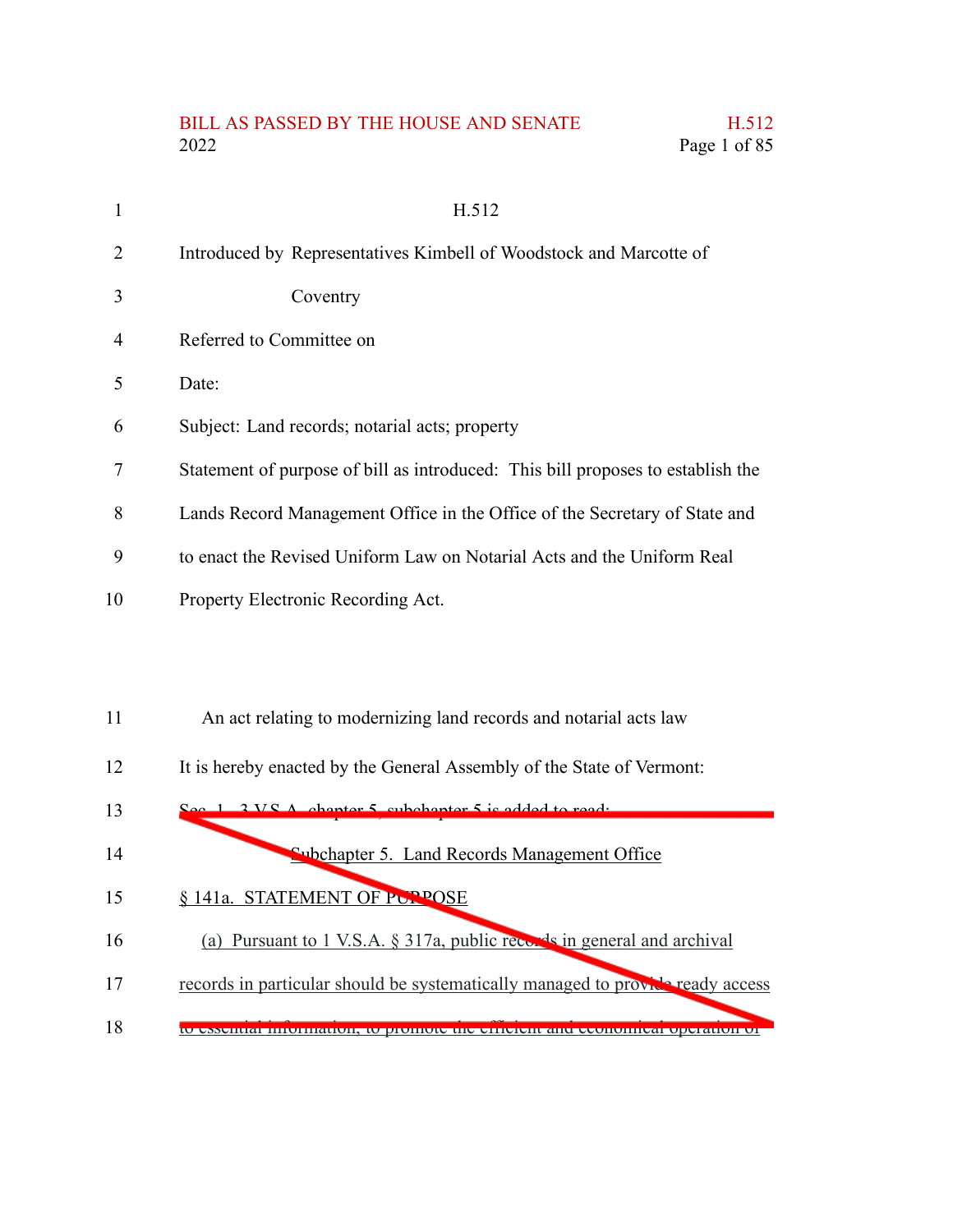| $\mathbf{1}$   | correct heir legal administrative and informational                            |
|----------------|--------------------------------------------------------------------------------|
| $\overline{2}$ | value.                                                                         |
| 3              | Municipal land records are of vital importance to the economy and<br>(b)       |
| 4              | history of Wymont. Vermont's municipal clerks are dedicated to                 |
| 5              | implementing so and management practices and providing the best possible       |
| 6              | assistance to those who depend on their services.                              |
| 7              | (c) In order to model (ize the existing system and to create consistency in    |
| 8              | recording and indexing practices, this subchapter establishes a municipal Land |
| 9              | Records Management Office to deensee the management of Vermont's               |
| 10             | municipal land records. The Office shall be responsible for overseeing the     |
| 11             | implementation and utilization of modern methods, techniques, equipment,       |
| 12             | documentation, and training that will improve the quality of public service    |
| 13             | with respect to land records and help to achieve a high degree of              |
| 14             | standardization throughout the State. The Office shall provide technical       |
| 15             | assistance to municipal officials in their efforts to further thance their     |
| 16             | abilities to provide the best possible service to their public.                |
| 17             | 141b. DEFINITIONS                                                              |
| 18             | As used in this chapter:                                                       |
| 19             | (1) "Clerk" means a municipal or county clerk, whether elected or              |
| 20             | appomicu.                                                                      |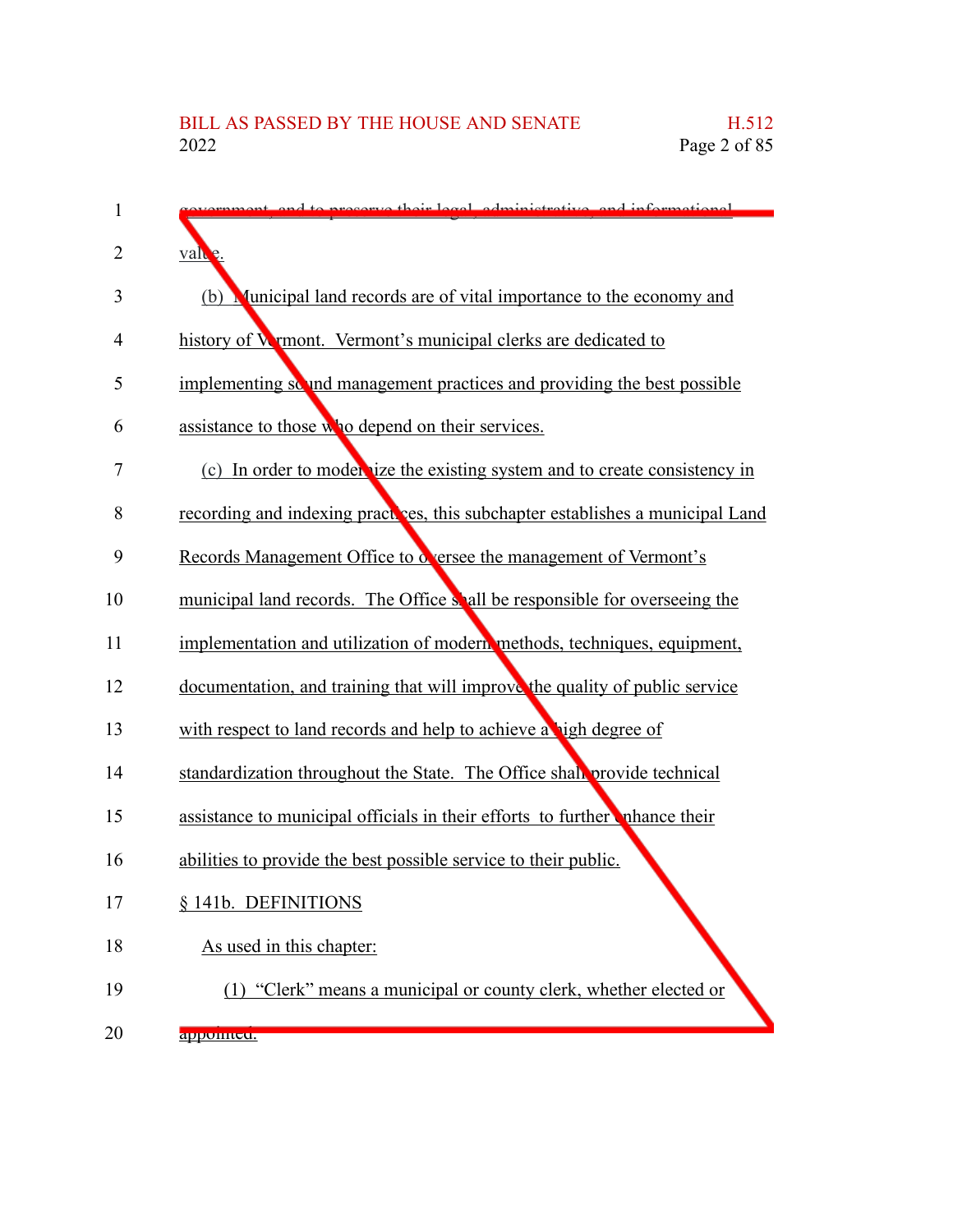| 1  | (2) "Minimum Indoving Standards" means minimum indoving standards               |
|----|---------------------------------------------------------------------------------|
| 2  | established by statute or rule.                                                 |
| 3  | "Municipal land record" means:                                                  |
| 4  | a document recorded by a municipal official pursuant to<br>(A)                  |
| 5  | 24 V.S.A. § 11.4;                                                               |
| 6  | (B) a survey plat recorded pursuant to section 27 V.S.A. $\S$ 1401; or          |
| 7  | (C) any instrument filed with or produced by the municipal zoning               |
| 8  | office.                                                                         |
| 9  | (4) "Municipal land records office" means the place or places where             |
| 10 | municipal land records are recorded filed, or stored and includes the           |
| 11 | municipal clerk's office and the municipal zoning office.                       |
| 12 | (5) "Municipal official" means a clerk, a municipal zoning                      |
| 13 | administrator, or any person or body in charge of maintaining municipal land    |
| 14 | records.                                                                        |
| 15 | (6) "Municipality" means a Vermont city, town, enorganized town, or             |
| 16 | gore.                                                                           |
| 17 | "Office of Land Records Management" means the office created to                 |
| 18 | oversee land records management pursuant to this subchapter.                    |
| 19 | § 141c. LAND RECORDS MANAGEMENT OFFICE AND PROGRAM                              |
| 20 | (a) The Office of Land Records Management is created within the Office          |
| 21 | <u>ui uit deuletary ui diale lu alu mumeipar guvernmeilis in uumzing muuenn</u> |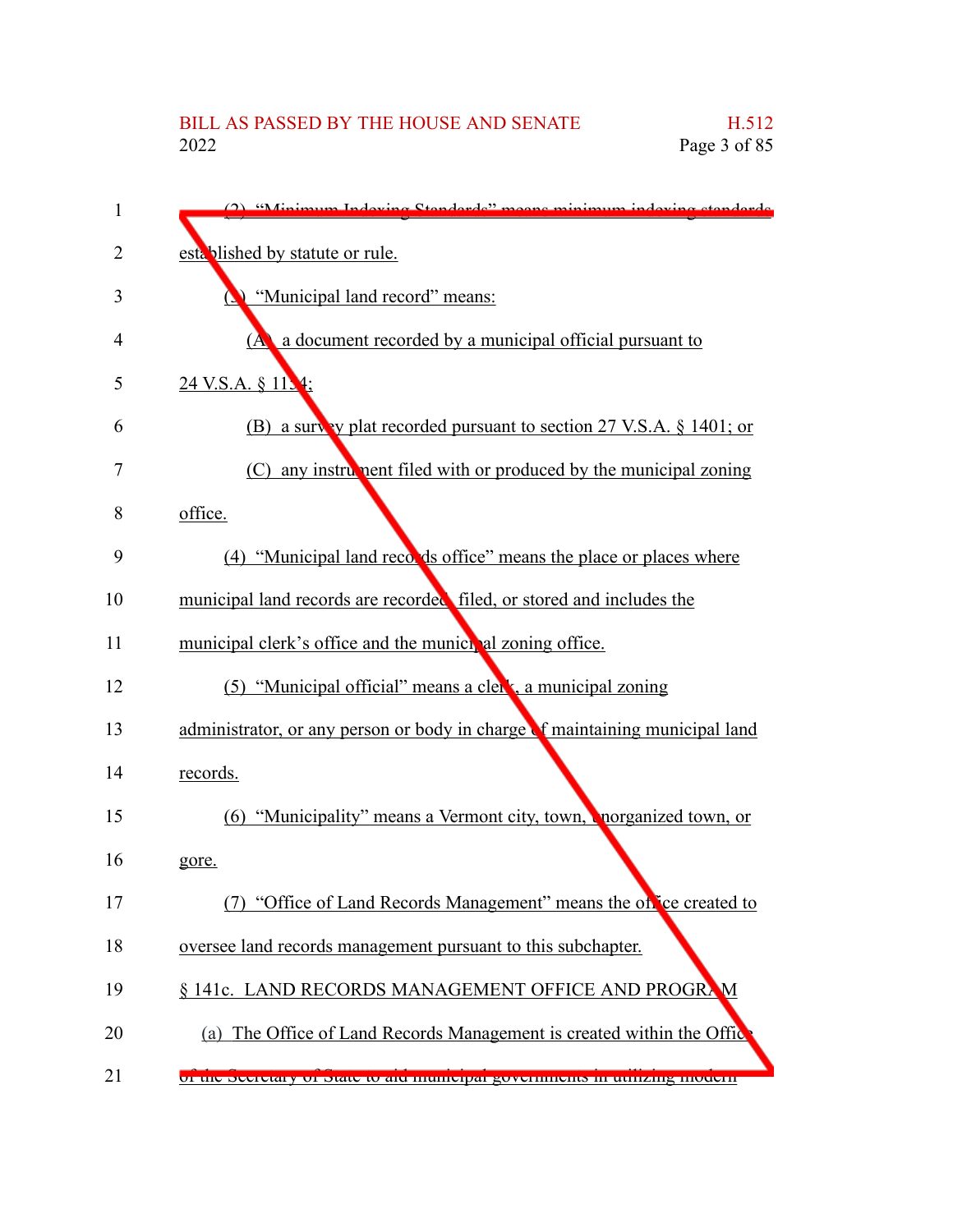| 1  | methods, techniques, equipment, and documentation that will improve the             |
|----|-------------------------------------------------------------------------------------|
| 2  | quality of public services with respect to land records and achieve a high          |
| 3  | degree f standardization throughout the State. The Office shall create and          |
| 4  | administer land records management program for the purposes of:                     |
| 5  | (1) const ting with and advising municipal officials, tax officials, and            |
| 6  | planning and zoning officials about sound management practices and                  |
| 7  | establishing greater uniformity in the municipal land records system;               |
| 8  | overseeing allocation of funding to manage the municipal land<br>(2)                |
| 9  | records; and                                                                        |
| 10 | (3) creating and enforcing rules and regulations.                                   |
| 11 | (b) The management program shall consist of the activities provided for in          |
| 12 | this section and other related activities essertial to the effective conduct of the |
| 13 | management program.                                                                 |
| 14 | (c) The Office, in accordance with Vermont statutes, shall provide advice           |
| 15 | and technical assistance to municipal governments in extablishing,                  |
| 16 | implementing, and maintaining minimum standards regarding all aspects of            |
| 17 | municipal records management, including:                                            |
| 18 | (1) uniform recording and indexing practices and procedures, and                    |
| 19 | (2) ensuring that low-cost, secure repositories and systems for public              |
| 20 | records, regardless of format, are available at an enterprise or statewide level    |
| 21 | ани шанаgеи ани ореганен нг а шаннег шаг ѕирроть сопірнанес мин                     |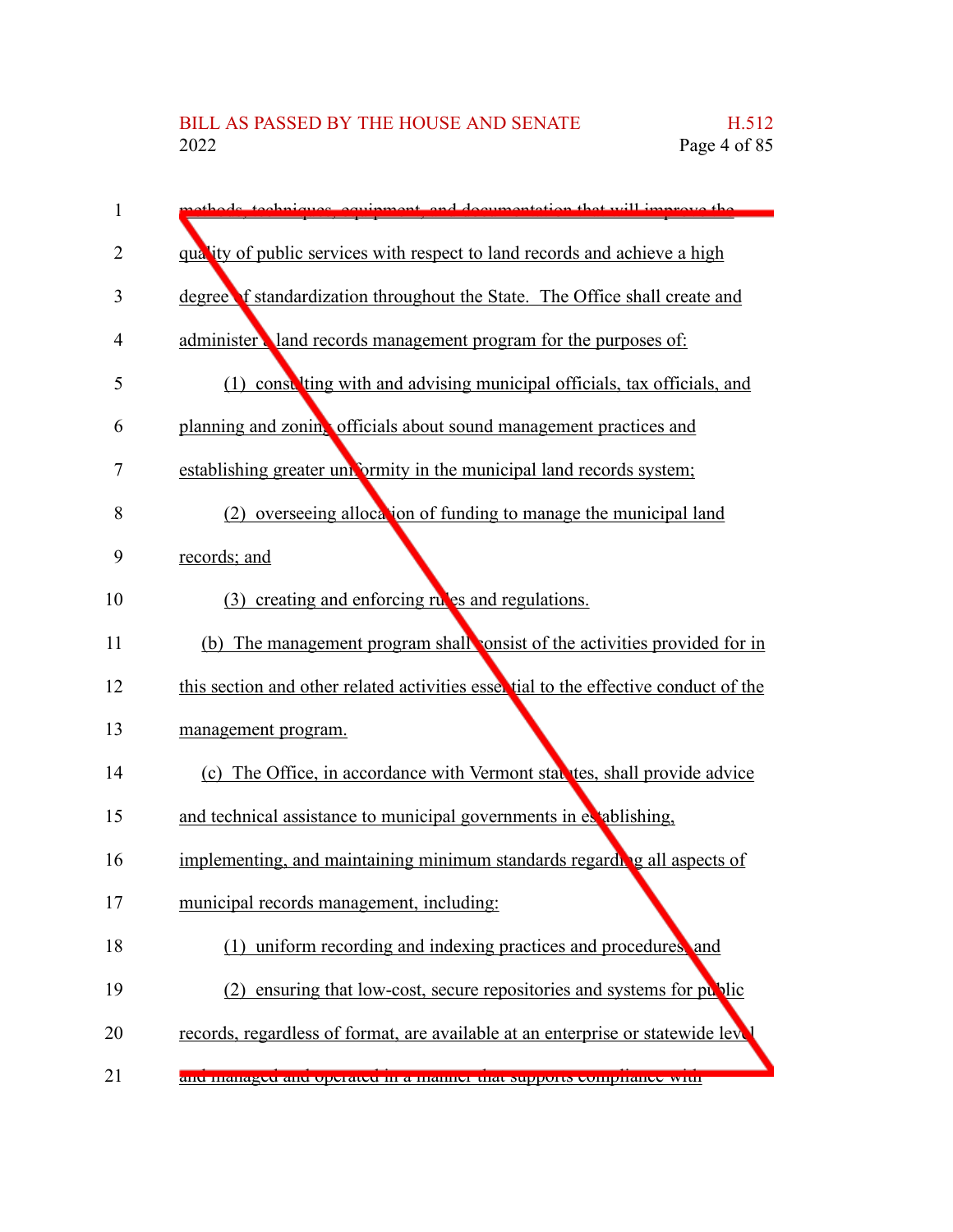| 1  | energily accepted record keeping principles industry standards best           |
|----|-------------------------------------------------------------------------------|
| 2  | practices, the Public Records Act, and this chapter.                          |
| 3  | (d)<br>The Office shall undertake research and provide advice and technical   |
| 4  | assistance and services on all aspects of land records management, including: |
| 5  | (1) centralized recording systems;                                            |
| 6  | (2) imaging, N ming, filing, and recording techniques and equipment;          |
| 7  | (3) computerized and records systems;                                         |
| 8  | (4) storage and retrieval of land records;                                    |
| 9  | (5) access to records by the general public;                                  |
| 10 | (6) use of technology, including use, implementation, and purchase of         |
| 11 | hardware and software;                                                        |
| 12 | (7) fiscal management, including applications for grants and other            |
| 13 | funding from the Office; and                                                  |
| 14 | (8) education and training.                                                   |
| 15 | (e) On or before July 1, 2023, the Office shall adopt rules specifying the    |
| 16 | minimum standards established pursuant to this section, procedures for        |
| 17 | complying with the minimum standards in land records management, and          |
| 18 | enforcement mechanisms to ensure compliance. A copy of the rules and          |
| 19 | standards adopted shall be posted in the clerk's office in each municipal     |
| 20 | recording office and made available on the Office's website.                  |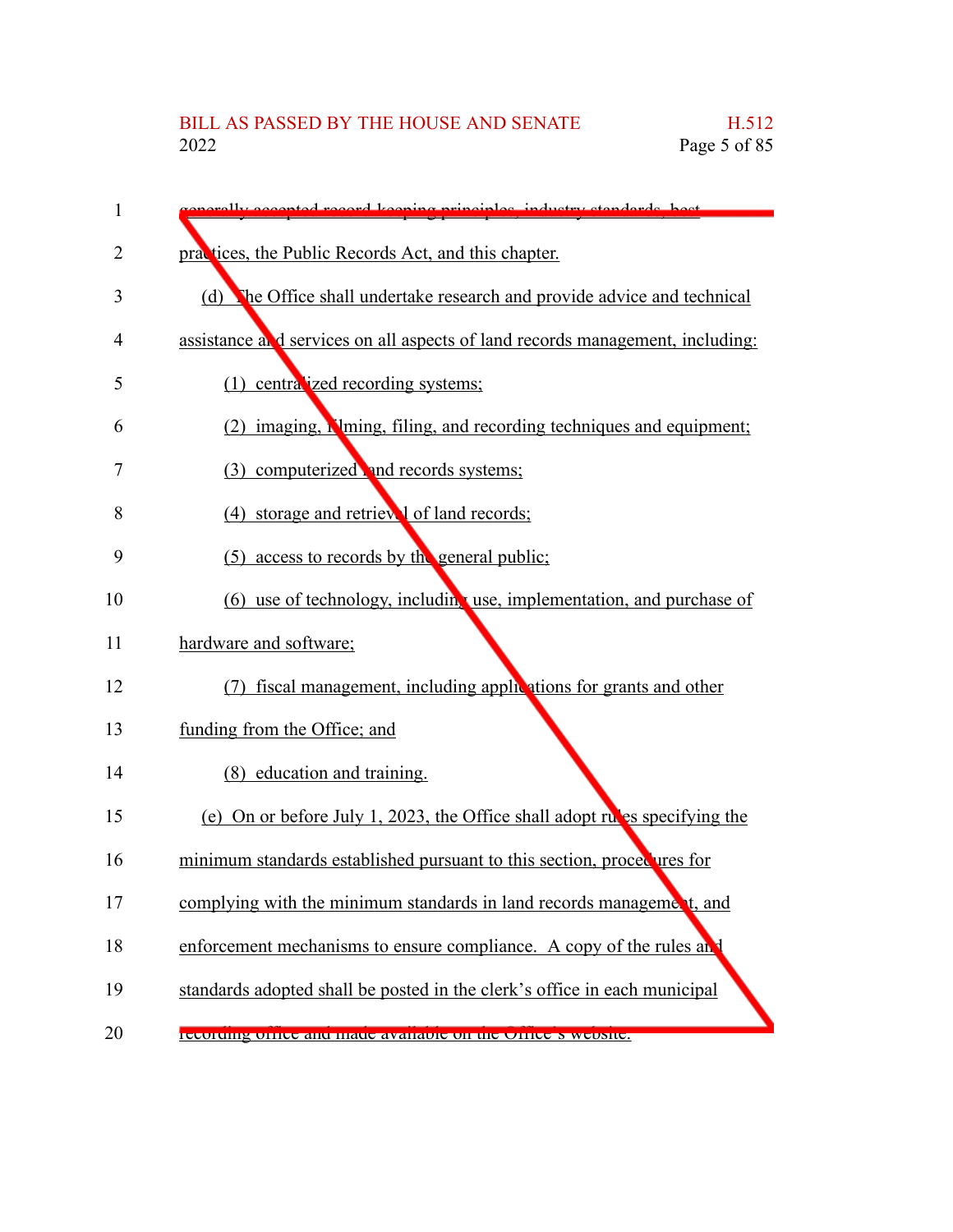| 1  | $(f)(1)$ The Land Records Advisory Committee is created within the Office   |
|----|-----------------------------------------------------------------------------|
| 2  | to p ovide assistance in administering the land records management program. |
| 3  | The Conmittee shall consist of not more than 12 members appointed by the    |
| 4  | Office.                                                                     |
| 5  | $(2)(A)$ Each of the following organizations shall submit a slate of        |
| 6  | nominations to the Orfice, and the Office shall make an appointment to the  |
| 7  | Committee from each slate                                                   |
| 8  | (i) the Vermont Alsessors and Listers Association;                          |
| 9  | (ii) the Vermont Society of Professional Engineers;                         |
| 10 | (iii) the Vermont Society of Land Surveyors;                                |
| 11 | (iv) the Vermont Center for Geographic Information;                         |
| 12 | (v) the Vermont Municipal Clerks and Treasurers Association;                |
| 13 | (vi) the Real Property Section of the Vermont Bar Association;              |
| 14 | (vii) the Vermont Association of Planning and Development                   |
| 15 | Agencies;                                                                   |
| 16 | (viii) the Vermont State Archivist identified in 3 V.S. § 117; and          |
| 17 | (ix) the Vermont Paralegal Organization.                                    |
| 18 | (B) The Office shall appoint up to three public members from                |
| 19 | apprivations somence and received by the Office.                            |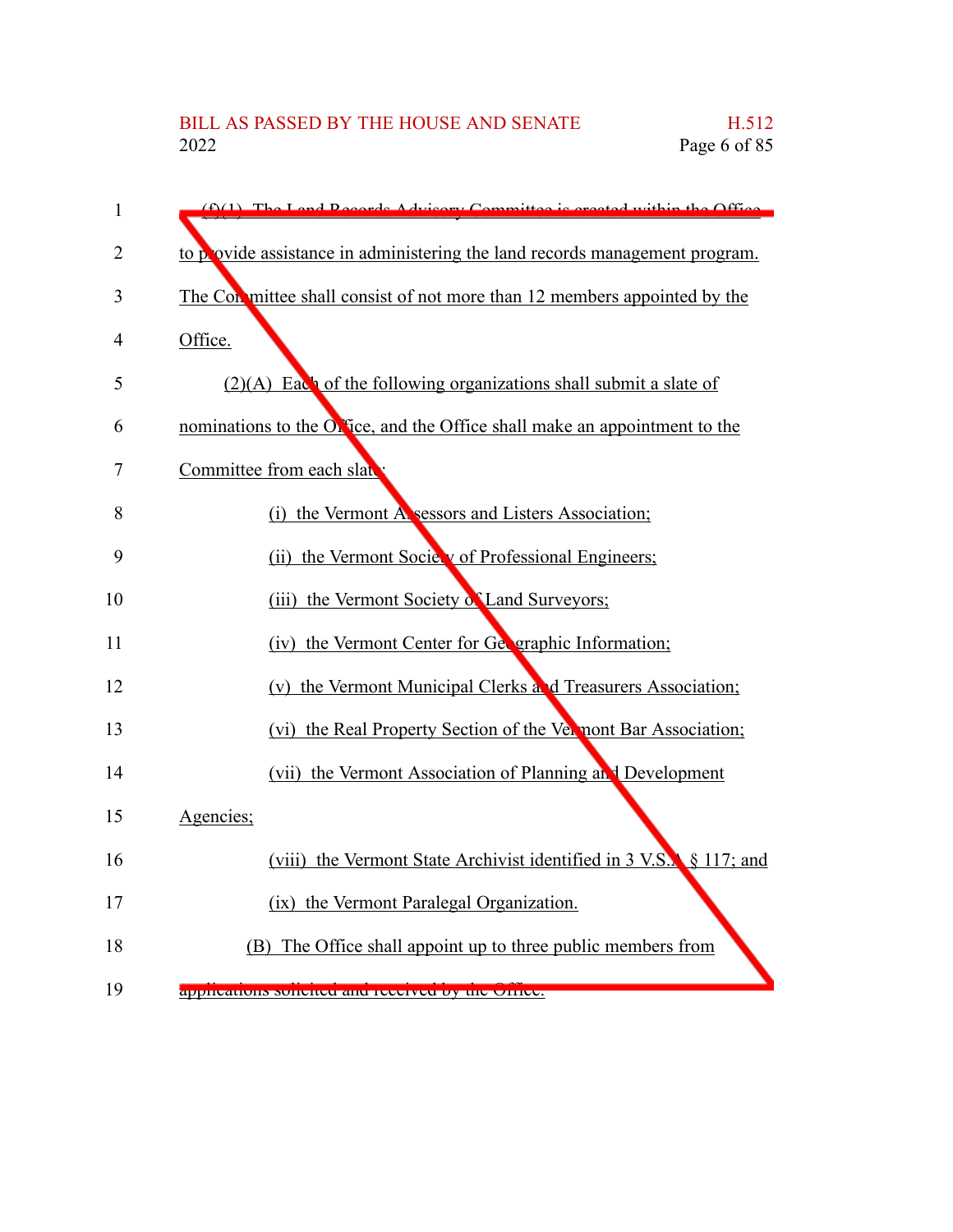| 1  | (2) Mombors of the committee shall be appointed for four year terms.              |
|----|-----------------------------------------------------------------------------------|
| 2  | except that the initial terms of the members listed in subdivisions $(2)(A)(i)$ - |
| 3  | (iii) of his subsection and of two of the public members shall be two years.      |
| 4  | (4) The Office shall appoint a chair of the Committee, and the                    |
| 5  | Committee shall meet at the call of the Chair. The initial meeting shall occur    |
| 6  | not later than 60 days after the effective date of this act.                      |
| 7  | $(5)(A)$ When maxing public appointments, the Office shall make                   |
| 8  | reasonable efforts to achieve geographical and population balance on the          |
| 9  | Committee by seeking to appont one-third of the members from the most             |
| 10 | populous counties in the State, one hird from the least populous counties, and    |
| 11 | one-third from the remaining moderately populous counties.                        |
| 12 | (B) An organization making nominations pursuant to subdivision                    |
| 13 | $(2)(A)$ of this subsection (f) shall nominate one nominee each from the more     |
| 14 | populous, moderately populous, and less populous counties of the State.           |
| 15 | (6) Members of the Panel who are not State employees or whose                     |
| 16 | participation is not supported through their employment or ssociation shall       |
| 17 | receive per diem compensation and reimbursement of expenses pursuant to           |
| 18 | 32 V.S.A. § 1010, to be provided by the Office of the Secretary of State.         |
| 19 | § 141d. DIRECTOR                                                                  |
| 20 | (a) The Office shall have a director who shall be be qualified by education       |
| 21 | and protessional experience to perform the duties of the position. The Director   |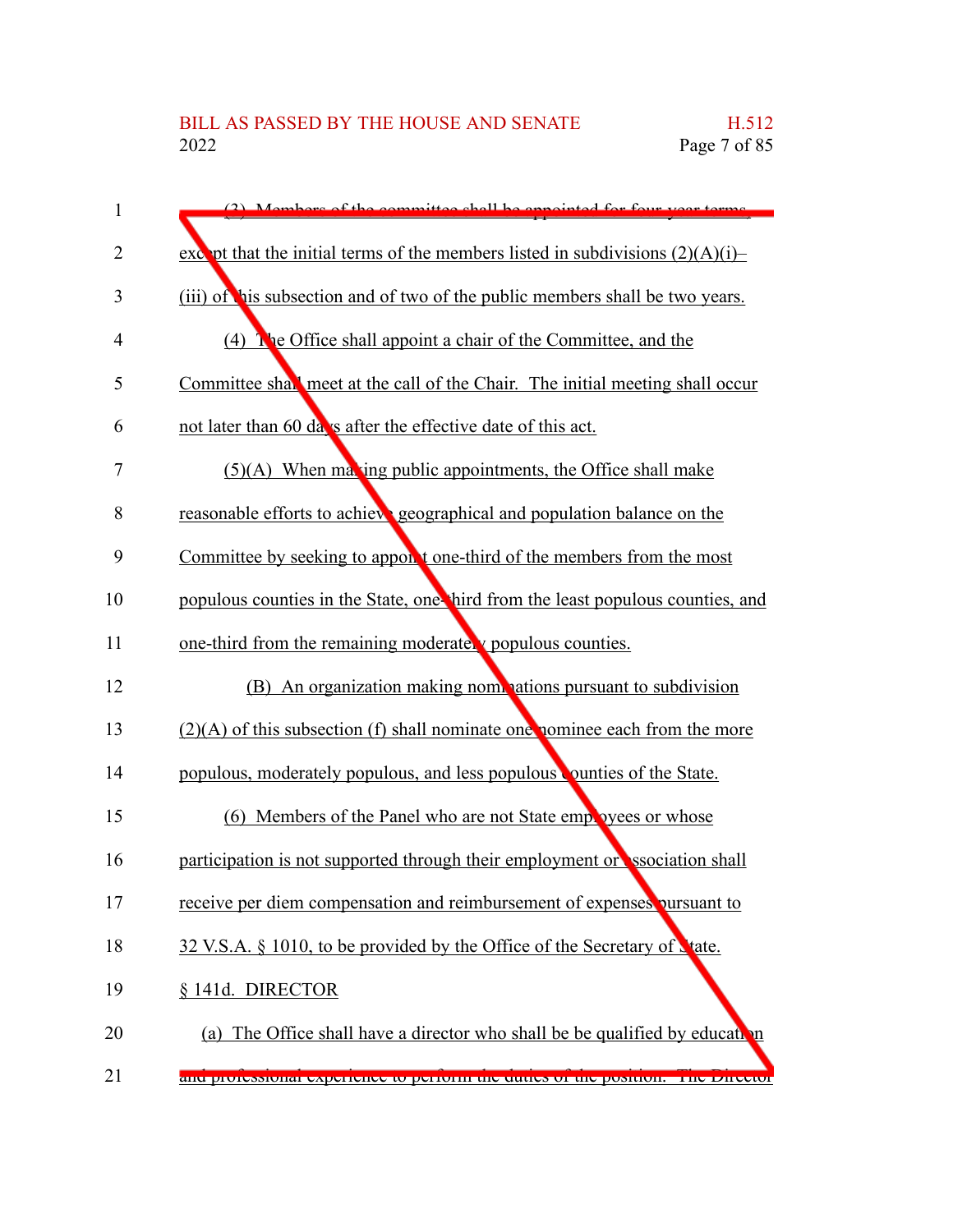| 1  | f Land Records Management shall be a classified position within the Office               |
|----|------------------------------------------------------------------------------------------|
| 2  | of the Secretary of State.                                                               |
| 3  | The Director shall have the following duties:<br>(b)                                     |
| 4  | $(1)$ to issue policies, standards, guidelines, and procedures necessary to              |
| 5  | carry out the provisions of this chapter;                                                |
| 6  | (2) to administer and maintain a program for the efficient and                           |
| 7  | systematic control of monicipal land records;                                            |
| 8  | (3) to approve record schedules governing the life cycle management,                     |
| 9  | retention, and disposition of municipal land records;                                    |
| 10 | (4) to receive and disburse grants, gifts, aid, or assistance, of any kind,              |
| 11 | from any source, public or private, for the purpose of administering the                 |
| 12 | program; and                                                                             |
| 13 | (5) to be a member of the Vermont Historical Records Advisory Board                      |
| 14 | pursuant to 36 C.F.R. Part 1206 for the purposes of improving public access              |
| 15 | to, and engagement with, Vermont historical records and encouraging and                  |
| 16 | facilitating collaborative efforts among Vermont historical <b>Records</b> repositories. |
| 17 | § 141e. MUNICIPAL LAND RECORDS SPECIAL FUND                                              |
| 18 | (a) There is hereby created the Municipal Land Records Special Fund to                   |
| 19 | support the operation and management of the Office. The Fund shall be                    |
| 20 | administered as a special fund pursuant to 32 V.S.A. chapter 7, subchapter               |
| 21 | ана мнан сонмы от гесеррь нош ошег government agencies, grant money,                     |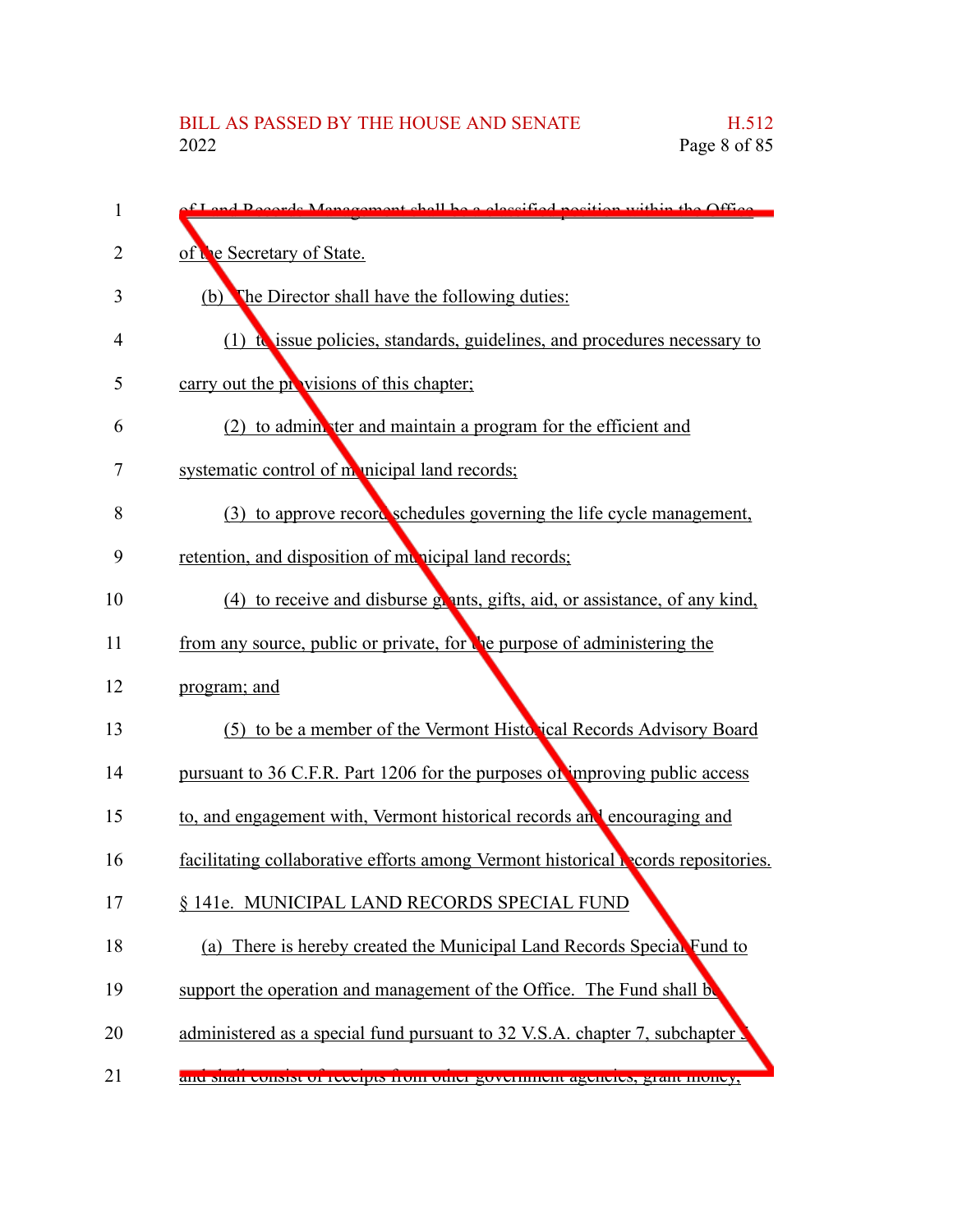| 1              | see dues charges eivil penalties and all other revenue of whatever source        |
|----------------|----------------------------------------------------------------------------------|
| $\overline{2}$ | collected by the Office pursuant to rules and pursuant to the provisions of this |
| 3              | subcha <sub>k</sub> ter.                                                         |
| 4              | (b) Monies from the Fund shall only be appropriated for the purposes of          |
| 5              | implementation administration, and enforcement of this chapter.                  |
| 6              | § 141f. FEES ANL REVENUE                                                         |
| 7              | (a) The Office shall have the authority to charge and collect fees as            |
| 8              | provided under this subcharter and by rule.                                      |
| 9              | (b) The Office shall deposit all revenues it receives into the Municipal         |
| 10             | Land Records Special Fund.                                                       |
| 11             | § 141g. VERMONT STATE ARCHIVES AND RECORDS                                       |
| 12             | <b>ADMINISTRATION</b>                                                            |
| 13             | The Vermont State Archives and Records Administration established by             |
| 14             | section 117 of this chapter shall cooperate and work collaboratively with the    |
| 15             | Office.                                                                          |
| 16             | § 141h. GRANTS                                                                   |
| 17             | (a) Eligible projects. Grants are available for projects that constitute one or  |
| 18             | more phases of a plan to standardize municipal land records management           |
| 19             | systems, including mandates by the Office relating to digitization and copital   |
| 20             | improvements. Any such plan must describe the work to be undertaken in           |
| 21             | relation to the municipality is seneutife and shart be shown to be a part of a   |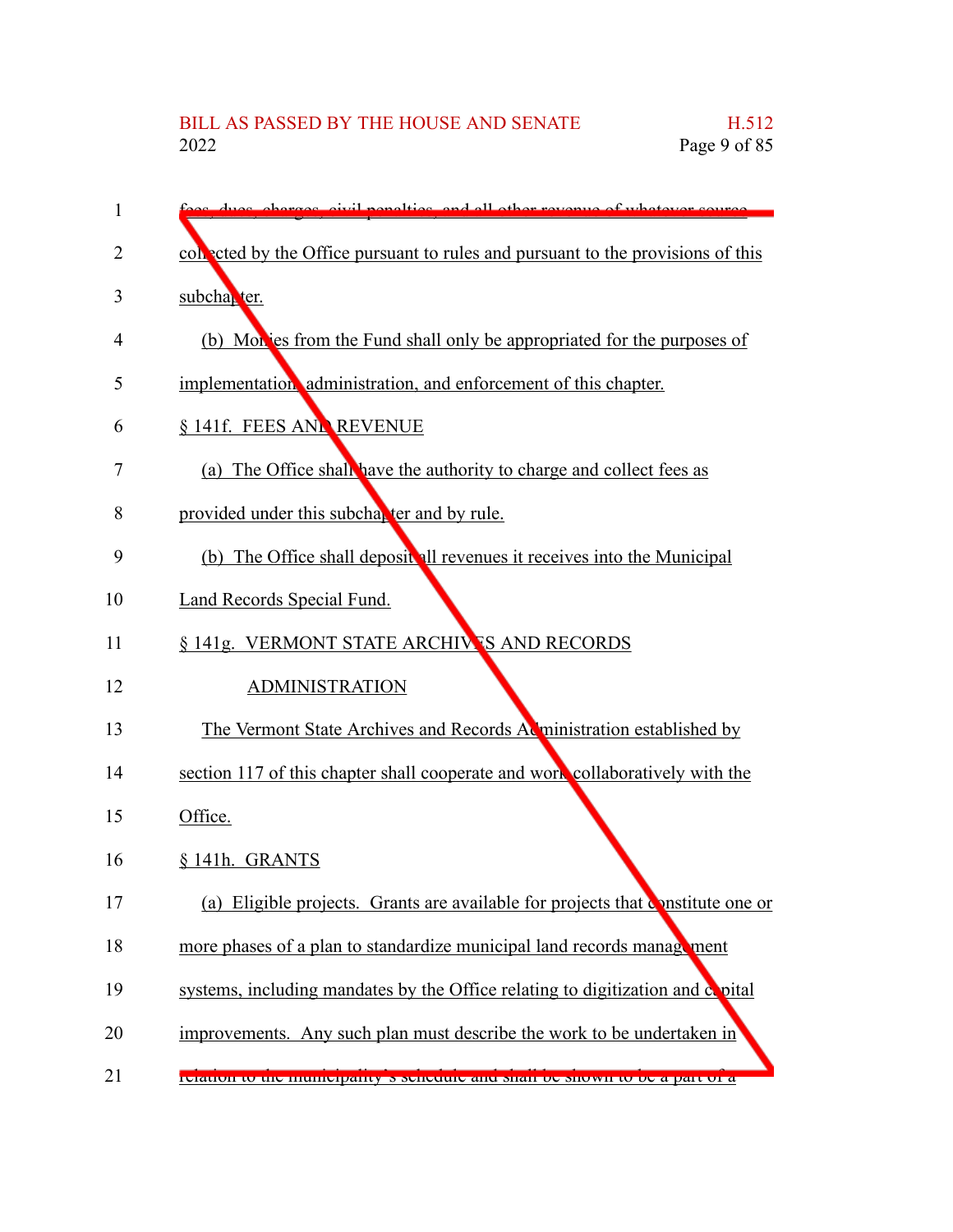| 1  | reex undertaking for achieving ultimate long term improvement in the land        |
|----|----------------------------------------------------------------------------------|
| 2  | records maintained by the municipal clerk or other municipal offices.            |
| 3  | (b) <b>Description of projects.</b> Projects may include any matter related to   |
| 4  | improvement of the municipality's land records management.                       |
| 5  | (c) Eligible pplicants. The clerk, or the municipality's governing body,         |
| 6  | shall be eligible to upply for grants to assist in the financing of projects.    |
| 7  | (d) Qualifications. No applicant shall be eligible for the award of a grant      |
| 8  | unless it demonstrates to the satisfaction of the Office that the applicant is   |
| 9  | eligible and that the applicant he s complied or will comply with all applicable |
| 10 | State and local laws, rules, and ordenances.                                     |
| 11 | (e) Grant limitations. Grants shall be made in an amount that the Office         |
| 12 | deems necessary or appropriate under the coveum stances of the grant             |
| 13 | application.                                                                     |
| 14 | (f) Supplemental grants. Supplemental grants in ay be made for those             |
| 15 | approved projects for which a grant has already been a arded if the Office       |
| 16 | determines that the supplemental grant is required for contributed improvement   |
| 17 | in the land records management program.                                          |
| 18 | (g) Eligible project costs. Eligible costs are costs approved by the Office      |
| 19 | and may include the cost of purchase or acquisition of capital equipment or      |
| 20 | interests therein. Eligible costs are limited to the actual costs of the work of |
| 21 | works described in the project grant application out may, upon approval,         |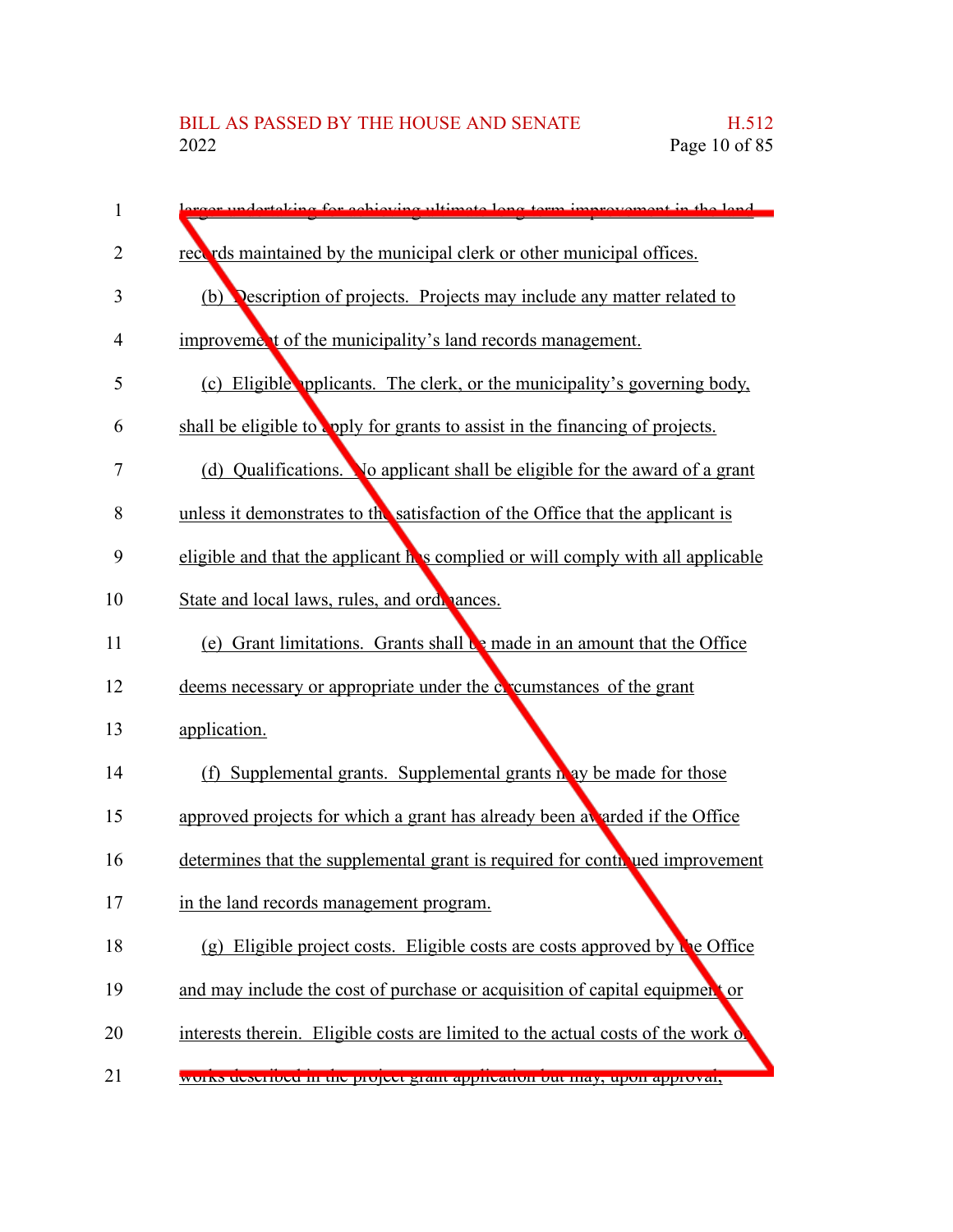| $\mathbf{1}$   | elude requiring enough expenditures for edministration, repairs, energies        |
|----------------|----------------------------------------------------------------------------------|
| $\overline{2}$ | and maintenance of any land records management systems.                          |
| 3              | (h) Applications. Applications for project grants for improvement or             |
| 4              | expansion of land records management systems shall be submitted to the           |
| 5              | Office on a Land Records Management Grant Application form approved by           |
| 6              | the Office. The Office may require supporting documentation with                 |
| 7              | applications. Any application that does not contain information sufficient to    |
| 8              | permit the Office to determine either the eligibility of the applicant or the    |
| 9              | assignment of a priority shall not be deemed as received until such              |
| 10             | information is furnished by the applicant to the Office. An applicant shall      |
| 11             | furnish information supplemental to the information contained in its             |
| 12             | application and supporting documentation upon equest by the Office. An           |
| 13             | applicant may amend a pending application to include additional data or          |
| 14             | information in support of its original application at any time prior to the date |
| 15             | on which the final priority to be assigned to the application is determined.     |
| 16             | (i) Eligible applications.                                                       |
| 17             | (1) Each application and supporting documents shall be reviewed by               |
| 18             | the Office to determine if it contains all required information and meets        |
| 19             | <u>ями спяшниу гершенень.</u>                                                    |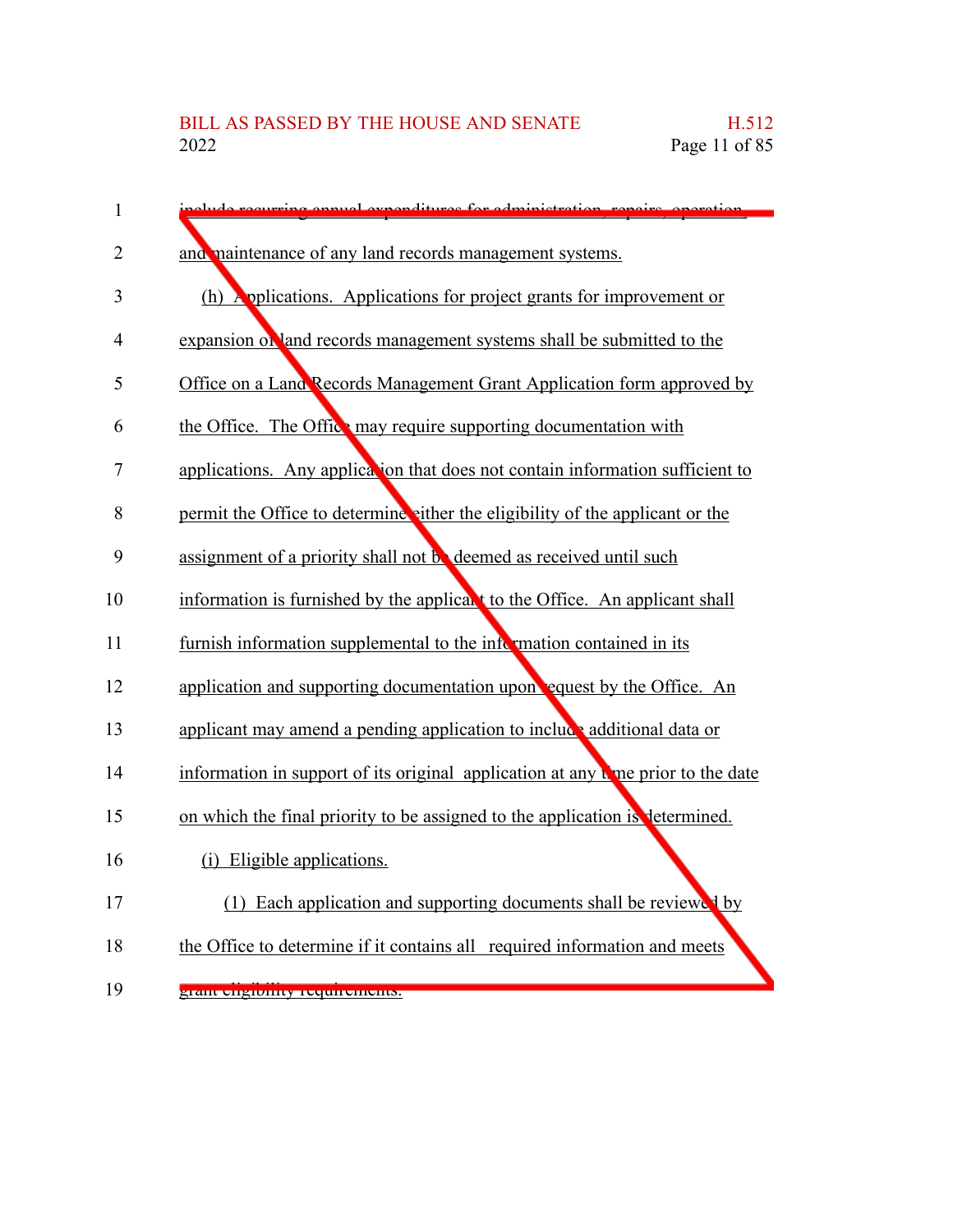| 1              | (2) Each employer will be notified by the Office within 20 days often              |
|----------------|------------------------------------------------------------------------------------|
| $\overline{2}$ | the ctual date of receipt of the application of its eligibility for consideration  |
| 3              | for a project grant award.                                                         |
| 4              | (3) <b>Pligible applications will be processed for priority determination</b>      |
| 5              | for a grant awald in accordance with rules established by the Office.              |
| 6              | § 141i. CRITERIA FOR EVALUATION OF ELIGIBLE APPLICATIONS                           |
| 7              | (a) Each eligible application shall be assigned a priority for grant funds         |
| 8              | through use of the point system outlined in this section.                          |
| 9              | (b) In determining the prior ty to be assigned to each eligible application,       |
| 10             | the Office shall consider the following:                                           |
| 11             | Primary consideration shall $\mathbf{b}$ given to those municipalities with<br>(1) |
| 12             | long-range plans for the modernization of their land records.                      |
| 13             | Consideration shall be given to those municipalities that<br>(2)                   |
| 14             | demonstrate a willingness to cooperate with all municipal offices involved         |
| 15             | with land records.                                                                 |
| 16             | Consideration shall be given to those municipalities that have<br>(3)              |
| 17             | allocated funds for the modernization of land records.                             |
| 18             | § 141j. REQUESTS FOR PAYMENT OF GRANTS                                             |
| 19             | Requests for payment of any grant funds awarded shall be made by                   |
| 20             | grant recipient to the Office. Following review, inspection, or audit, the         |
| 21             | UTHUC SHAH QUUTHIIIIC WHUHICI HIC grant paymunt Should be made.                    |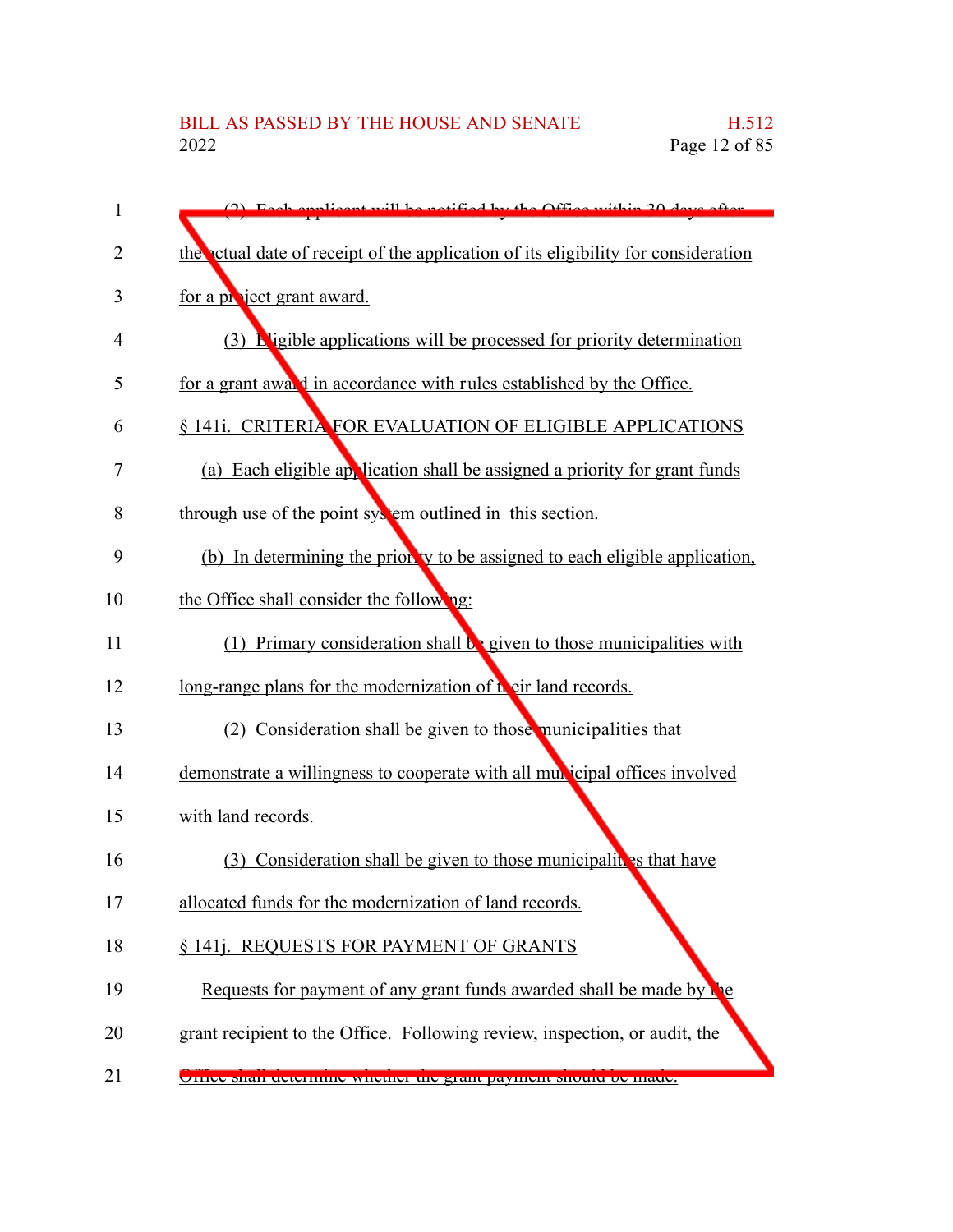| 1  | <u>s 1411 - INCDECTION OF DDOIECT</u>                                            |
|----|----------------------------------------------------------------------------------|
| 2  | A project for which a grant has been made may be inspected by the                |
| 3  | Office to determine the degree of completion of the project and compliance       |
| 4  | with applical le laws and rules.                                                 |
| 5  | (b) Inspection's shall be made by Office personnel or by other persons           |
| 6  | who are approved by the Office to make inspections.                              |
| 7  | § 1411. AUDIT OF PROSECTS                                                        |
| 8  | An audit shall be required <b>b</b> reach project that has received a grant from |
| 9  | the Office.                                                                      |
| 10 | § 141m. MINIMUM INDEXING STANDARDS                                               |
| 11 | The Office shall enforce the minimum in lexing standards set forth in            |
| 12 | 24 V.S.A. § 1154 and applicable rules.                                           |
| 13 | § 141n. TECHNICAL ASSISTANCE                                                     |
| 14 | The Office shall make every reasonable effort, subject to available              |
| 15 | resources, to assist any clerk in making the transition to the momentum          |
| 16 | indexing standards set forth in 24 V.S.A. § 1154. Requests for assistance        |
| 17 | from municipal clerks shall be submitted in writing to the Office and hall       |
| 18 | describe in detail the problems encountered and types of assistance needed       |

making the transition. 19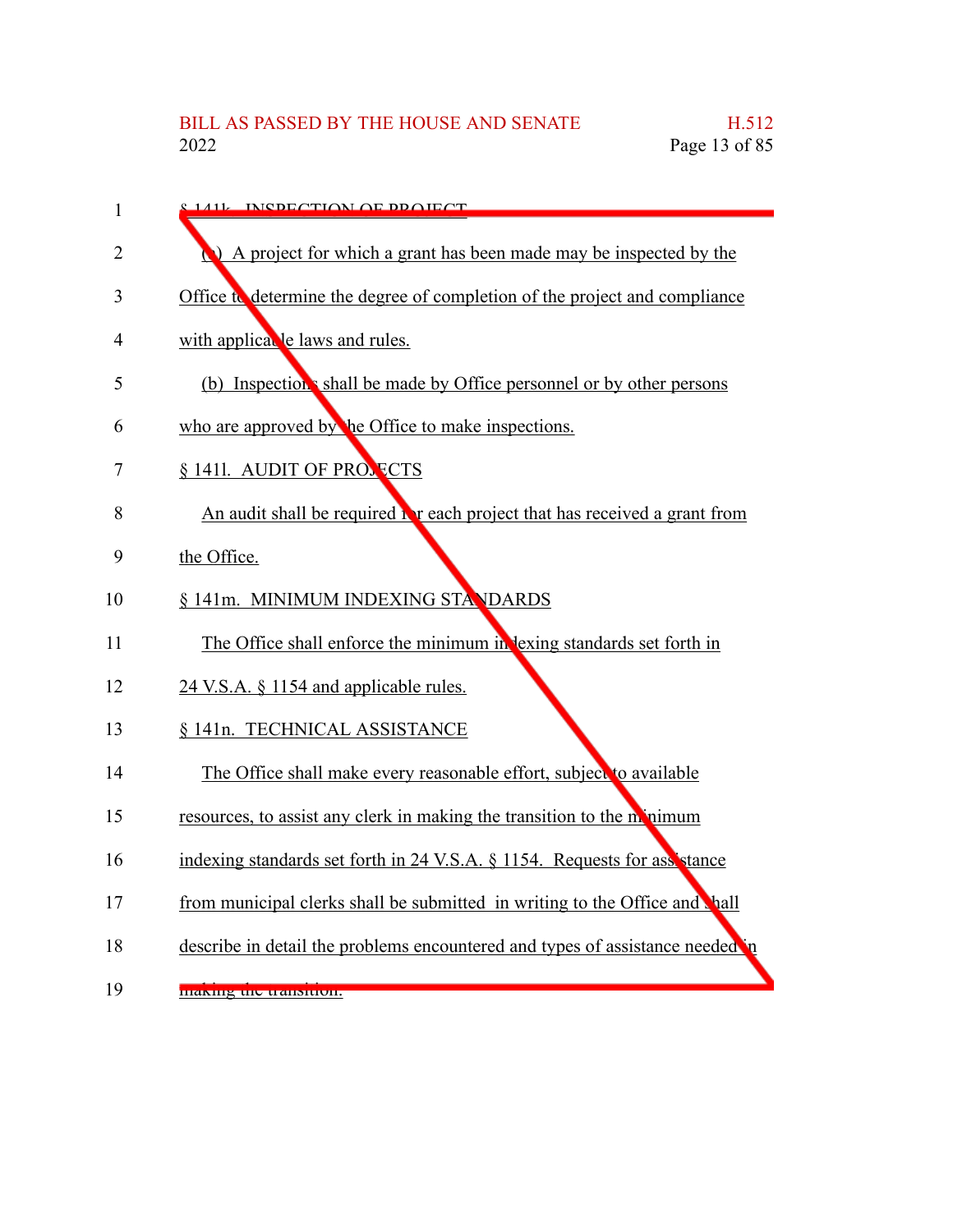| 1  | 141. COMPLIANCE DEVIEWS                                                                |
|----|----------------------------------------------------------------------------------------|
| 2  | To determine and ensure that full statewide compliance with the minimum                |
| 3  | indexing standards set forth in 24 V.S.A. § 1154 has been accomplished and             |
| 4  | to assess ad litional needs of assistance, the Office shall periodically make on-      |
| 5  | site visits to municipal clerks' operations and advise municipal clerks of their       |
| 6  | compliance or noncompliance. The Office shall make on-site visits as it                |
| 7  | deems appropriate and ursuant to rule.                                                 |
| 8  | § 141p. REQUEST FOR STUDY                                                              |
| 9  | At the request of a clerk or the governing body of a municipality and                  |
| 10 | subject to available resources, the <b>C</b> ffice shall conduct a management study of |
| 11 | the municipal office with the assistance of the Department of Human                    |
| 12 | Resources. After conducting the study, the Office shall make nonbinding                |
| 13 | recommendations to the municipality.                                                   |
| 14 | Sec. 2. 24 V.S.A. $\S$ 1154 is amended to read:                                        |
| 15 | § 1154. RECORDS; COPIES                                                                |
| 16 | * * *                                                                                  |
| 17 | (e) The town clerk, and third-party vendors who provide access to digitized            |
| 18 | records, shall comply with the most current version of the minimum indexing            |
| 19 | standards published by the Property Records Industry Association.                      |
| 20 | (f) Town clerks who maintain digitized records shall make the records                  |
| 21 | avanaute un me miemet.                                                                 |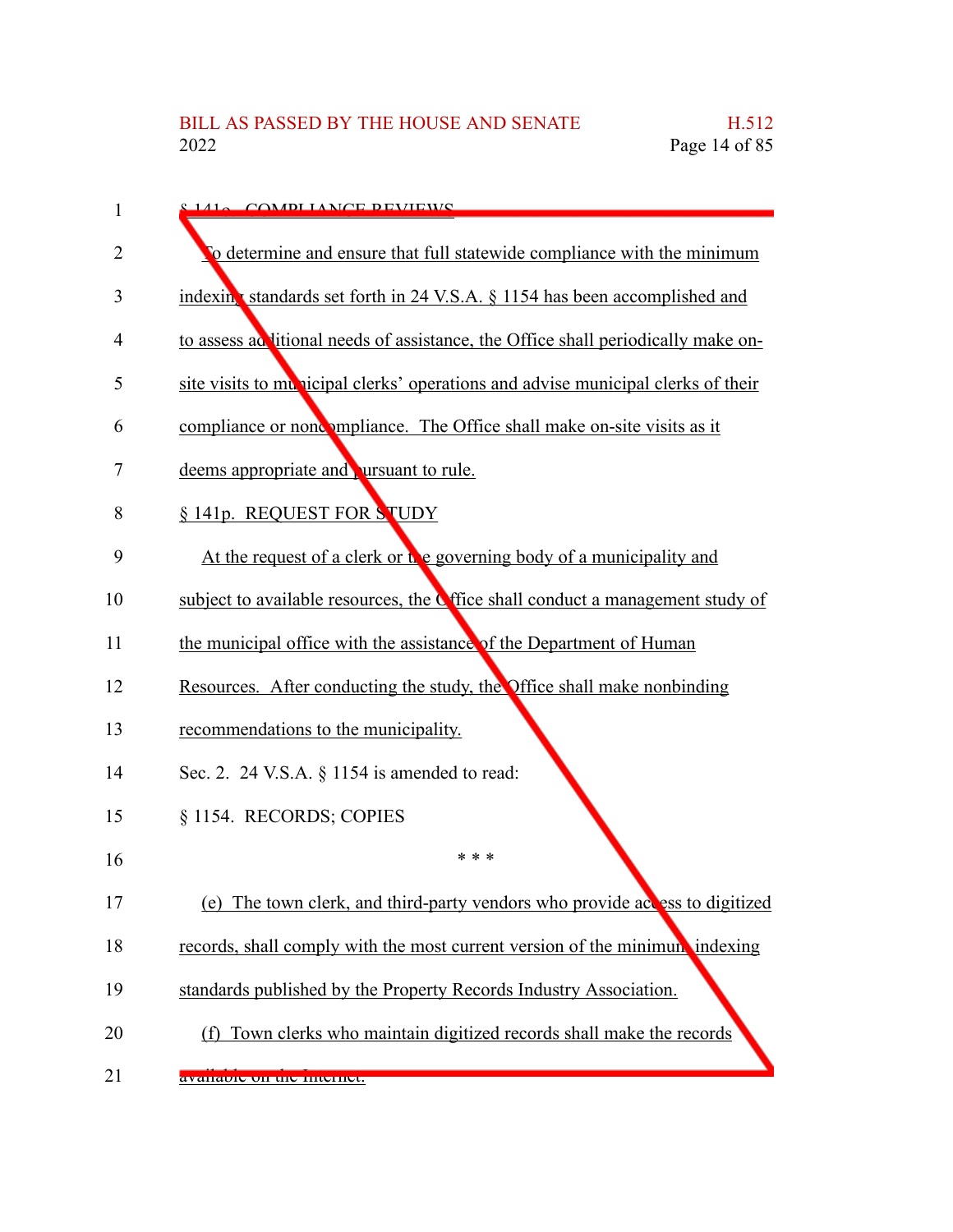| 1  | 26 VC A chapter 102 is amended to read.                                         |
|----|---------------------------------------------------------------------------------|
| 2  | THAPTER 103. NOTARIES PUBLIC REVISED UNIFORM LAW ON                             |
| 3  | NOTARIAL ACTS                                                                   |
| 4  | Subchapter 1. General Provisions                                                |
| 5  | § 5301. SHORT TITLE                                                             |
| 6  | This chapter may be cited as the Revised Uniform Law on Notarial Acts.          |
| 7  | § 5302. UNIFORMITY OF APPLICATION AND CONSTRUCTION                              |
| 8  | In applying and construm g this uniform act, consideration shall be given to    |
| 9  | the need to promote uniformity of the law with respect to its subject matter    |
| 10 | among states that enact it.                                                     |
| 11 | § 5303. RELATION TO ELECTRONIC SIGNATURES IN GLOBAL AND                         |
| 12 | NATIONAL COMMERCE ACT                                                           |
| 13 | This chapter modifies, limits, and superseder the Electronic Signatures in      |
| 14 | Global and National Commerce Act, 15 U.S.C. § 7001 et seq., but does not        |
| 15 | modify, limit, or supersede Section 101(c) of that act, NU.S.C. § 7001(c), or   |
| 16 | authorize electronic delivery of any of the notices described in Section 103(b) |
| 17 | of that act, 15 U.S.C. § 7003(b).                                               |
| 18 | § 5304. DEFINITIONS                                                             |
| 19 | As used in this chapter:                                                        |
| 20 | (1) "Acknowledgment" means a declaration by an individual before                |
| 21 | notary public that the murvitudar has signed a record for the purpose stated in |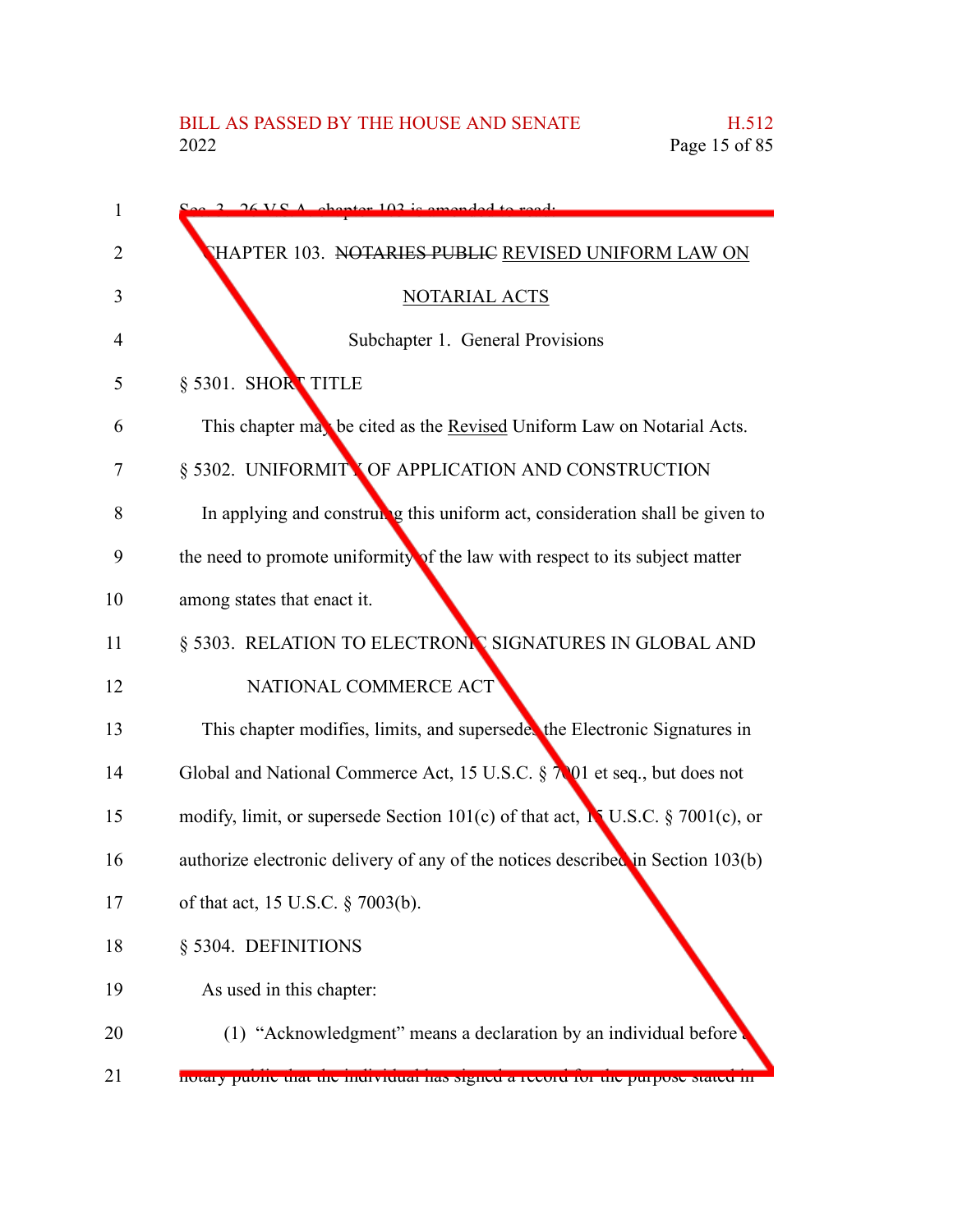| 1  | record and if the record is signed in a representative canceity that the        |
|----|---------------------------------------------------------------------------------|
| 2  | individual signed the record with proper authority and signed it as the act of  |
| 3  | the individual or entity identified in the record.                              |
| 4  | "Certificate" or "notarial certificate" means the part of, or<br>(2)            |
| 5  | attachment to, a notarized document that is completed by a notary public,       |
| 6  | bears the required information set forth in section 5367 of this chapter, and   |
| 7  | states the facts attested to or certified by the notary public in a particular  |
| 8  | notarization.                                                                   |
| 9  | (3) "Commission term" means the two-year period commencing on                   |
| 10 | February 1 and continuing through January 31 of the second year following       |
| 11 | the commencement of the term.                                                   |
| 12 | (4) "Communication technology" means an electronic device or process            |
| 13 | that:                                                                           |
| 14 | (A) allows a notary public and a remotely lovated individual to                 |
| 15 | communicate with each other simultaneously by sight and sound; and              |
| 16 | (B) when necessary and consistent with other applicable law,                    |
| 17 | facilitates communication with a remotely located individual whole as a vision, |
| 18 | hearing, or speech impairment.                                                  |
| 19 | (5) "Credential analysis" means a process or service through which a            |
| 20 | unici person annuis que vandity or a curient government-issued tuentification   |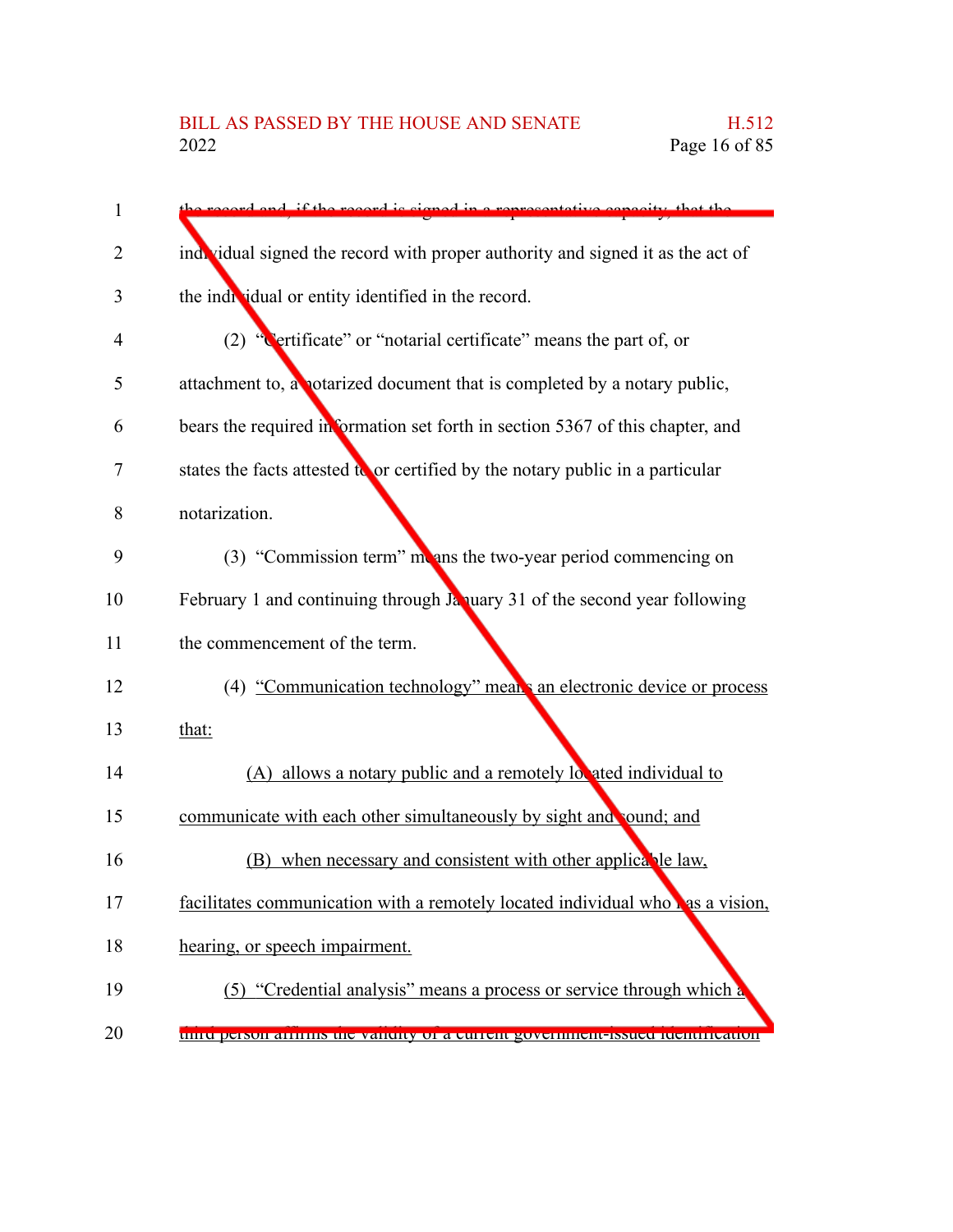| 1              | redential by review of public and proprietory data courses that may be used as    |
|----------------|-----------------------------------------------------------------------------------|
| $\overline{2}$ | a form of identity proofing.                                                      |
| 3              | "Electronic" means relating to technology having electrical, digital,<br>$\omega$ |
| 4              | magnetic, wireless, optical, electromagnetic, or similar capabilities.            |
| 5              | $\frac{5}{7}$ "Electronic signature" means an electronic symbol, sound, or        |
| 6              | process attached to or logically associated with a record and executed or         |
| 7              | adopted by an individual with the intent to sign the record.                      |
| 8              | (8) "Foreign state" in eans a jurisdiction other than the United States, a        |
| 9              | state, or a federally recognized indian tribe.                                    |
| 10             | (9) "Identity proofing" means a process or service by which a third               |
| 11             | person provides a notary public with a <b>h</b> eans to verify the identity of a  |
| 12             | remotely located individual by a review of ersonal information from public or     |
| 13             | private data sources that may include credential analysis, knowledge-based        |
| 14             | authentication, analysis of biometric data such as, but not limited to, facial    |
| 15             | recognition, voiceprint analysis, or fingerprint analysis, or other means         |
| 16             | permitted by this section or the Office.                                          |
| 17             | $(6)(10)$ "In a representative capacity" means acting as:                         |
| 18             | (A) an authorized officer, agent, partner, trustee, or other                      |
| 19             | representative for a person other than an individual;                             |
| 20             | (B) a public officer, personal representative, guardian, administrator,           |
| 21             | executor, trustee, or other representative, in the capacity stated in a record,   |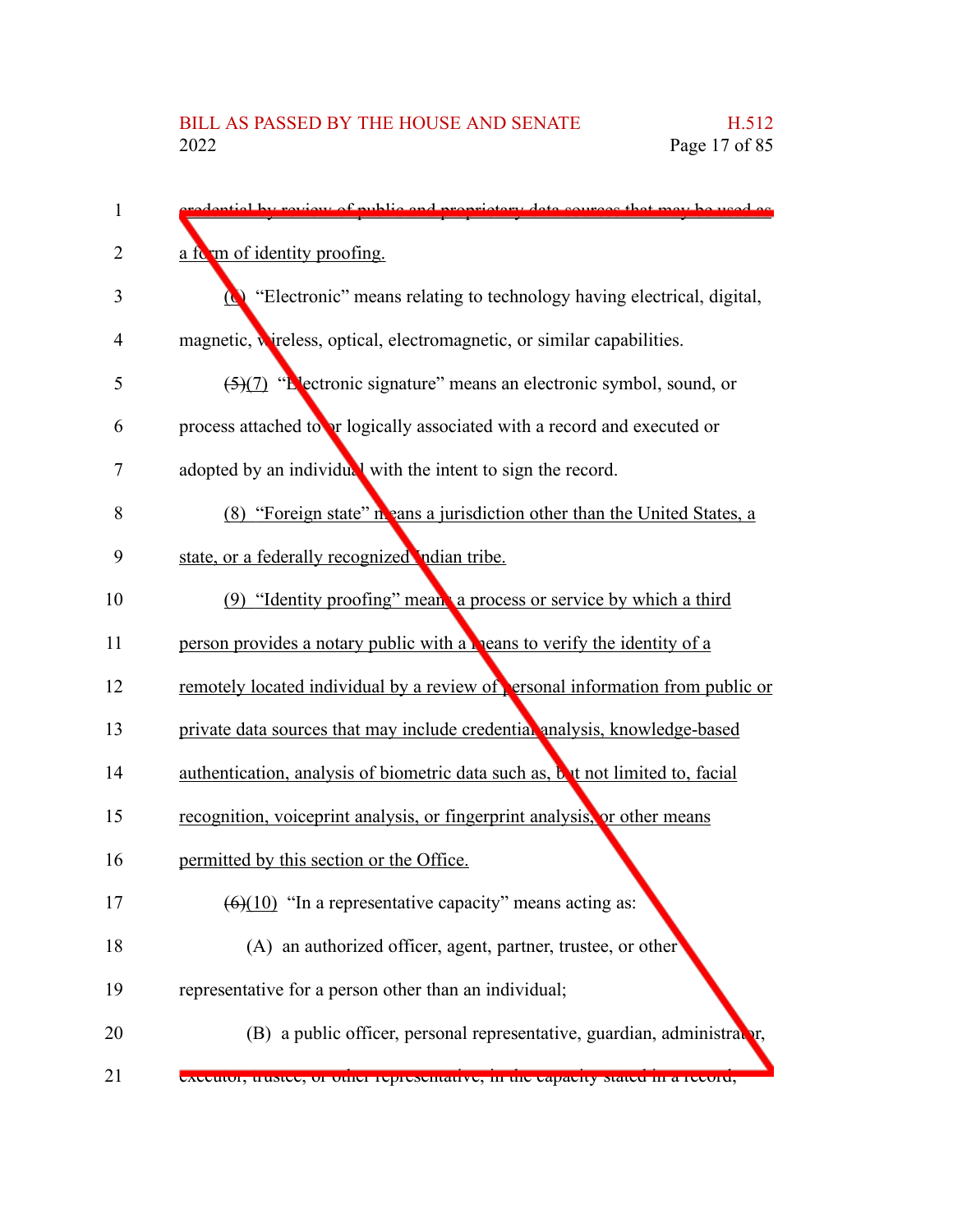| 1              | cont or attornou in fact for a principal.                                                |
|----------------|------------------------------------------------------------------------------------------|
| 2              | (D) an authorized representative of another in any other capacity.                       |
| 3              | (1) "Knowledge-based authentication" means a form of identity                            |
| $\overline{4}$ | proofing based on a set of questions that pertain to an individual and are               |
| 5              | formulated from public or proprietary data sources.                                      |
| 6              | $(7)(12)(A)$ "Notarial act" means an act, whether performed with respect                 |
| 7              | to a tangible or an electronic record, that a notary public may perform under            |
| 8              | the law of this State. The term includes taking an acknowledgment,                       |
| 9              | administering an oath or affirmetion, taking a verification on oath or                   |
| 10             | affirmation, attesting a signature, and noting a protest of a negotiable                 |
| 11             | instrument.                                                                              |
| 12             | (B) "Notarial act" does not include a corporate officer attesting to                     |
| 13             | another corporate officer's signature in the orditary course of the                      |
| 14             | corporation's business.                                                                  |
| 15             | (C) Nothing in this chapter shall be construed to require the use of a                   |
| 16             | notary public to witness a signature that is allowed by law $\mathbf{b}$ be witnessed by |
| 17             | an individual who is not a notary public.                                                |
| 18             | $(8)(13)$ "Notarial officer" means an individual authorized to perform a                 |
| 19             | notarial act under authority and within the jurisdiction of another state, under         |
| 20             | authority and within the jurisdiction of a federally recognized Indian tribe,            |
| 21             | unuer authority of reueral faw, unuer authority and within the jurisdiction of a         |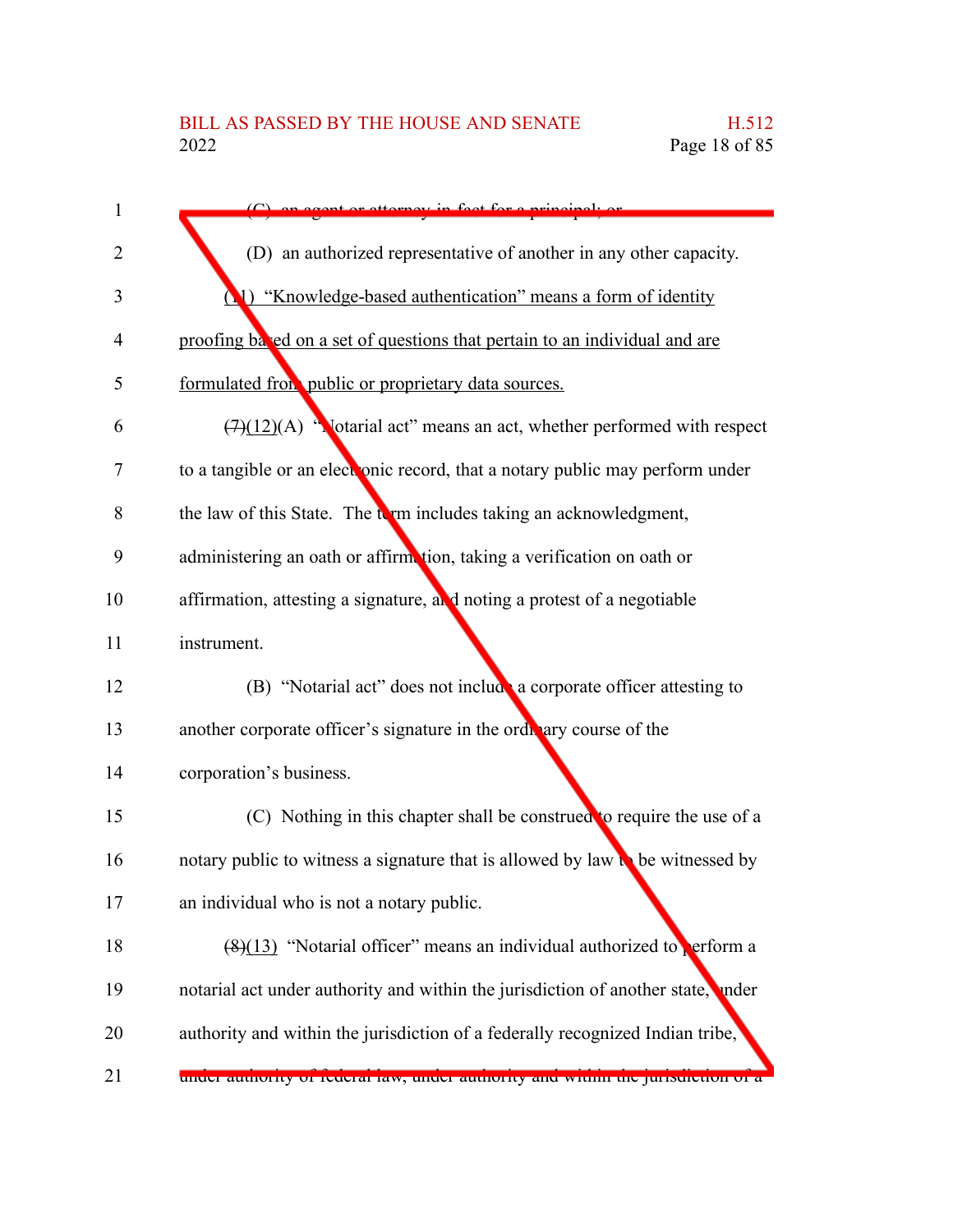| 1  | on state or constituent unit of the foreign state or under outhority of a        |
|----|----------------------------------------------------------------------------------|
| 2  | multinational or international governmental organization.                        |
| 3  | $\bigoplus (14)$ "Notary public" means an individual commissioned to perform a   |
| 4  | notarial act by the Office.                                                      |
| 5  | $(10)(15)$ 'Office'' means the Office of Professional Regulation within          |
| 6  | the Office of the Sevetary of State.                                             |
| 7  | $(11)(16)$ "Official stamp" means a physical image affixed to or                 |
| 8  | embossed on a tangible record or an electronic process, seal, or image or        |
| 9  | electronic information attached to or logically associated with an electronic    |
| 10 | record.                                                                          |
| 11 | (17) "Outside the United States" neans a location outside the                    |
| 12 | geographic boundaries of the United States, Puerto Rico, the U.S. Virgin         |
| 13 | Islands, and any territory, insular possession, or other location subject to the |
| 14 | jurisdiction of the United States.                                               |
| 15 | $(12)(18)$ "Person" means an individual, corporation, business trust,            |
| 16 | statutory trust, partnership, limited liability company, association, joint      |
| 17 | venture, public corporation, government or governmental subdivision, agency,     |
| 18 | or instrumentality, or any other legal or commercial entity.                     |
| 19 | $(13)(19)$ "Record" means information that is inscribed on a tangule             |
| 20 | medium or that is stored in an electronic or other medium and is retrievable in  |
| 21 | perceivaule furm.                                                                |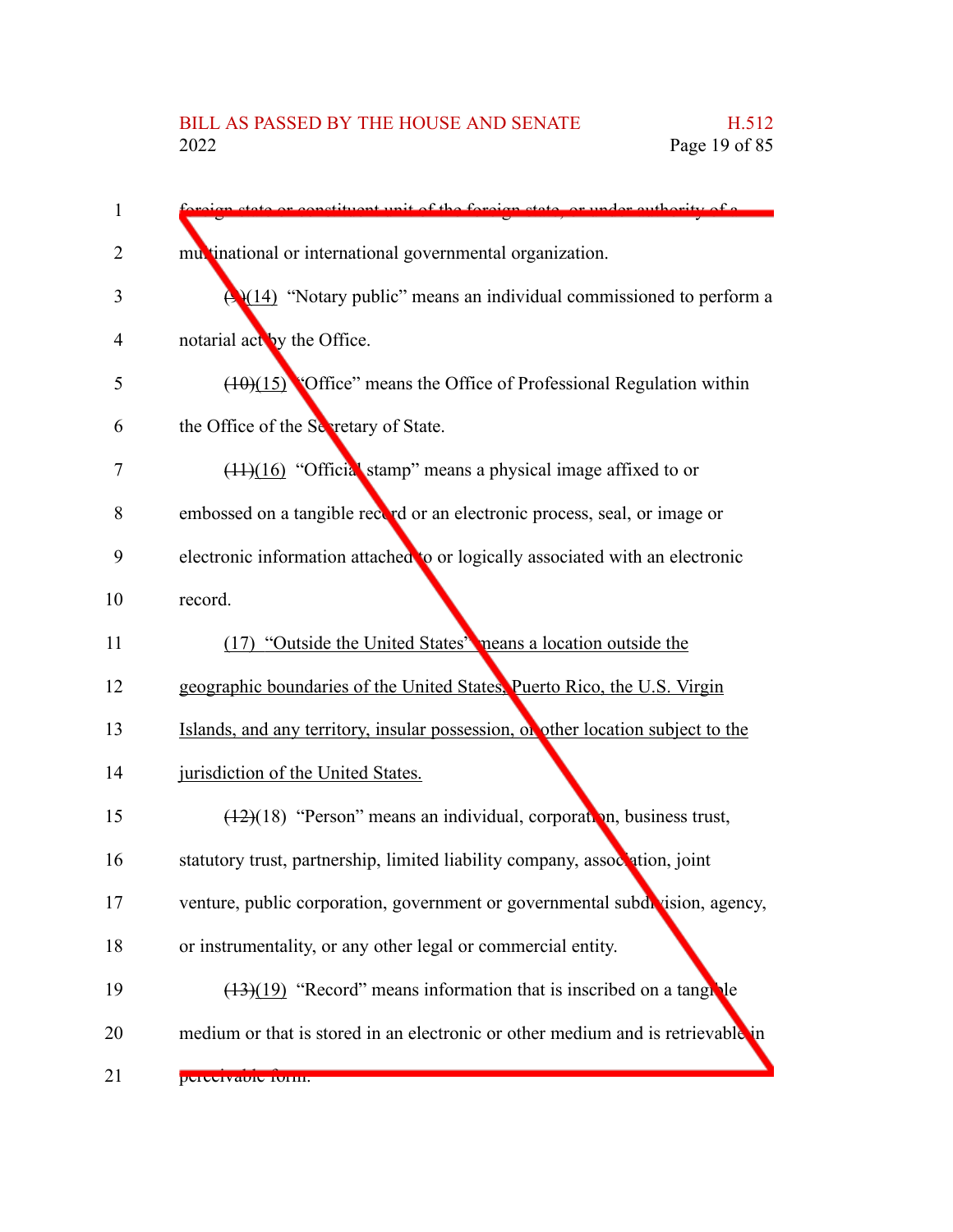| 1  | (20) "Demotely located individual" means on individual who is not in         |
|----|------------------------------------------------------------------------------|
| 2  | the physical presence of the notary public who performs a notarial act under |
| 3  | section 5379 of this chapter.                                                |
| 4  | $(14)(1)$ "Sign" means, with present intent to authenticate or adopt a       |
| 5  | record:                                                                      |
| 6  | (A) to execute or adopt a tangible symbol; or                                |
| 7  | $(B)$ to attach to or logically associate with the record an electronic      |
| 8  | symbol, sound, or process.                                                   |
| 9  | $(15)(22)$ "Signature" met ns a tangible symbol or an electronic signature   |
| 10 | that evidences the signing of a record.                                      |
| 11 | $(16)(23)$ "Stamping device" means:                                          |
| 12 | (A) a physical device capable of $\frac{1}{4}$ fixing to or embossing on a   |
| 13 | tangible record an official stamp; or                                        |
| 14 | (B) an electronic device or process capable of attaching to or               |
| 15 | logically associating with an electronic record an official stamp.           |
| 16 | $(17)(24)$ "State" means a state of the United States, the District of       |
| 17 | Columbia, Puerto Rico, the U.S. Virgin Islands, or any territory or insular  |
| 18 | possession subject to the jurisdiction of the United States.                 |
| 19 | (25) "Tamper evident" means the use of a set of applications, programs,      |
| 20 | hardware, software, or other technologies that will display evidence of any  |
| 21 | changes to an electronic record.                                             |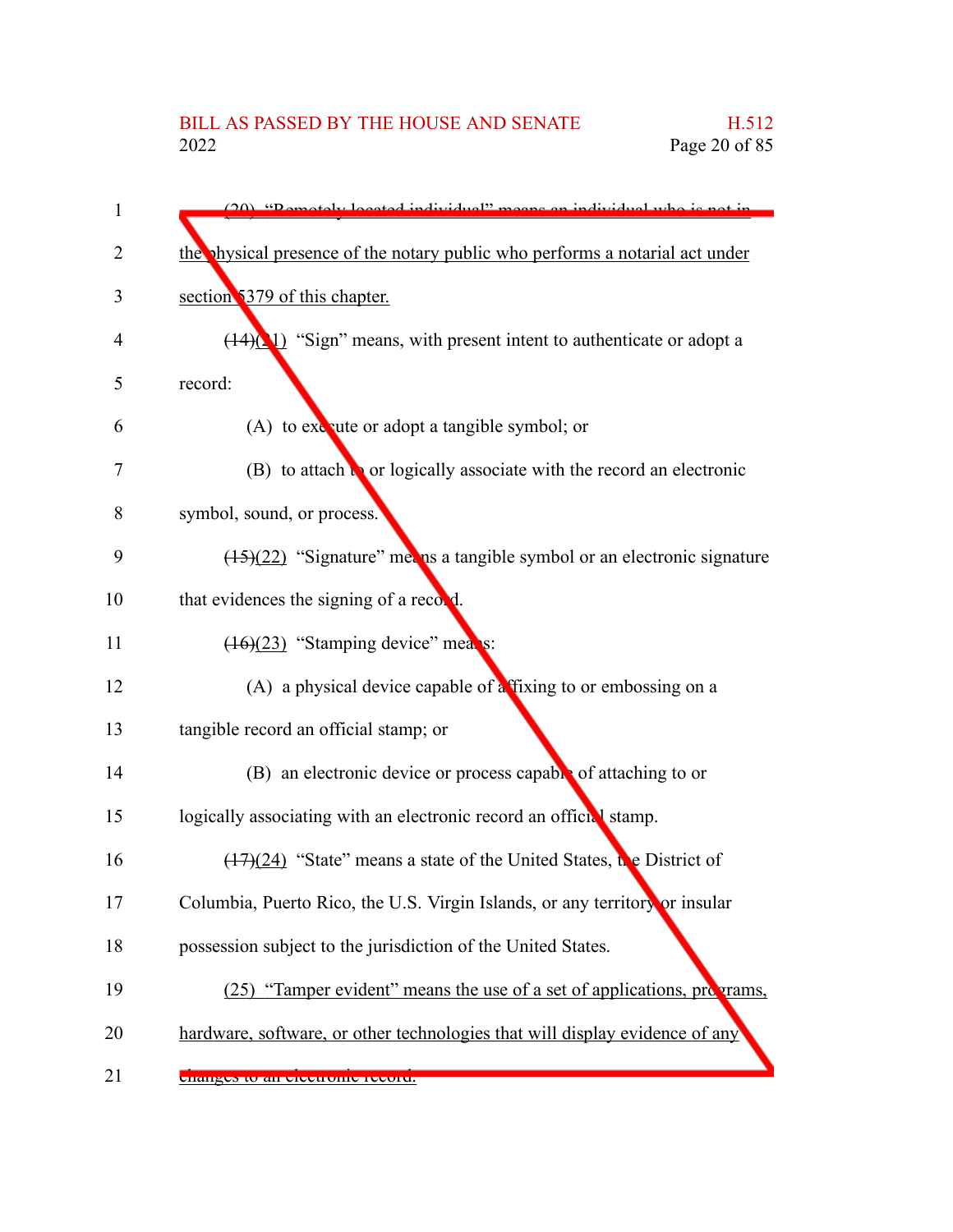## BILL AS PASSED BY THE HOUSE AND SENATE H.512<br>2022 Page 21 of 85 Page 21 of 85

| 1  | $(18)(26)$ "Vorification on oath or affirmation" means a declaration               |
|----|------------------------------------------------------------------------------------|
| 2  | made by an individual on oath or affirmation before a notary public, that a        |
| 3  | statement in a record is true.                                                     |
| 4  | § 5305. EXEMPTIONS                                                                 |
| 5  | (a) Judiciary and law enforcement-related employees.                               |
| 6  | (1) Employee exemptions.                                                           |
| 7  | (A) Judiciary-related.                                                             |
| 8  | (i) The persons set forth in subdivision $(2)(A)$ of this subsection               |
| 9  | (a), when acting within the scope of their official duties, are exempt from all of |
| 10 | the requirements of this chapter, including the requirement to pay the fee set     |
| 11 | forth in section 5324 of this chapter, except for the requirement to apply for a   |
| 12 | commission as set forth in subsections $5341(a)$ (c), (d), and (e) and             |
| 13 | subdivisions $(b)(1)$ – $(3)$ of this chapter.                                     |
| 14 | (ii) A commission issued to a person under this subdivision $(A)$                  |
| 15 | shall not be considered a license.                                                 |
| 16 | (B) Law enforcement-related.                                                       |
| 17 | (i) The persons set forth in subdivision $(2)(B)$ of this subsection               |
| 18 | (a), when acting within the scope of their official duties, shall be               |
| 19 | commissioned as notaries public authorized to perform a notarial act as a          |
| 20 | matter or law and are exempt from an or the requirements or this enapter,          |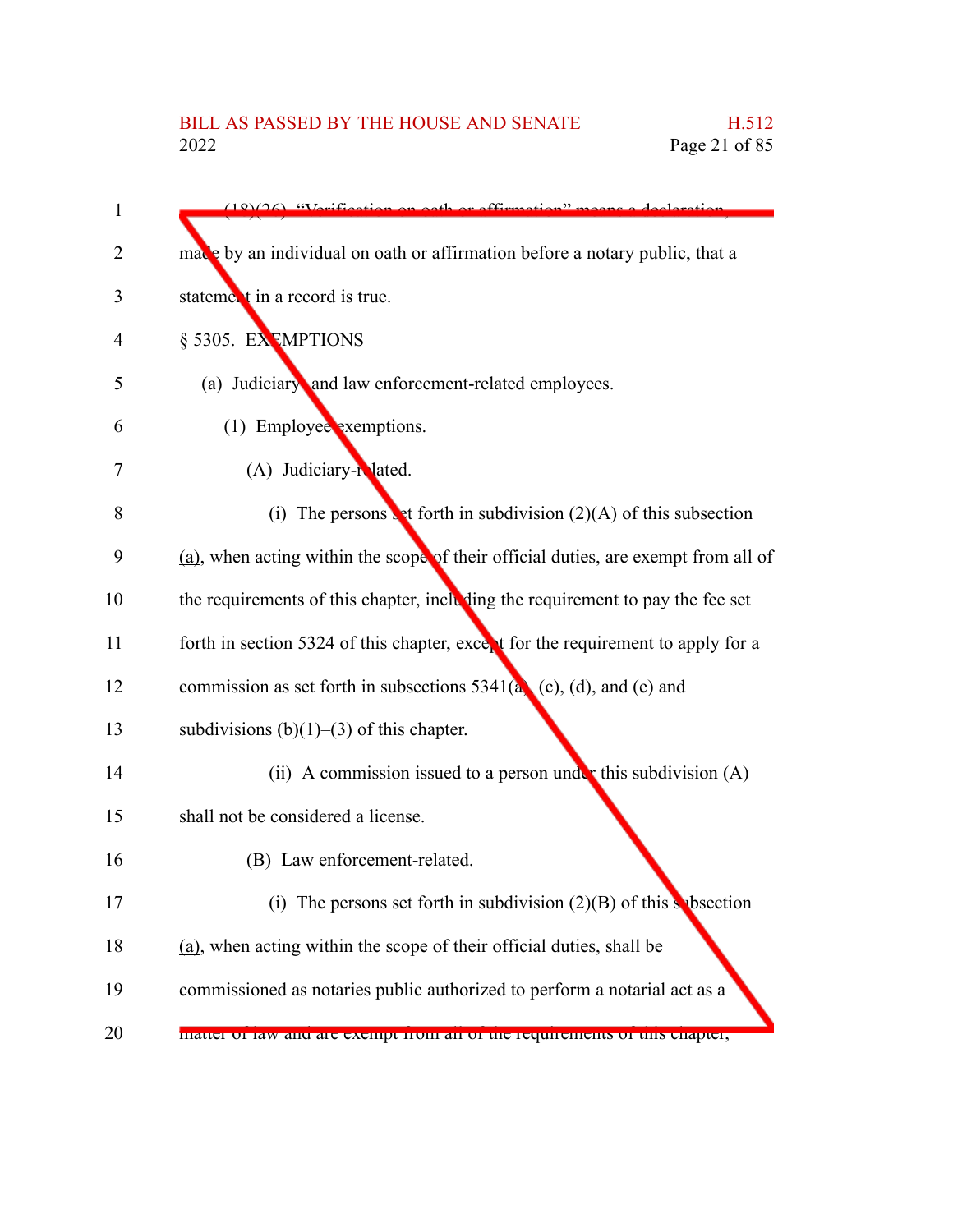| 1  | mont to nove the fee got forth in gootian 5224 of this                             |
|----|------------------------------------------------------------------------------------|
| 2  | cha <sub>r</sub> ter.                                                              |
| 3  | (ii) A notarial act that identifies the notary public as a person who              |
| 4  | is exempt under this subdivision $(B)$ shall establish as a matter of law that the |
| 5  | person is commissioned as a notary public for the purpose of acting within the     |
| 6  | scope of official duties under this subsection (a).                                |
| 7  | (2) Employees, defined.                                                            |
| 8  | (A) Judiciary-related. Persons employed by the Judiciary, including                |
| 9  | judges, Superior Court clerks, court operations managers, Probate registers,       |
| 10 | case managers, docket clerks, assistant judges, county clerks, and after-hours     |
| 11 | relief from abuse contract employees.                                              |
| 12 | (B) Law enforcement-related. Person is employed as law enforcement                 |
| 13 | officers certified under 20 V.S.A. chapter 151; who are noncertified               |
| 14 | constables; or who are employed by a Vermont law enforcement agency, the           |
| 15 | Department of Public Safety, of Fish and Wildlife, of Motor Vehicles, of           |
| 16 | Liquor and Lottery, or for Children and Families, the Office of the Defender       |
| 17 | General, the Office of the Attorney General, or a State's Attorney or Sheriff.     |
| 18 | (3) Official duties, defined. As used in subdivision (1) of this                   |
| 19 | subsection, "acting within the scope of official duties" means that a person       |
| 20 | notarizing a document that.                                                        |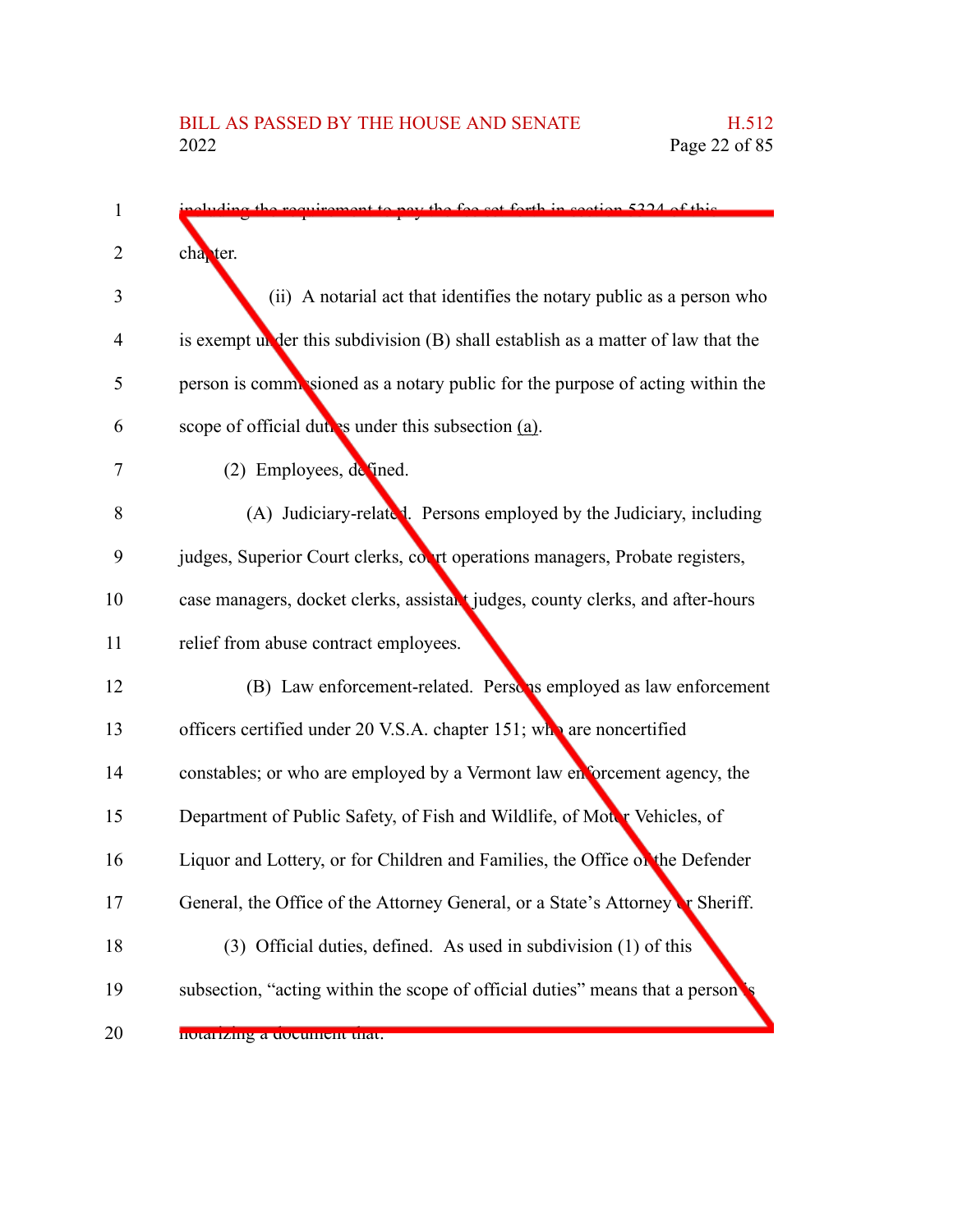| 1  | person believes is related to the execution of his or                              |
|----|------------------------------------------------------------------------------------|
| 2  | her the person's duties and responsibilities of employment or is the type of       |
| 3  | document that other employees notarize in the course of employment;                |
| 4  | $(B)$ is useful or of assistance to any person or entity identified in             |
| 5  | subdivision $(2)$ of this subsection (a);                                          |
| 6  | (C) is required, requested, created, used, submitted, or relied upon by            |
| 7  | any person or entity identified in subdivision $(2)$ of this subsection $(a)$ ;    |
| 8  | (D) is necessary $\mathbf{h}$ order to assist in the representation, care, or      |
| 9  | protection of a person or the State;                                               |
| 10 | (E) is necessary in order $\mathbf{t}$ protect the public or property;             |
| 11 | $(F)$ is necessary to represent $\alpha$ assist crime victims in receiving         |
| 12 | restitution or other services;                                                     |
| 13 | (G) relates to a Vermont or federal court rule or statute governing                |
| 14 | any criminal, postconviction, mental health, family, juvenile, civil, probate,     |
| 15 | Judicial Bureau, Environmental Division, or Supreme Court matter; or               |
| 16 | (H) relates to a matter subject to Title 4, 12, 13, $\mathbb{N}$ 18, 20, 23, or 33 |
| 17 | of the Vermont Statutes Annotated.                                                 |
| 18 | (b) Attorneys.                                                                     |
| 19 | (1) Attorneys licensed and in good standing in this State, except                  |
| 20 | attorneys conducting remote notarizations pursuant to section 5379 of this         |
| 21 | enapter, are exempt nom.                                                           |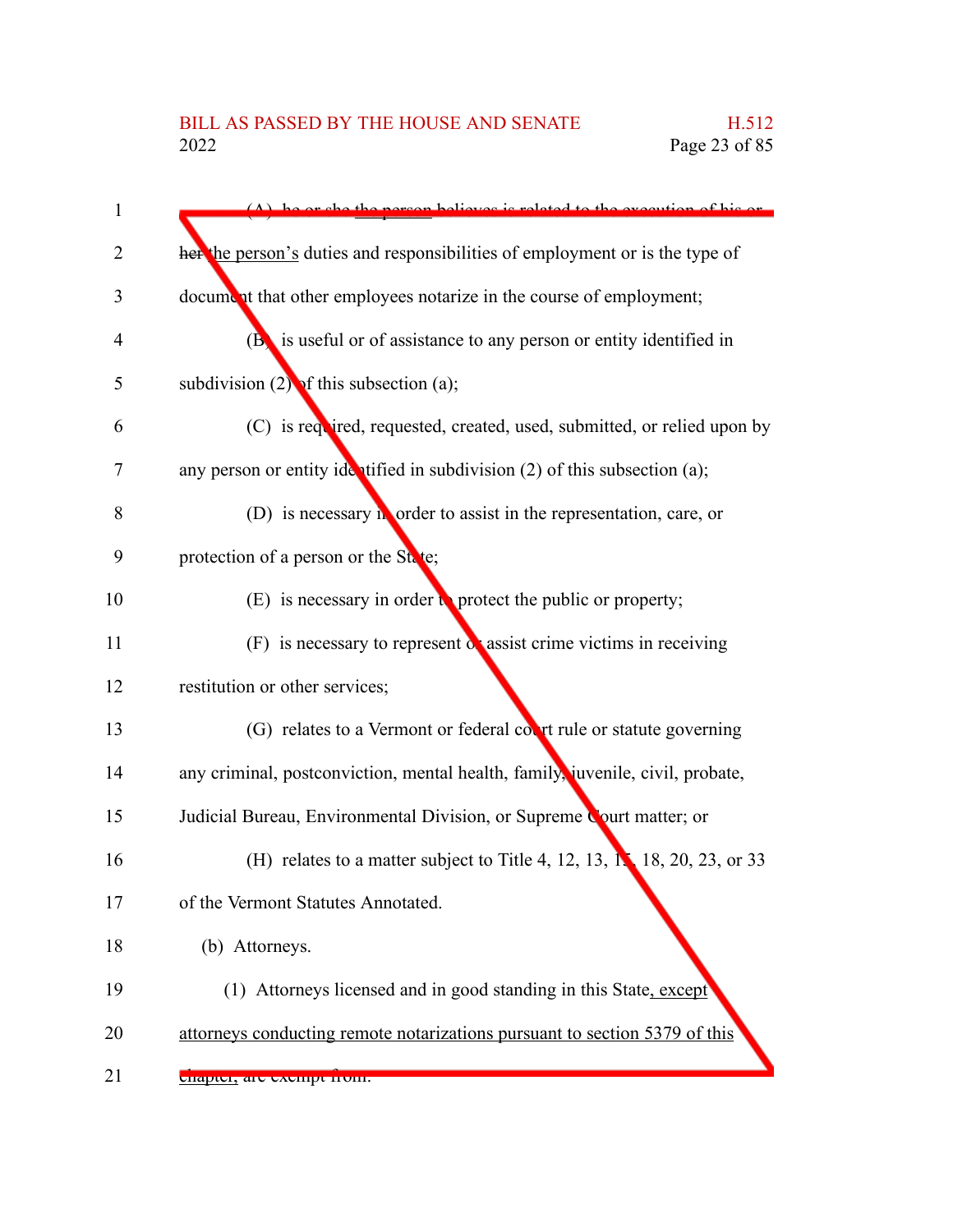| 1  | $(A)$ the examination requirement set forth in subsection 5341(b) of                  |
|----|---------------------------------------------------------------------------------------|
| 2  | this chapter; and                                                                     |
| 3  | (B) the continuing education requirement set forth in section 5343 of                 |
| 4  | this chapter                                                                          |
| 5  | (2) If a complaint of a violation of this chapter is filed in regard to a             |
| 6  | Vermont licensed atorney, the Office shall refer the complaint to the                 |
| 7  | Professional Responsiblity Board and shall request a report back from the             |
| 8  | Board regarding the final deposition of the complaint.                                |
| 9  | (c) Town clerks, assistants, and justices of the peace.                               |
| 10 | $(1)(A)$ A town clerk and histrictube the town clerk's assistants may                 |
| 11 | perform notarial acts as notaries public hroughout the town clerk's county,           |
| 12 | provided that they shall comply with all of the requirements of this chapter,         |
| 13 | except as provided in subdivision $(2)$ of this subsection $(c)$ .                    |
| 14 | (B) Subject to the provisions of subdivision $(A)$ of this subdivision                |
| 15 | $(1)$ , performing notarial acts as a notary public shall be considered within the    |
| 16 | scope of the official duties of a town clerk and his or her the town clerk's          |
| 17 | assistants.                                                                           |
| 18 | (2) Justices of the peace and town clerks and their assistants $\mathbf{r}$ re exempt |
| 19 | from the fee set forth in section 5324 of this chapter.                               |
| 20 | (d) Unauthorized practice. Nothing in this section is intended to prohib              |
| 21 | prosecution or a person under 5 v.S.A. y 127 (unauthorized practice).                 |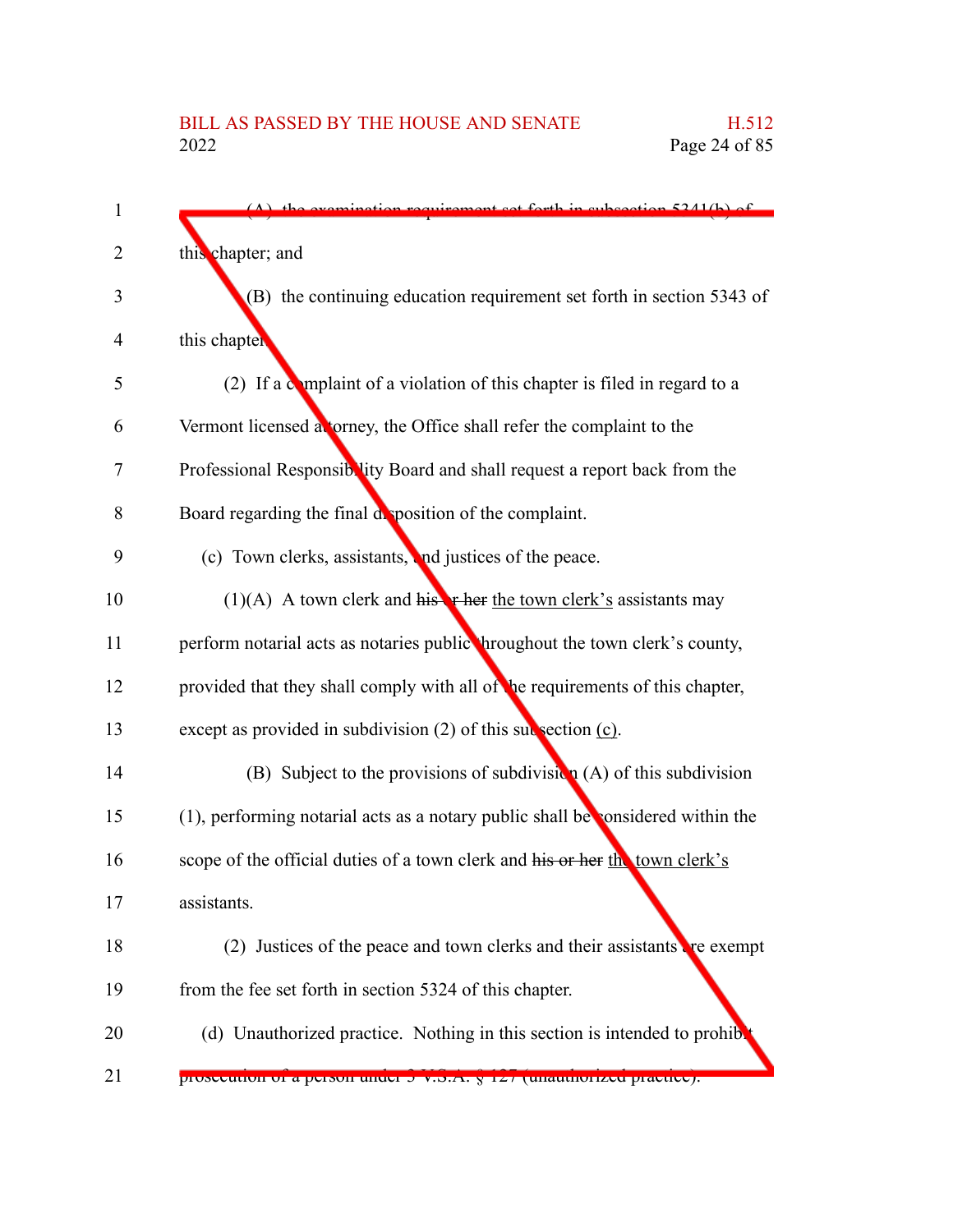| 1  | Subchantor 7 Administration                                                        |
|----|------------------------------------------------------------------------------------|
| 2  | § 5.21. SECRETARY OF STATE'S OFFICE DUTIES                                         |
| 3  | The Office shall:                                                                  |
| 4  | $(1)$ provide general information to applicants for commissioning as a             |
| 5  | notary public;                                                                     |
| 6  | (2) administer fees as provided under section 5324 of this chapter;                |
| 7  | (3) explain appeal procedures to notaries public and applicants and                |
| 8  | explain complaint procedures to the public; and                                    |
| 9  | (4) receive applications $\Gamma$ r commissioning, review applications, and        |
| 10 | grant and renew commissions when appropriate under this chapter.                   |
| 11 | § 5322. ADVISOR APPOINTEES                                                         |
| 12 | (a) The Secretary of State shall appoint wo notaries public to serve as            |
| 13 | advisors in matters relating to notarial acts. On of the advisors shall be an      |
| 14 | attorney selected from a list of at least three licensed attorneys provided by the |
| 15 | Vermont Bar Association. The advisors shall be appointed for staggered five-       |
| 16 | year terms and serve at the pleasure of the Secretary. One of the initial          |
| 17 | appointments shall be for less than a five-year term.                              |
| 18 | (b) Each appointee shall have at least three years of experience as a notary       |
| 19 | public during the period immediately preceding appointment and shall               |
| 20 | actively commissioned in Vermont and remain in good standing during                |
| 21 | meumoency.                                                                         |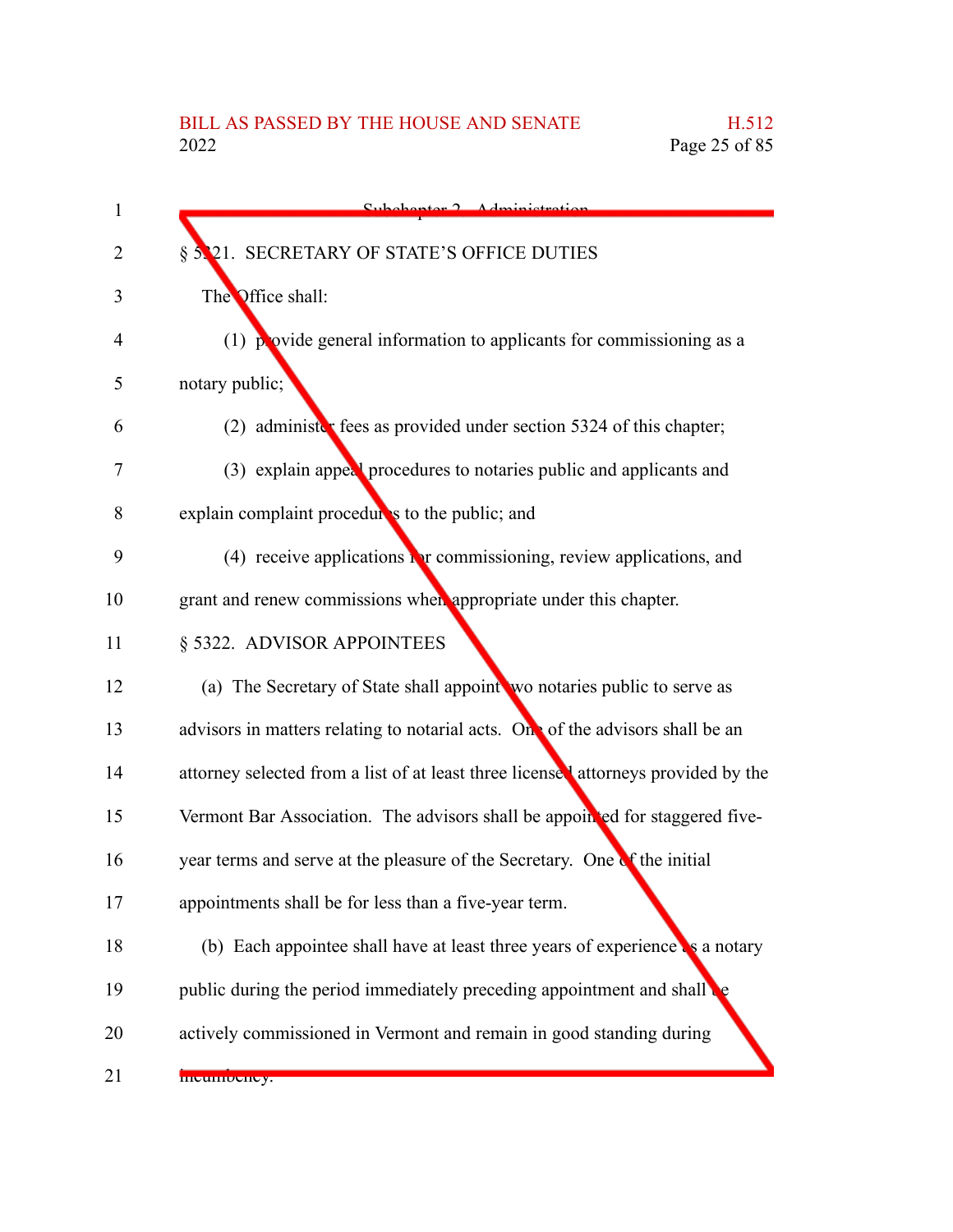| $\mathbf{1}$   | (a) The Office shall seek the advice of the advisor ann                       |
|----------------|-------------------------------------------------------------------------------|
| 2              | out the provisions of this chapter. The appointees shall be entitled to       |
| 3              | compensation and reimbursement of expenses as set forth in 32 V.S.A. § 1010   |
| $\overline{4}$ | for attendal se at any meeting called by the Office for this purpose.         |
| 5              | § 5323. RULE                                                                  |
| 6              | (a) The Office, vith the advice of the advisor appointees, may adopt rules    |
| 7              | to implement this chapter. The rules may:                                     |
| 8              | (1) prescribe the man ner of performing notarial acts regarding tangible      |
| 9              | and electronic records;                                                       |
| 10             | (2) include provisions to ensere that any change to or tampering with a       |
| 11             | record bearing a certificate of a notarial act is self-evident;               |
| 12             | $(3)$ include provisions to ensure integrity in the creation, transmittal,    |
| 13             | storage, or authentication of electronic records or signatures;               |
| 14             | (4) prescribe the process of granting, renewing, conditioning, denying,       |
| 15             | suspending, or revoking the commission of or otherwise disciplining a notary  |
| 16             | public and assuring the trustworthiness of an individual holding a commission |
| 17             | as notary public;                                                             |
| 18             | (5) include provisions to prevent fraud or mistake in the pertamance of       |
| 19             | notarial acts; and                                                            |
| 20             | (6) prescribe standards for remote online notarization, including             |
| 21             | stanuarus for creuential anarysis, the process unough which a timu person     |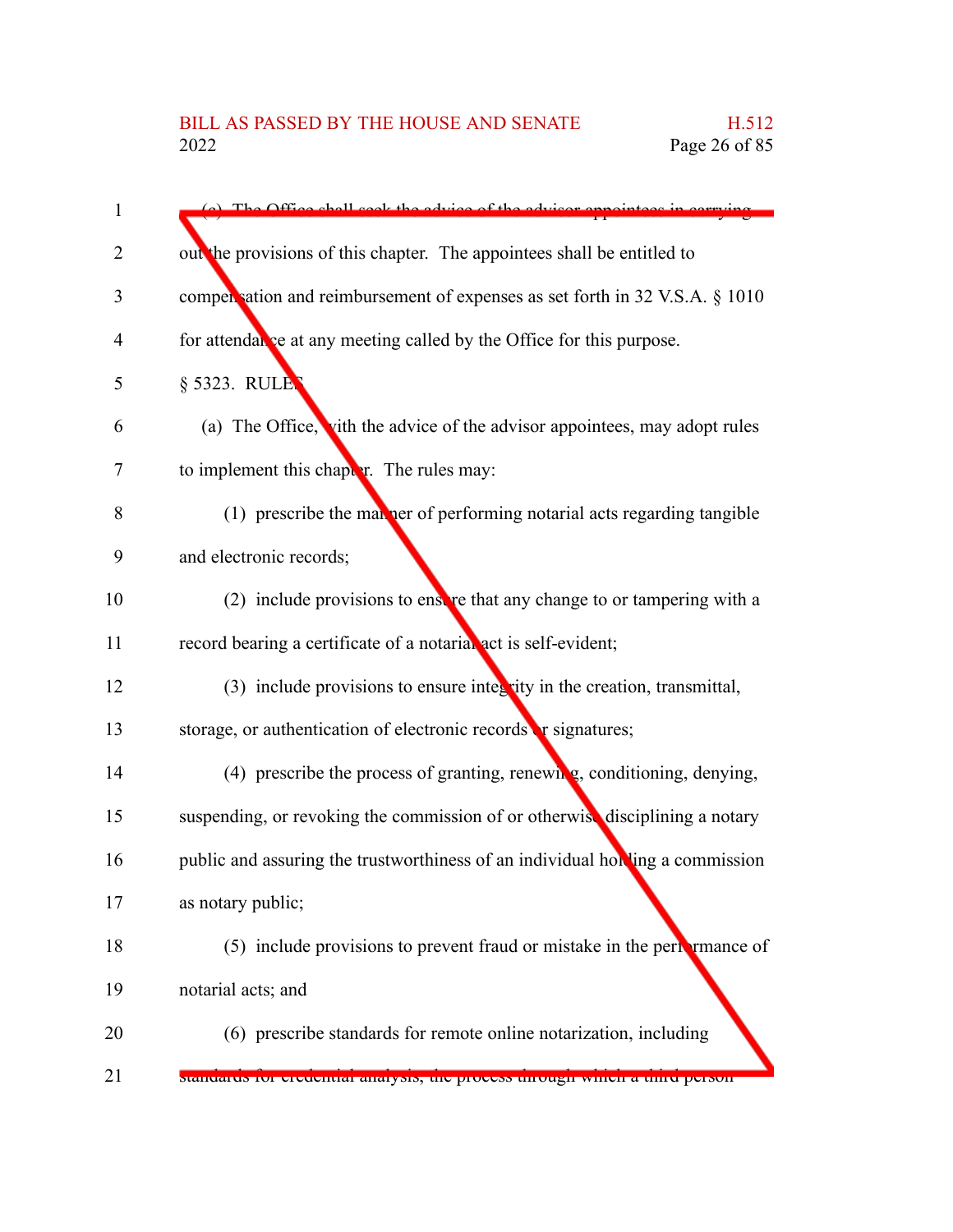| 1  | offirms the identity of an individual, the methods for communicating through a             |
|----|--------------------------------------------------------------------------------------------|
| 2  | sect re communication link, the means by which the remote notarization is                  |
| 3  | certified and the form of notice to be appended disclosing the fact that the               |
| 4  | notarization was completed remotely on any document acknowledged through                   |
| 5  | remote online no tarization.                                                               |
| 6  | (b) Rules adopted regarding the performance of notarial acts with respect                  |
| 7  | to electronic records and remote online notarization may not require, or accord            |
| 8  | greater legal status or effect $\bullet$ , the implementation or application of a specific |
| 9  | technology or technical specification. In adopting, amending, or repealing                 |
| 10 | rules regarding notarial acts with respect to electronic records and remote                |
| 11 | online notarization, the Office shall consider, as far as is consistent with this          |
| 12 | chapter:                                                                                   |
| 13 | (1) the most recent standards regarding electronic records and remote                      |
| 14 | online notarization promulgated by national bodies, such as the National                   |
| 15 | Association of Secretaries of State and the Mortgage Industry Standards and                |
| 16 | Maintenance Organization;                                                                  |
| 17 | (2) standards, practices, and customs of other jurisdictions that                          |
| 18 | substantially enact this chapter; and                                                      |
| 19 | (3) the views of governmental officials and entities and other interested                  |
| 20 | persons.                                                                                   |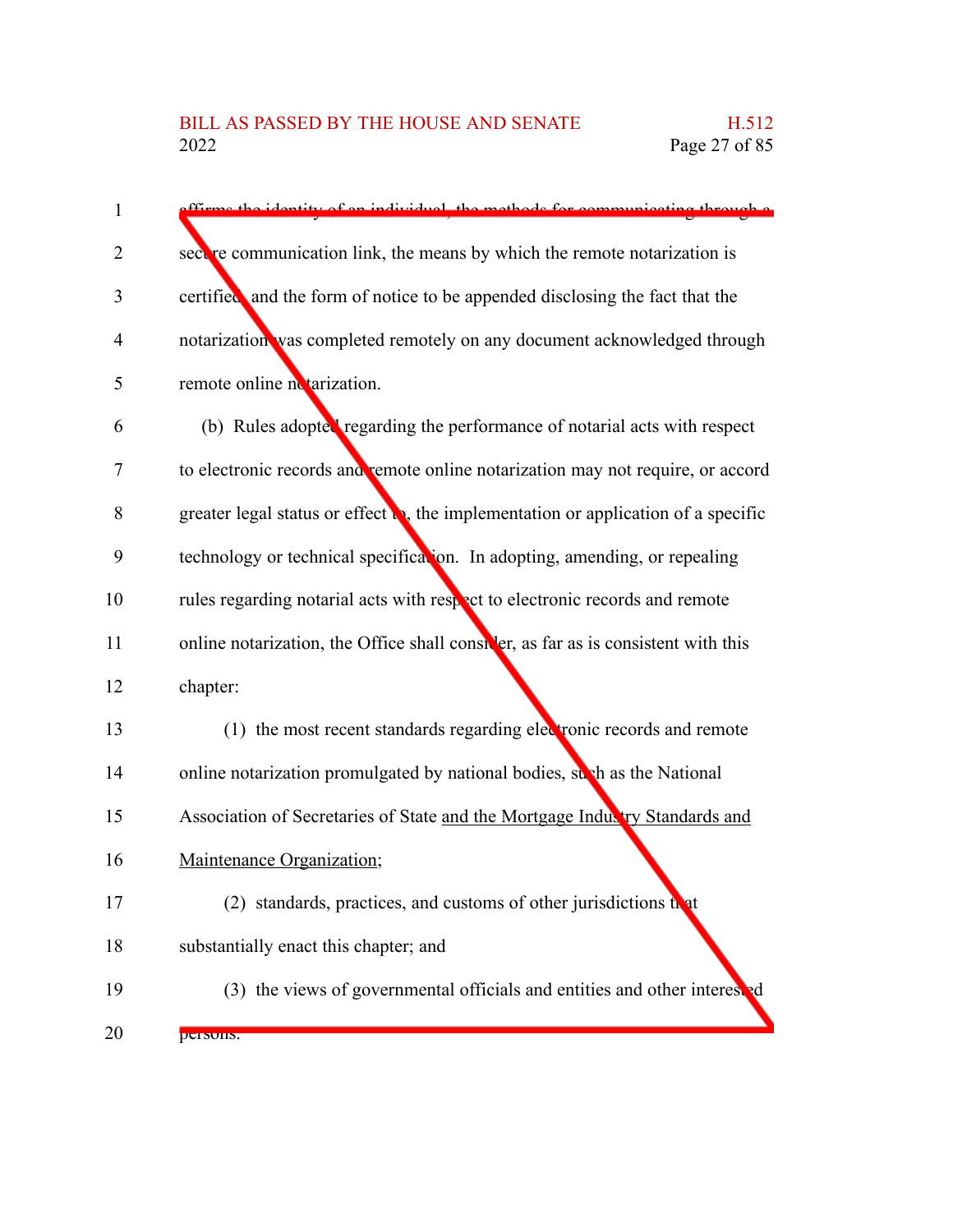## BILL AS PASSED BY THE HOUSE AND SENATE H.512<br>2022 Page 28 of 85 Page 28 of 85

| $\mathbf{1}$ | (c) Notther electronic noterization nor remote online noterization shall be      |
|--------------|----------------------------------------------------------------------------------|
| 2            | allo ved until the Secretary of State has adopted rules and prescribed standards |
| 3            | in these areas.                                                                  |
| 4            | § 5324. FETS                                                                     |
| 5            | For the issual ce of a commission as a notary public, the Office shall collect   |
| 6            | a fee of \$15.00.                                                                |
| 7            | Subchapter 3. Commissions                                                        |
| 8            | § 5341. COMMISSION AS NOTARY PUBLIC; QUALIFICATIONS; NO                          |
| 9            | <b>IMMUNITY OR BENEFIT</b>                                                       |
| 10           | (a) An individual qualified under ubsection (b) of this section may apply        |
| 11           | to the Office for a commission as a notary public. The applicant shall comply    |
| 12           | with and provide the information required by ules adopted by the Office and      |
| 13           | pay the application fee set forth in section 5324 of this chapter.               |
| 14           | (b) An applicant for a commission as a notary public shall:                      |
| 15           | (1) be at least 18 years of age;                                                 |
| 16           | (2) be a citizen or permanent legal resident of the United States;               |
| 17           | (3) be a resident of or have a place of employment or practice in this           |
| 18           | State;                                                                           |
| 19           | (4) not be disqualified to receive a commission under section 5342 $\delta$      |
| 20           | uns chapter, and                                                                 |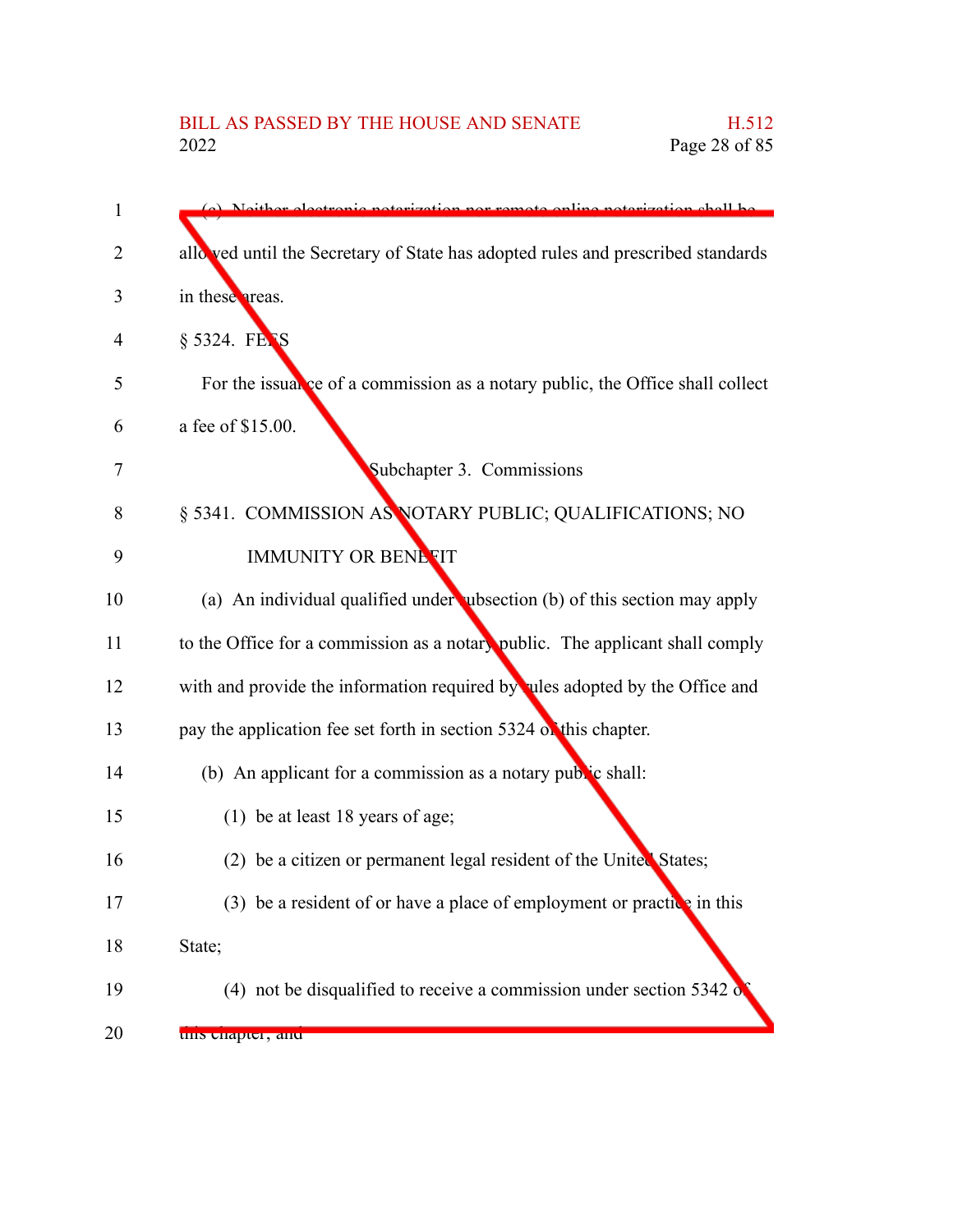| 1              | pace a basic examination approved by the Office based on the                      |
|----------------|-----------------------------------------------------------------------------------|
| 2              | statutes, rules, and ethics relevant to notarial acts.                            |
| 3              | (c) Pefore issuance of a commission as a notary public, an applicant for the      |
| $\overline{4}$ | commission shall execute an oath of office and submit it to the Office.           |
| 5              | (d) Upon compliance with this section, the Office shall issue a commission        |
| 6              | as a notary public to an applicant, which shall be valid through the then current |
| 7              | commission term end a te.                                                         |
| 8              | (e) A commission to act as a notary public authorizes the notary public to        |
| 9              | perform notarial acts. The commission does not provide the notary public any      |
| 10             | immunity or benefit conferred by law of this State on public officials or         |
| 11             | employees.                                                                        |
| 12             | § 5342. GROUNDS TO DENY, REFUSE TO RENEW, REVOKE,                                 |
| 13             | SUSPEND, OR CONDITION COMMISSION OF NOTARY                                        |
| 14             | <b>PUBLIC</b>                                                                     |
| 15             | (a) The Office may deny, refuse to renew, revoke, sespend, or impose a            |
| 16             | condition on a commission as notary public for any act or omission that           |
| 17             | demonstrates the individual lacks the honesty, integrity, competence, or          |
| 18             | reliability to act as a notary public, including:                                 |
| 19             | (1) failure to comply with this chapter;                                          |
| 20             | (2) a fraudulent, dishonest, or deceitful misstatement or omission in<br>ne       |
| 21             | application for a commission as a hotaly public submitted to the Office,          |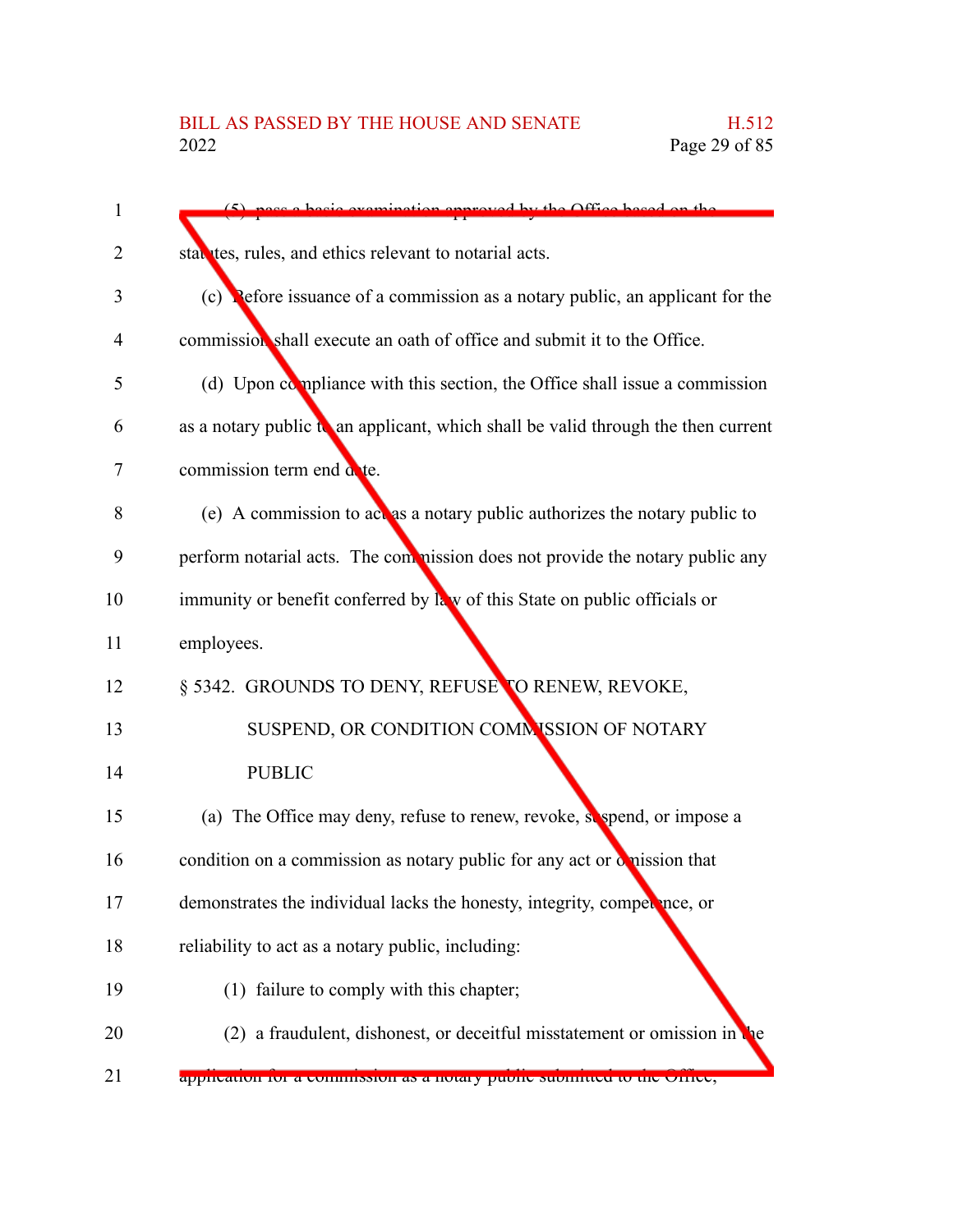|                | thlie of any folger                                                                 |
|----------------|-------------------------------------------------------------------------------------|
| 2              | cring involving fraud, dishonesty, or deceit;                                       |
|                | (4) a finding against, or admission of liability by, the applicant or notary        |
| $\overline{4}$ | public in any legal proceeding or disciplinary action based on the applicant's      |
| 5              | or notary public's fraud, dishonesty, or deceit;                                    |
|                | (5) failure by the notary public to discharge any duty required of a                |
|                | notary public, whether by this chapter, rules of the Office, or any federal or      |
|                | State law;                                                                          |
|                | (6) use of false or misleading advertising or representation by the notary          |
|                | public representing that the notary has a duty, right, or privilege that the notary |
|                | does not have;                                                                      |
|                | $(7)$ violation by the notary public of a rubble of the Office regarding a          |
|                | notary public;                                                                      |
|                | (8) denial, refusal to renew, revocation, suspension or conditioning of a           |
|                | notary public commission in another state; or                                       |
|                | (9) committing any of the conduct set forth in 3 V.S.A. $\S$ 1. $Qa(a)$ .           |
|                | (b) If the Office denies, refuses to renew, revokes, suspends, or imposes           |
|                | conditions on a commission as a notary public, the applicant or notary public       |
|                | Is chutted to thricly notice and nearing in accordance with 5 v.S.A. chapter 2      |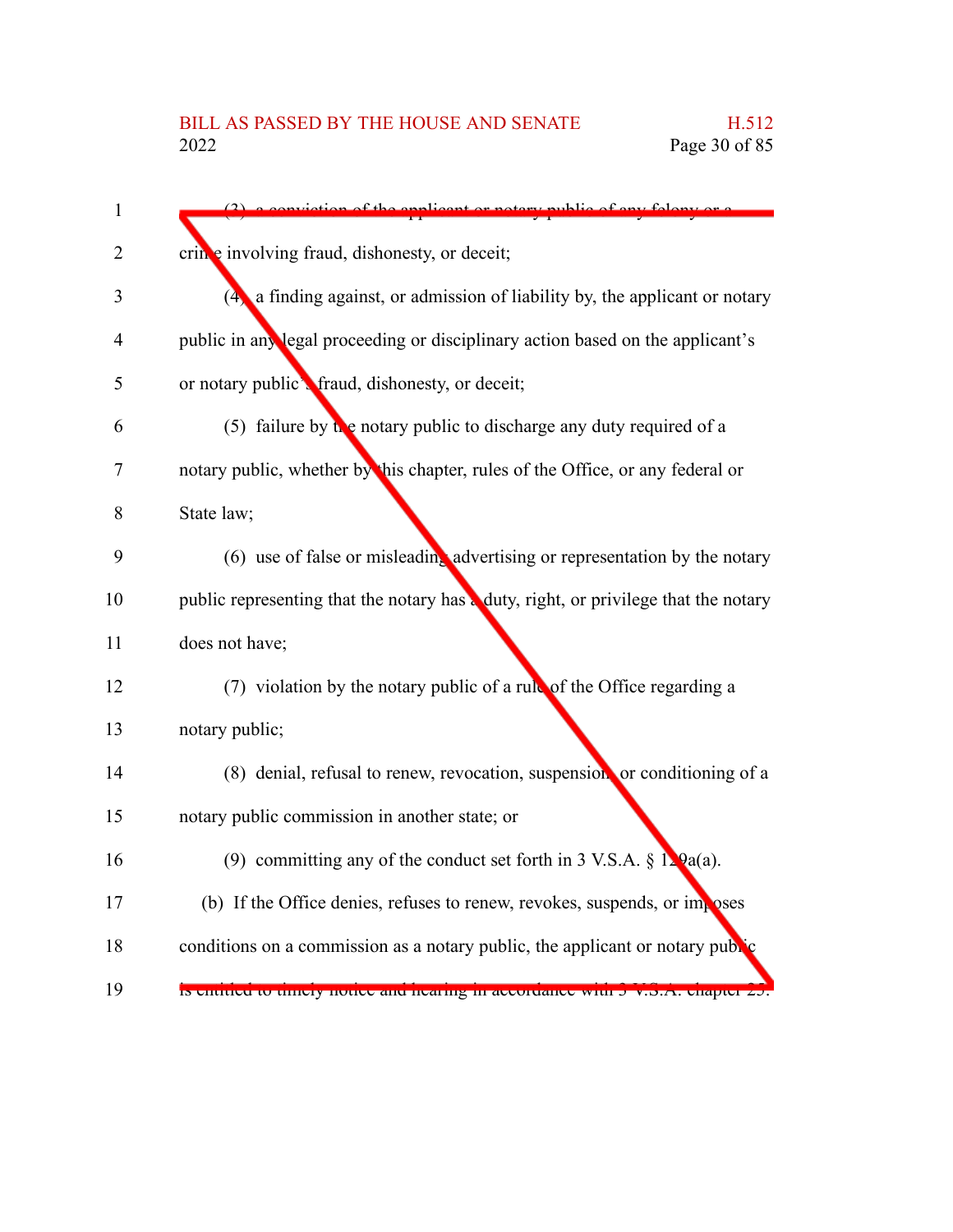| 8.5242 DENEWALS, CONTINUING EDUCATION                                           |
|---------------------------------------------------------------------------------|
| Biennially, the Office shall provide a renewal notice to each                   |
| commissioned notary public. Upon receipt of a notary public's completed         |
| renewal, payment of the fee as set forth in section 5324 of this chapter, and   |
| evidence of eligibility, the Office shall issue to him or her a new commission. |
| (b) A notary public applying for renewal shall complete continuing              |
| education approved by the Office, which shall not be required to exceed two     |
| hours, during the preceding two-year period. A notary public electing to        |
| conduct remote notarizations pur uant to section 5379 of this title shall       |
| compute a continuing education course approved by the Office that addresses     |
| the duties, obligations, and technology requirements for conducting a remote    |
| notarization.                                                                   |
| (c) The Office, with the advice of the advisor appointees, shall establish by   |
| rule guidelines and criteria for continuing education condit.                   |
| § 5344. DATABASE OF NOTARIES PUBLIC                                             |
| The Office shall maintain an electronic database of notaries public:            |
| (1) through which a person may verify the authority of a notary public          |
| to perform notarial acts; and                                                   |
| (2) that indicates whether a notary public has notified the Office that the     |
| notary public will be performing notarial acts on electronic records.           |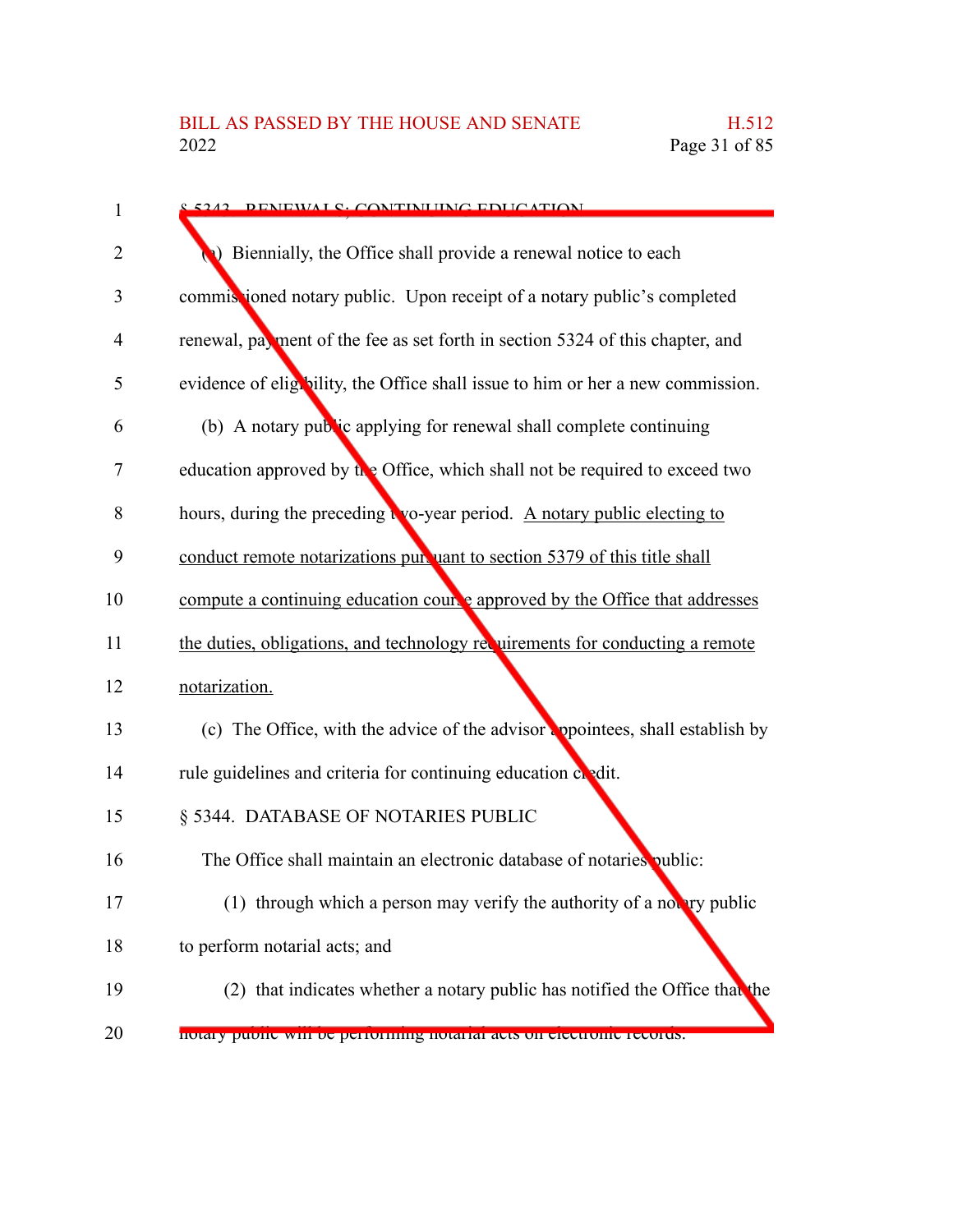| $\mathbf{1}$   | 8.5245 DDAUIDITIANS. AFFENSES                                                      |
|----------------|------------------------------------------------------------------------------------|
| $\overline{2}$ | A person shall not perform or attempt to perform a notarial act or hold            |
| 3              | himself or herself themself out as being able to do so in this State without first |
| $\overline{4}$ | having been commissioned.                                                          |
| 5              | (b) A person shall not use in connection with the person's name any letters,       |
| 6              | words, or insignia in licating or implying that the person is a notary public      |
| 7              | unless commissioned in coordance with this chapter.                                |
| 8              | (c) A person shall not perform or attempt to perform a notarial act while          |
| 9              | his or her the person's commission has been revoked or suspended.                  |
| 10             | (d) A person who violates a provision of this section shall be subject to a        |
| 11             | fine of not more than \$5,000.00 or imprisonment for not more than one year,       |
| 12             | or both. Prosecution may occur upon the con plaint of the Attorney General or      |
| 13             | a State's Attorney and shall not act as a bar to civil or administrative           |
| 14             | proceedings involving the same conduct.                                            |
| 15             | (e) A commission as a notary public shall not authorize an individual to           |
| 16             | assist a person in drafting legal records, give legal advice, or otherwise         |
| 17             | practice law.                                                                      |
| 18             | (f) Except as otherwise allowed by law, a notary public shall not which hold       |
| 19             | access to or possession of an original record provided by a person who seek        |
| 20             | performance or a notarial act by the notary public.                                |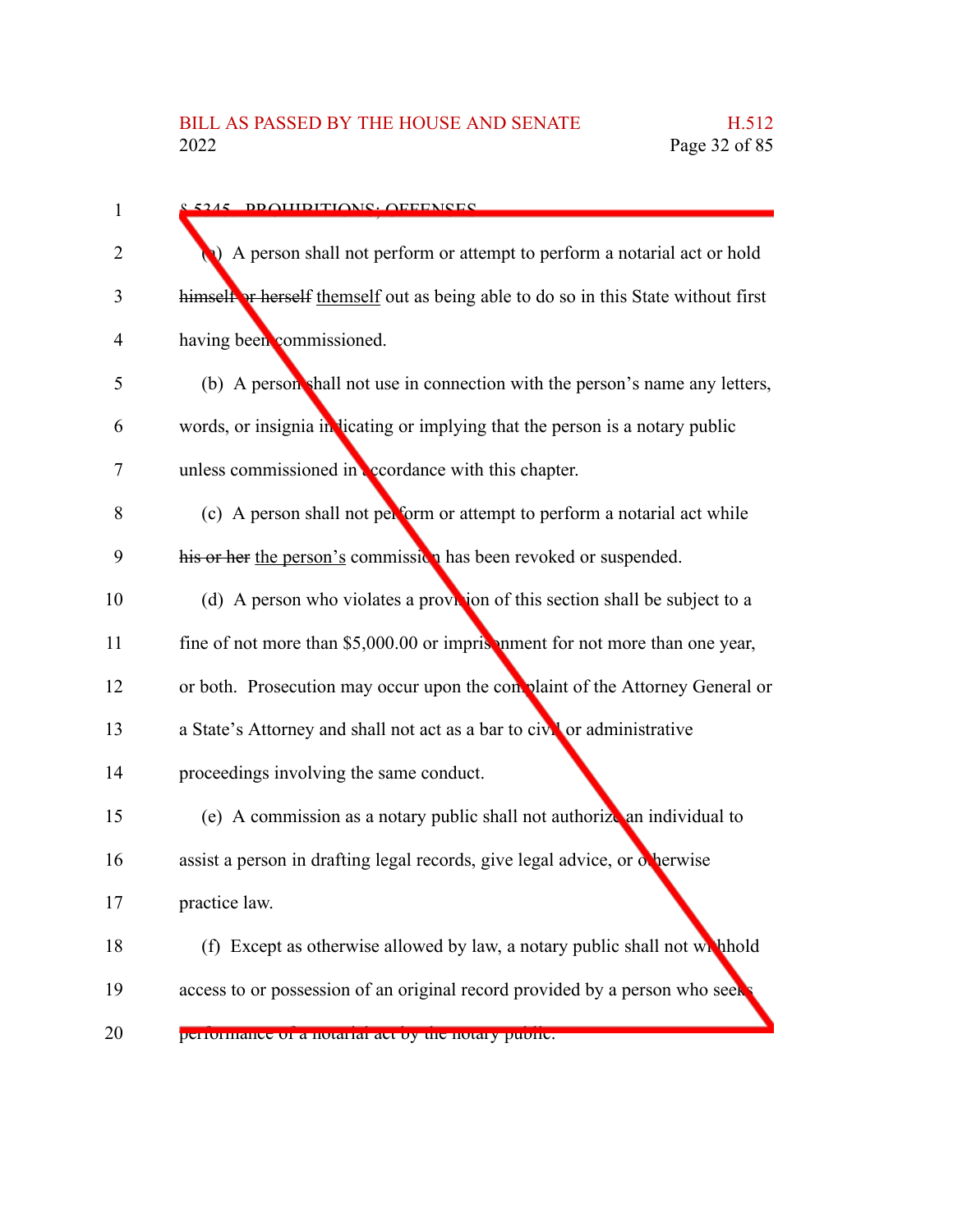| 1  | Cubohantor 1 Notorial Acto                                                     |
|----|--------------------------------------------------------------------------------|
| 2  | § 5361. NOTARIAL ACTS IN THIS STATE; AUTHORITY TO PERFORM                      |
| 3  | notarial act, as defined in subdivision $5304(7)(A)$ of this chapter,<br>(a)   |
| 4  | may only be performed in this State by a notary public commissioned under      |
| 5  | this chapter.                                                                  |
| 6  | (b) The signature and title of an individual performing a notarial act in this |
| 7  | State are prima facie evidence that the signature is genuine and that the      |
| 8  | individual holds the designated title.                                         |
| 9  | § 5362. AUTHORIZED NOTARIAL ACTS                                               |
| 10 | (a) A notary public may perform a notarial act authorized by this chapter or   |
| 11 | otherwise by law of this State.                                                |
| 12 | (b) A notary public shall not perform a potarial act with respect to a record  |
| 13 | to which the notary public or the notary public spouse is a party, or in which |
| 14 | either of them has a direct beneficial interest. A no arial act performed in   |
| 15 | violation of this subsection is voidable.                                      |
| 16 | (c) A notarial officer may certify that a tangible copy on an electronic       |
| 17 | record is an accurate copy of the electronic record.                           |
| 18 | § 5363. REQUIREMENTS FOR CERTAIN NOTARIAL ACTS                                 |
| 19 | (a) Acknowledgments. A notary public who takes an acknowledgment of a          |
| 20 | record shall determine, from personal knowledge or satisfactory evidence of    |
| 21 | the fuentity of the murvidual, that the murvidual appearing before the officer |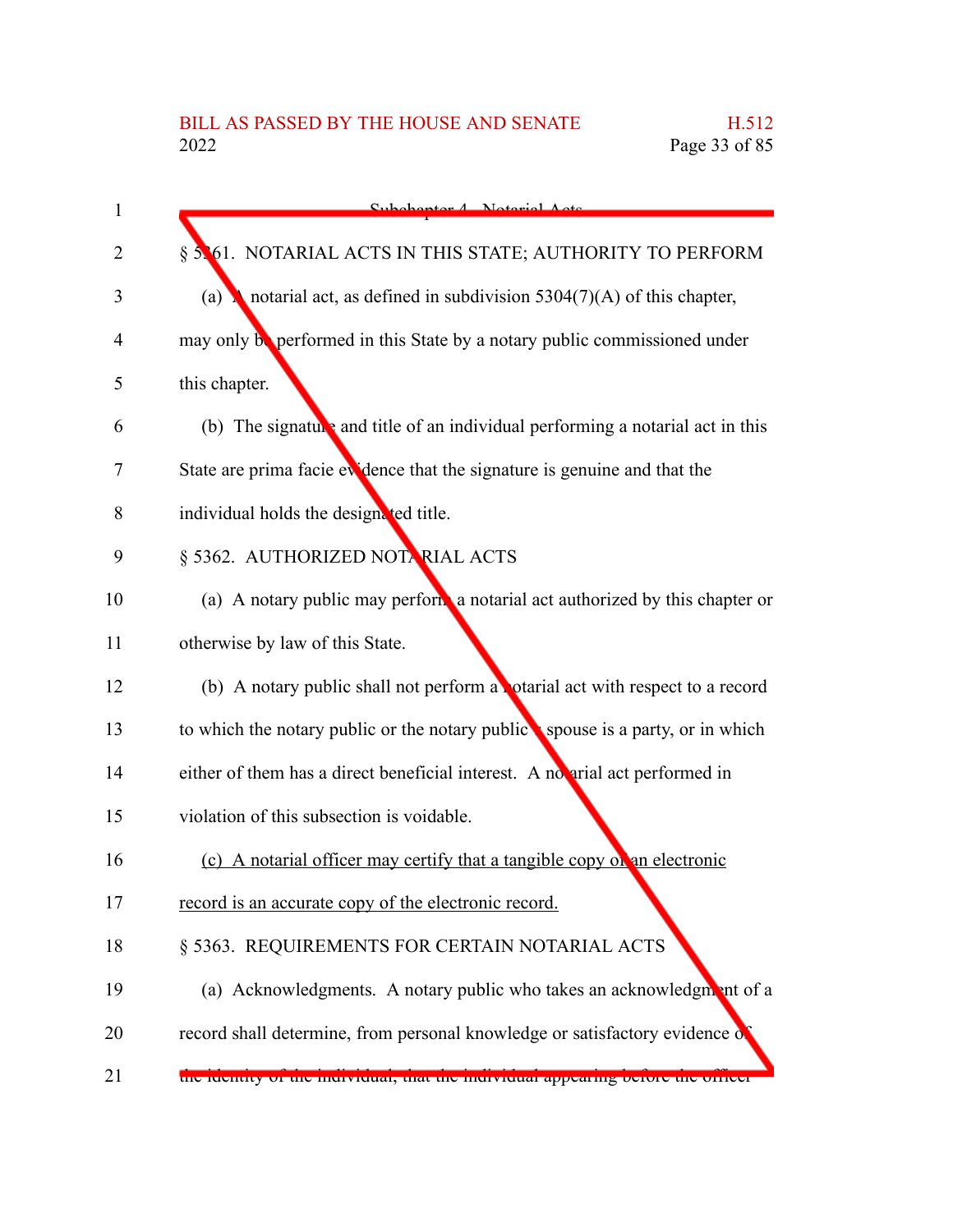| $\mathbf{1}$   | ocknowledgment has the identity claimed and that the                             |
|----------------|----------------------------------------------------------------------------------|
| $\overline{2}$ | sign ture on the record is the signature of the individual.                      |
| 3              | Wrifications. A notary public who takes a verification of a statement<br>(b)     |
| 4              | on oath or an imation shall determine, from personal knowledge or                |
| 5              | satisfactory evidence of the identity of the individual, that the individual     |
| 6              | appearing before the officer and making the verification has the identity        |
| 7              | claimed and that the signature on the statement verified is the signature of the |
| 8              | individual.                                                                      |
| 9              | (c) Signatures. A notary public who attests to a signature shall determine,      |
| 10             | from personal knowledge or satisfactory widence of the identity of the           |
| 11             | individual, that the individual appearing before the officer and signing the     |
| 12             | record has the identity claimed.                                                 |
| 13             | (d) Certifications. A notarial officer who certifies of attests a copy of a      |
| 14             | record or an item that was copied shall determine that the copy is a full, true, |
| 15             | and accurate transcription or reproduction of the record or item.                |
| 16             | (e) Protests. A notary public who makes or notes a protest of a negotiable       |
| 17             | instrument shall determine the matters set forth in 9A V.S.A. $\S$ 3-505(b),     |
| 18             | protest, certificate of uishonor.                                                |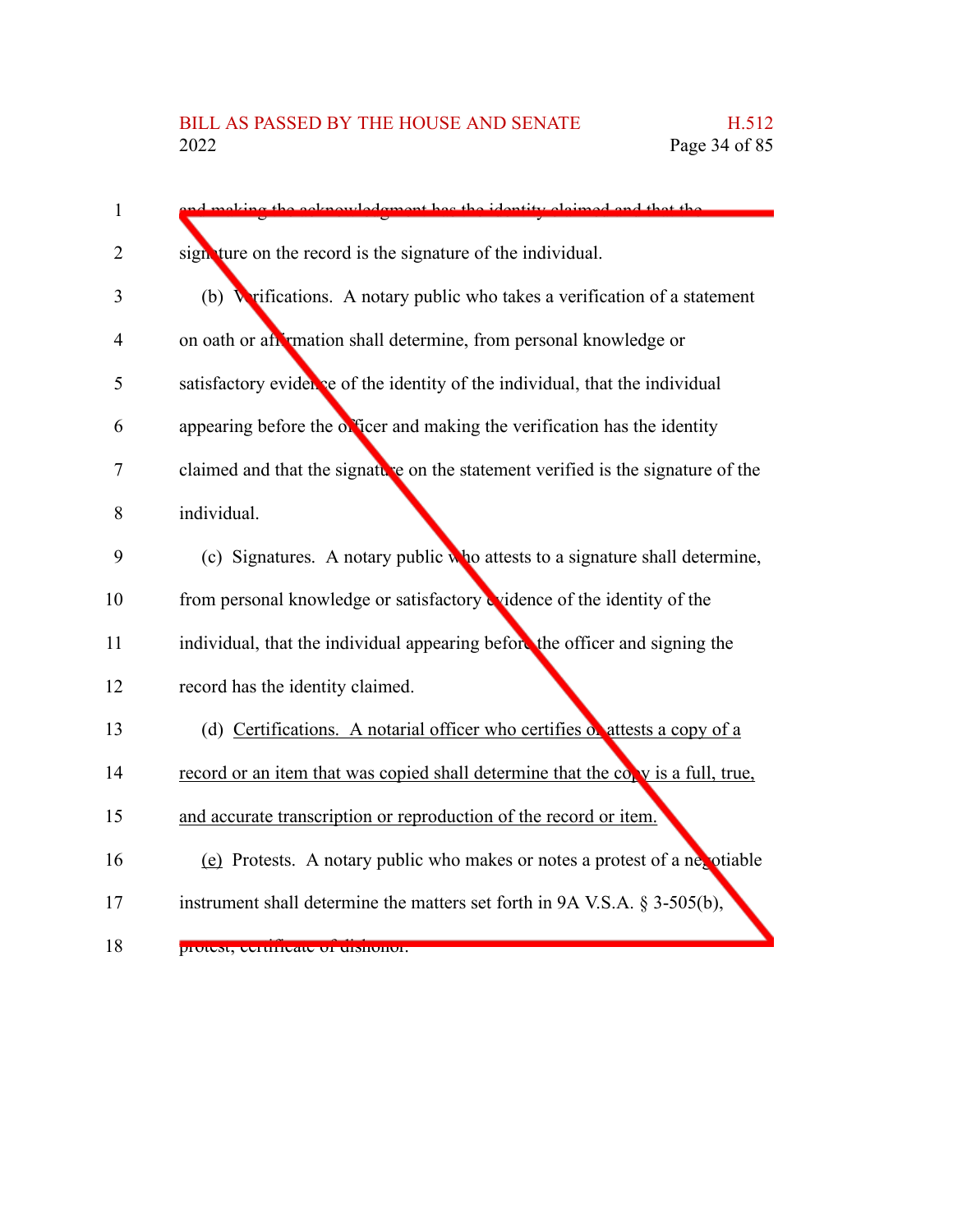| 1                 | 8.5264 DEDSONAL ADDEAD ANCE DEOLIIDED                                            |
|-------------------|----------------------------------------------------------------------------------|
| $\overline{2}$    | 1) If a notarial act relates to a statement made in or a signature executed      |
| 3                 | on a record, the individual making the statement or executing the signature      |
| 4                 | shall appeal personally before the notary public.                                |
| 5                 | (b) The requirement for a personal appearance is satisfied if:                   |
| 6                 | $(1)$ the notary public and the person executing the signature are in the        |
| 7                 | same physical place; or                                                          |
| 8                 | (2) the notary public and the person are communicating through $a$               |
| 9                 | secure communication link using protocols and standards prescribed in rules      |
| 10                | adopted by the Secretary of State persuant to the rulemaking authority set forth |
| 11                | in this chapter interacting by means of mmunication technology in                |
| 12                | compliance with section 5379 of this chapter                                     |
| 13                | § 5365. IDENTIFICATION OF INDIVIDUAL                                             |
| 14                | (a) Personal knowledge. A notary public has personal knowledge of the            |
| 15                | identity of an individual appearing before the officer if the individual is      |
| 16                | personally known to the officer through dealings sufficient to provide           |
| 17                | reasonable certainty that the individual has the identity claimed                |
| 18                | (b) Satisfactory evidence. A notary public has satisfactory evidence of the      |
| 19                | identity of an individual appearing before the officer if the officer can neitly |
| 20                | the individual:                                                                  |
| $\mathbf{\Omega}$ |                                                                                  |

21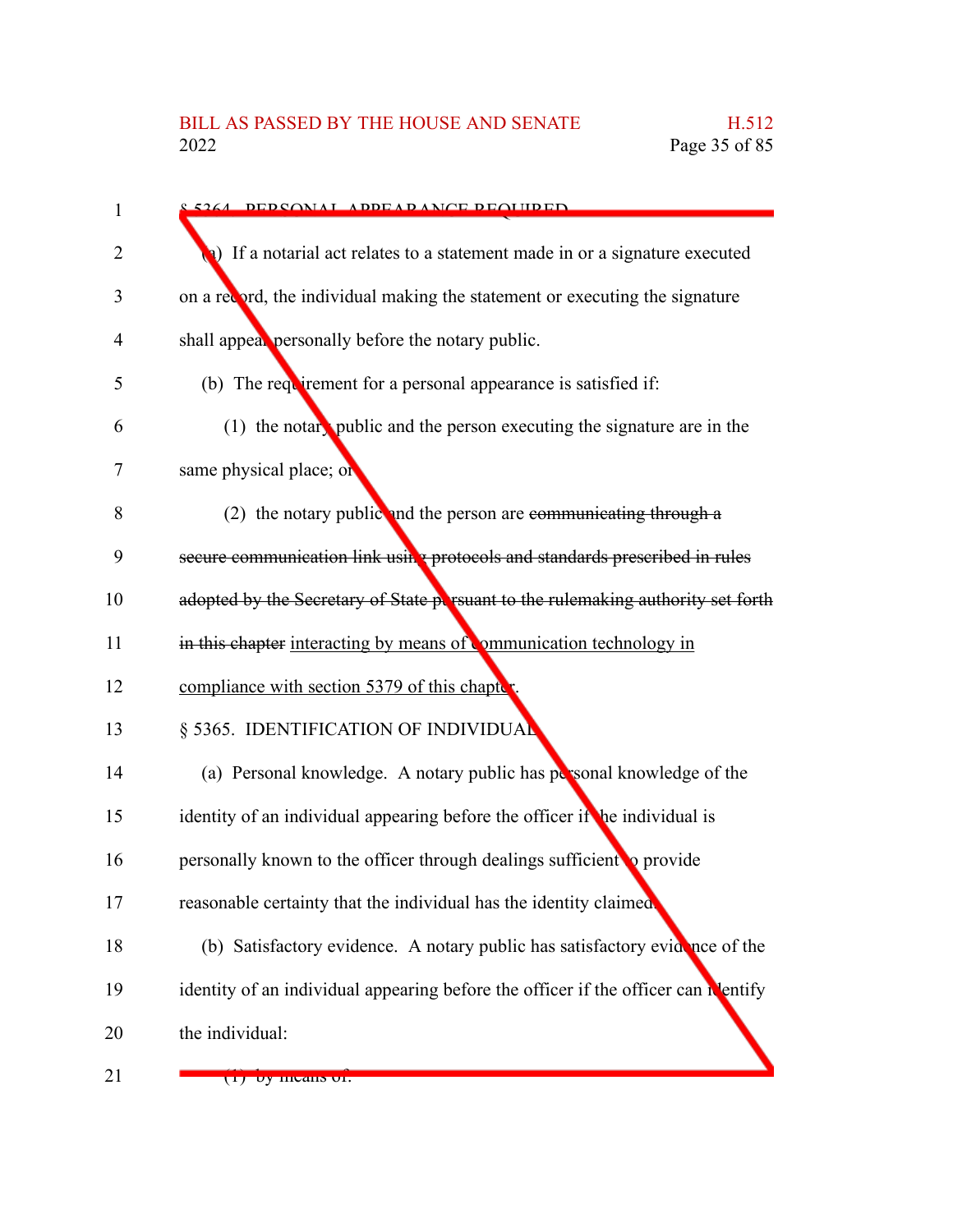| pecapat driver's ligence or covernment issued nondriver                           |
|-----------------------------------------------------------------------------------|
| ider tification card, which is current or expired not more than three years       |
| before efformance of the notarial act and unexpired; or                           |
| ( <b>B</b> ) another form of government identification issued to an               |
| individual, which is current or expired not more than three years before          |
| performance of the notarial act and unexpired, contains the signature or a        |
| photograph of the individual, and is satisfactory to the officer; or              |
| (2) by a verification in oath or affirmation of a credible witness                |
| personally appearing before the officer and known to the officer or whom the      |
| officer can identify on the basis of a passport, driver's license, or government- |
| issued nondriver identification card, which is current or expired not more than   |
| three years before performance of the notareal at and unexpired.                  |
| (c) Additional information. A notary public may require an individual to          |
| provide additional information or identification creventials necessary to assure  |
| the notary public of the identity of the individual.                              |
| § 5366. SIGNATURE IF INDIVIDUAL UNABLE TO SICN                                    |
| If an individual is physically unable to sign a record, the individual may        |
| direct an individual other than the notary public to sign the individual's name   |
| on the record. The notary public shall insert "Signature affixed by (name of      |
| other individual) at the direction of (name of individual)" or words of similar   |
| miport.                                                                           |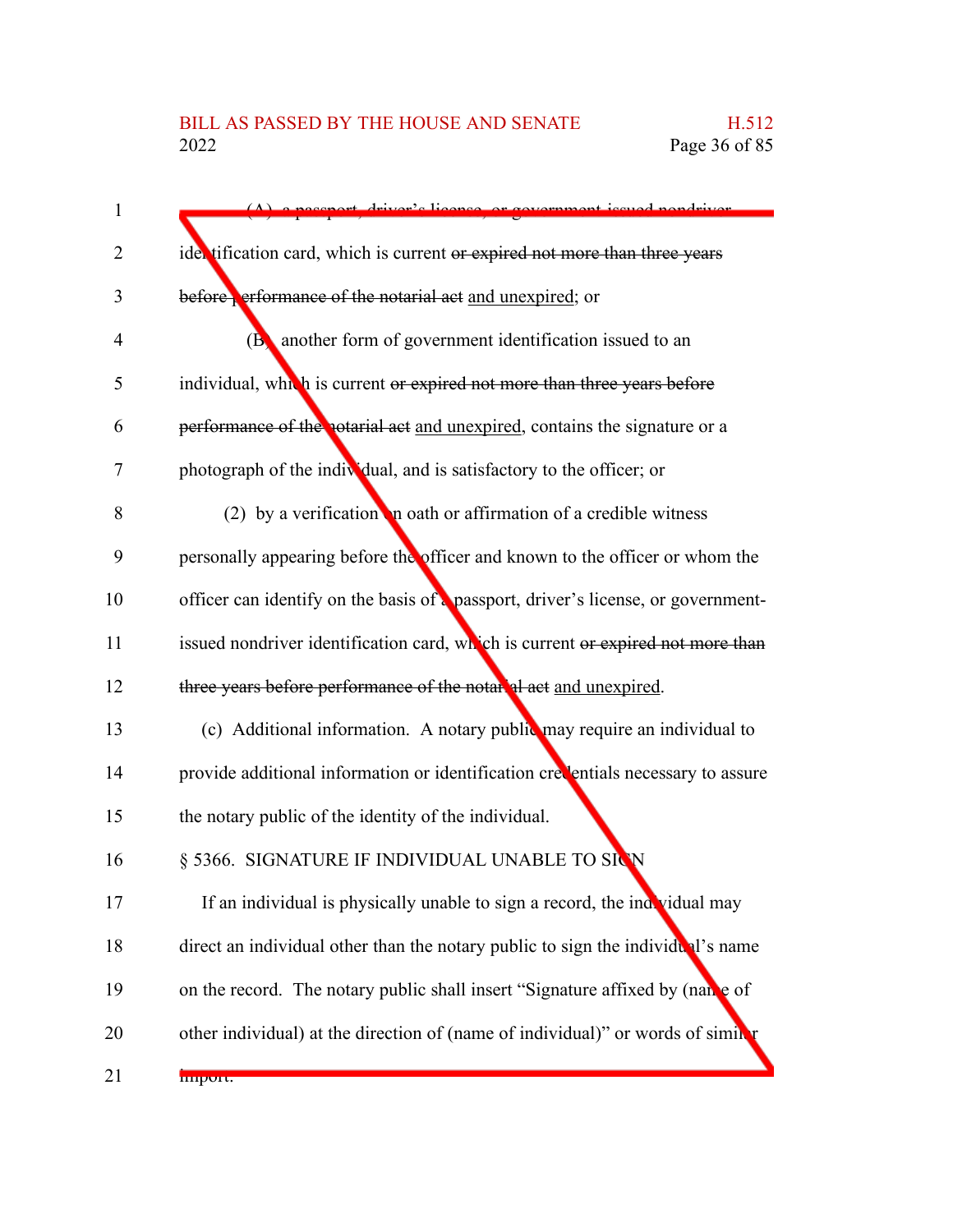| <u>s 5267 - CEDTIEICATE OE NOTADIAI - ACT</u>                                           |
|-----------------------------------------------------------------------------------------|
| A notarial act shall be evidenced by a certificate. The certificate shall:              |
| be executed contemporaneously with the performance of the notarial                      |
| act;                                                                                    |
| (2) be signed and dated by the notary public and be signed in the same                  |
| manner as on file with the Office;                                                      |
| (3) identify the <i>j</i> risdiction in which the notarial act is performed;            |
| (4) indicate whether he notarial act was performed remotely pursuant to                 |
| section 5379 of this title;                                                             |
| (5) contain the title of office of the notary public; and                               |
| $\left(\frac{5}{6}\right)$ indicate the date of expiration of the officer's commission. |
| $(b)(1)$ If a notarial act regarding a tangular example is performed by a notary        |
| public, an official stamp shall be affixed to or explossed on the certificate or,       |
| in the alternative, the notary shall clearly print or type the notary public's          |
| name and commission number on the certificate.                                          |
| (2) If a notarial act regarding an electronic record is performed by a                  |
| notary public and the certificate contains the information specified in                 |
| subdivisions (a) $(2)$ –(4) of this section, an official stamp may be attached to or    |
| logically associated with the certificate.                                              |
| (c) A certificate of a notarial act is sufficient if it meets the requirement. of       |
| subsections (a) and (b) or this section and.                                            |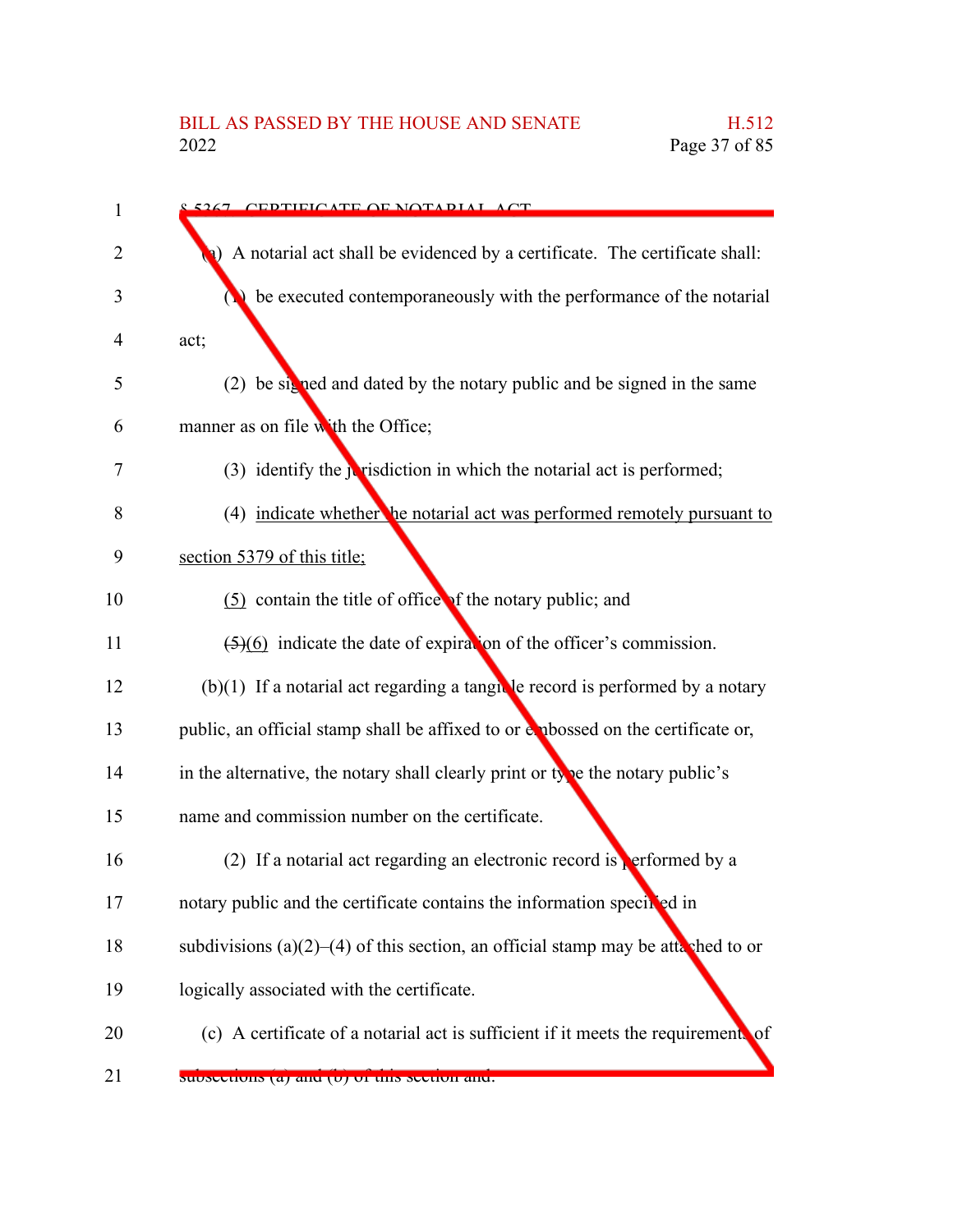| a short form as set forth in section 5268 of this chanter.                        |
|-----------------------------------------------------------------------------------|
| (2) is in a form otherwise permitted by the law of this State;                    |
| $\Box$ is in a form permitted by the law applicable in the jurisdiction in        |
| which the notarial act was performed; or                                          |
| $(4)$ sets to the actions of the notary public and the actions are                |
| sufficient to meet the requirements of the notarial act as provided in sections   |
| 5362–5364 of this chapter or a law of this State other than this chapter.         |
| (d) By executing a certificate of a notarial act, a notary public certifies that  |
| the notary public has complied with the requirements and made the                 |
| determinations specified in sections 5363–5365 of this chapter.                   |
| (e) A notary public shall not affix the notary public's signature to, or          |
| logically associate it with, a certificate until the notarial act has been        |
| performed.                                                                        |
| $(f)(1)$ If a notarial act is performed regarding a ungible record, a certificate |
| shall be part of, or securely attached to, the record.                            |
| (2) If a notarial act is performed regarding an electronic record, the            |
| certificate shall be affixed to, or logically associated with, the electronic     |
| record.                                                                           |
| (3) If the Office has established standards by rule pursuant to section           |
| 5323 of this chapter for attaching, affixing, or logically associating the        |
| certificate, the process shall comform to those standards.                        |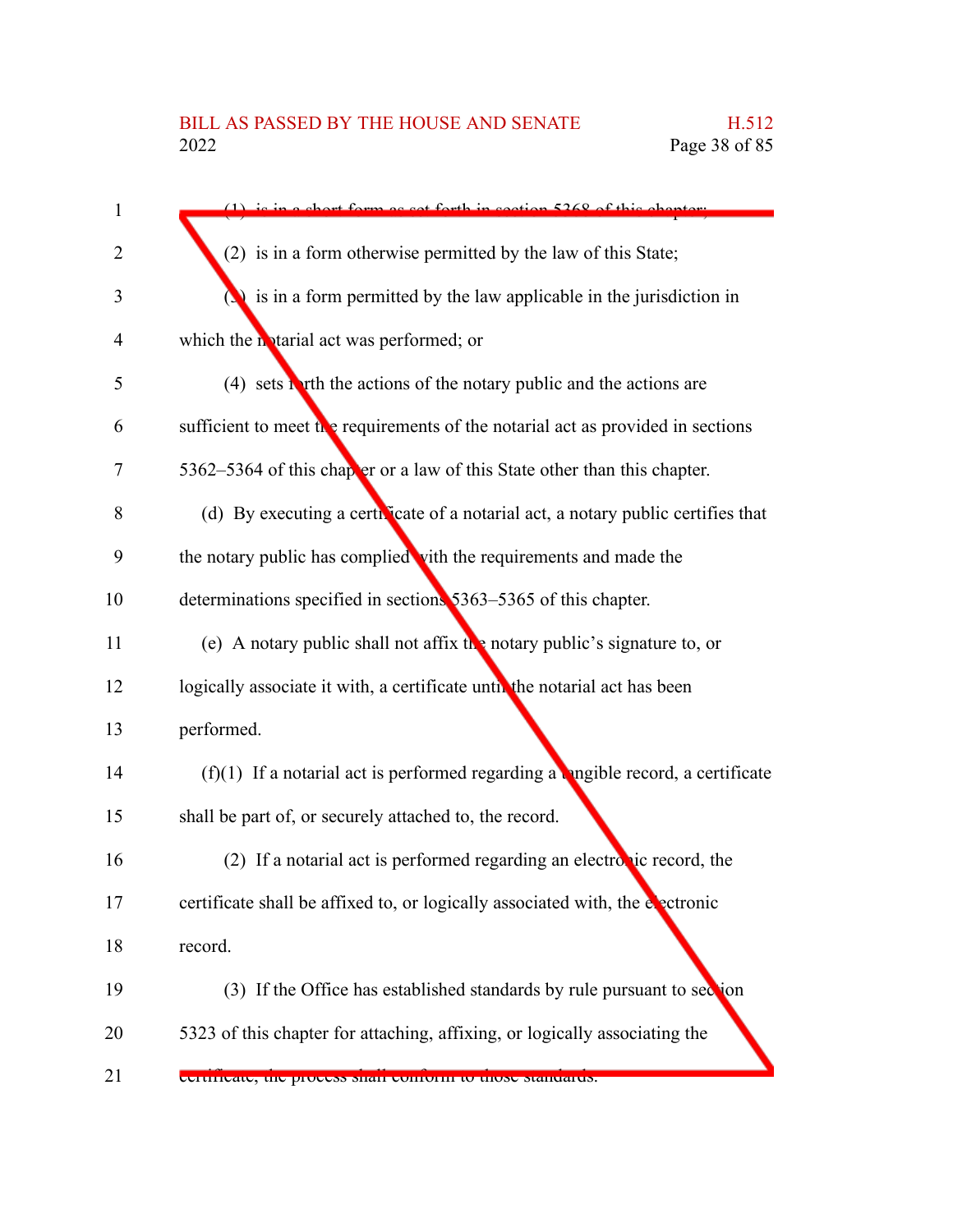| 1              | <u>s 5269 – CHODT FORM CEDTIFICATES</u>                                                                                                                                                                                                                                                                             |
|----------------|---------------------------------------------------------------------------------------------------------------------------------------------------------------------------------------------------------------------------------------------------------------------------------------------------------------------|
| $\overline{2}$ | The following short-form certificates of notarial acts shall be sufficient for                                                                                                                                                                                                                                      |
| 3              | the purposes indicated, if completed with the information required by                                                                                                                                                                                                                                               |
| 4              | subsections $$367(a)$ and (b) of this chapter:                                                                                                                                                                                                                                                                      |
| 5              | (1) For a acknowledgment in an individual capacity:                                                                                                                                                                                                                                                                 |
| 6              |                                                                                                                                                                                                                                                                                                                     |
| 7              | This record was acknowledged before me by means of [] physical presence or                                                                                                                                                                                                                                          |
| 8              |                                                                                                                                                                                                                                                                                                                     |
| 9              |                                                                                                                                                                                                                                                                                                                     |
| 10             | Signature of notary public                                                                                                                                                                                                                                                                                          |
| 11             | Stamp [                                                                                                                                                                                                                                                                                                             |
| 12             | Title of office _____________ [My commission expires: ____________________                                                                                                                                                                                                                                          |
| 13             | (2) For an acknowledgment in a representative capacity:                                                                                                                                                                                                                                                             |
| 14             | State of Vermont [County] of                                                                                                                                                                                                                                                                                        |
| 15             | This record was acknowledged before me by means of I physical presence or                                                                                                                                                                                                                                           |
| 16             | [] communication technology on by<br>Date                                                                                                                                                                                                                                                                           |
| 17             | Name(s) of individual(s)<br>(type<br>as                                                                                                                                                                                                                                                                             |
| 18             | (name of party<br>of authority, such as officer or trustee) of                                                                                                                                                                                                                                                      |
| 19             | on behalf of whom record was executed).                                                                                                                                                                                                                                                                             |
| 20             | Signature of notary public                                                                                                                                                                                                                                                                                          |
| 21             | $\frac{1}{2}$ $\frac{1}{2}$ $\frac{1}{2}$ $\frac{1}{2}$ $\frac{1}{2}$ $\frac{1}{2}$ $\frac{1}{2}$ $\frac{1}{2}$ $\frac{1}{2}$ $\frac{1}{2}$ $\frac{1}{2}$ $\frac{1}{2}$ $\frac{1}{2}$ $\frac{1}{2}$ $\frac{1}{2}$ $\frac{1}{2}$ $\frac{1}{2}$ $\frac{1}{2}$ $\frac{1}{2}$ $\frac{1}{2}$ $\frac{1}{2}$ $\frac{1}{2}$ |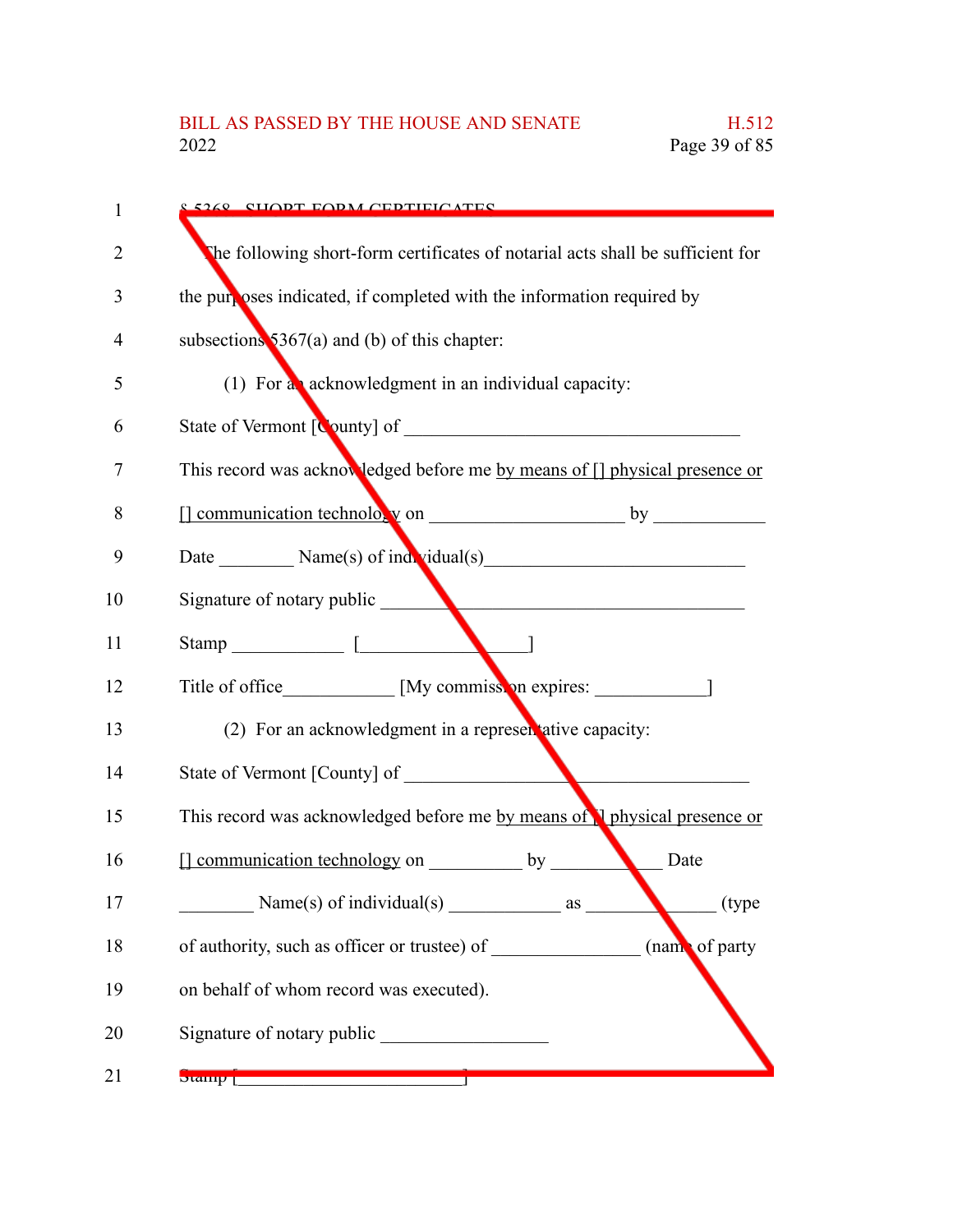## BILL AS PASSED BY THE HOUSE AND SENATE H.512<br>2022 Page 40 of 85 Page 40 of 85

| 1  | Title of office My commission evaires                                                                                                                                                                                                                                                                                                                                                                      |
|----|------------------------------------------------------------------------------------------------------------------------------------------------------------------------------------------------------------------------------------------------------------------------------------------------------------------------------------------------------------------------------------------------------------|
| 2  | (3) For a verification on oath or affirmation:                                                                                                                                                                                                                                                                                                                                                             |
| 3  |                                                                                                                                                                                                                                                                                                                                                                                                            |
| 4  | Signed and worn to (or affirmed) before me by means of [] physical presence                                                                                                                                                                                                                                                                                                                                |
| 5  |                                                                                                                                                                                                                                                                                                                                                                                                            |
| 6  |                                                                                                                                                                                                                                                                                                                                                                                                            |
| 7  |                                                                                                                                                                                                                                                                                                                                                                                                            |
| 8  | Signature of notary public                                                                                                                                                                                                                                                                                                                                                                                 |
| 9  | Stamp [                                                                                                                                                                                                                                                                                                                                                                                                    |
| 10 | Title of office [My commission expires: 1]                                                                                                                                                                                                                                                                                                                                                                 |
| 11 | (4) For attesting a signature:                                                                                                                                                                                                                                                                                                                                                                             |
| 12 | State of Vermont [County] of                                                                                                                                                                                                                                                                                                                                                                               |
| 13 | Signed [or attested] before me by means of [] physical presence or []                                                                                                                                                                                                                                                                                                                                      |
| 14 | communication technology on by<br>Date                                                                                                                                                                                                                                                                                                                                                                     |
| 15 | Name(s) of individual(s) $\frac{1}{\sqrt{1-\frac{1}{\sqrt{1-\frac{1}{\sqrt{1-\frac{1}{\sqrt{1-\frac{1}{\sqrt{1-\frac{1}{\sqrt{1-\frac{1}{\sqrt{1-\frac{1}{\sqrt{1-\frac{1}{\sqrt{1-\frac{1}{\sqrt{1-\frac{1}{\sqrt{1-\frac{1}{\sqrt{1-\frac{1}{\sqrt{1-\frac{1}{\sqrt{1-\frac{1}{\sqrt{1-\frac{1}{\sqrt{1-\frac{1}{\sqrt{1-\frac{1}{\sqrt{1-\frac{1}{\sqrt{1-\frac{1}{\sqrt{1-\frac{1}{\sqrt{1-\frac{1}{\$ |
| 16 |                                                                                                                                                                                                                                                                                                                                                                                                            |
| 17 | Stamp [ <i>________________________</i>                                                                                                                                                                                                                                                                                                                                                                    |
| 18 | Title of office _____________ [My commission expires:                                                                                                                                                                                                                                                                                                                                                      |
| 19 | (5) For attestation of a copy of a document:                                                                                                                                                                                                                                                                                                                                                               |
| 20 | <b>DRUG OF VEHILUIL   COUILLY   OF THE</b>                                                                                                                                                                                                                                                                                                                                                                 |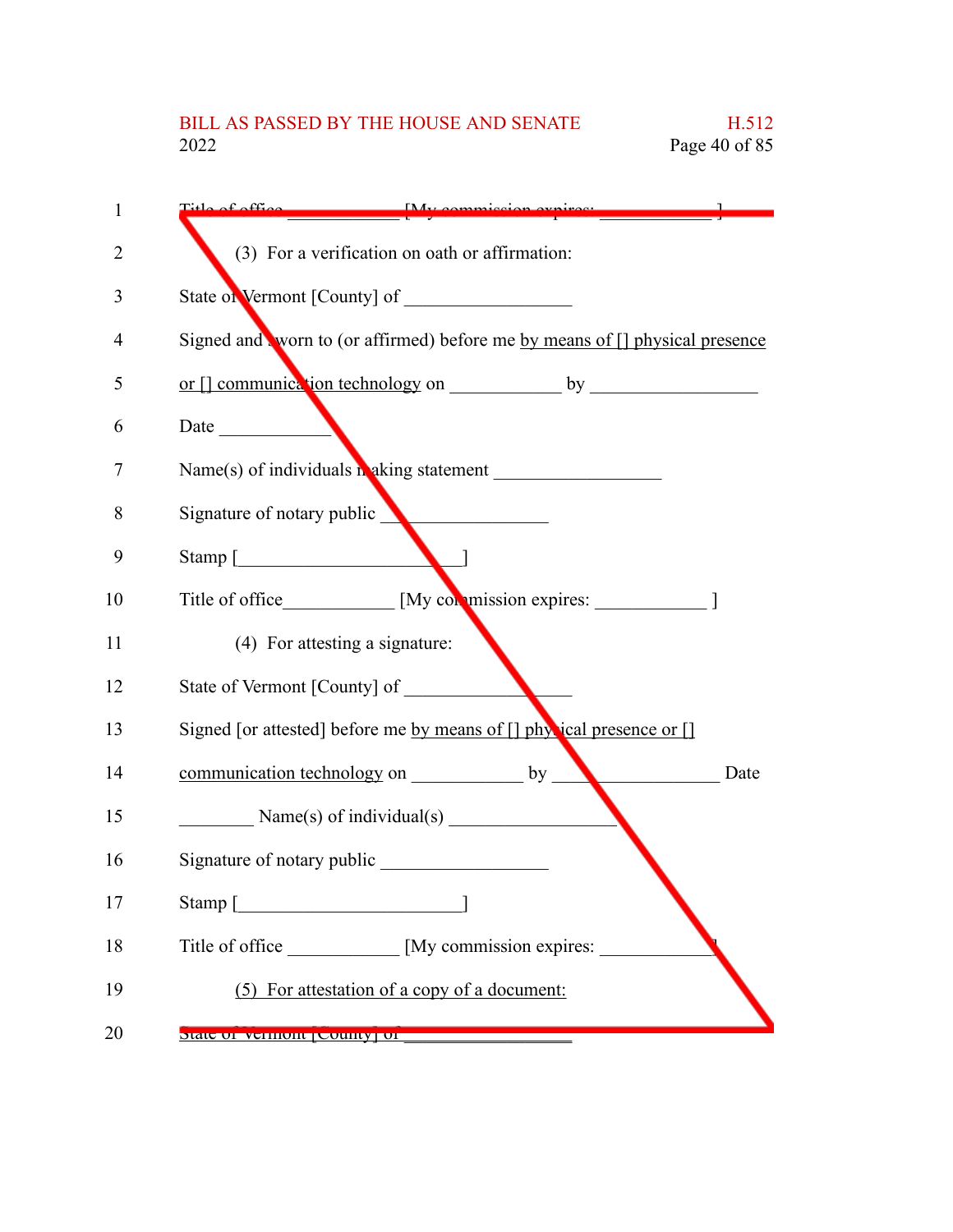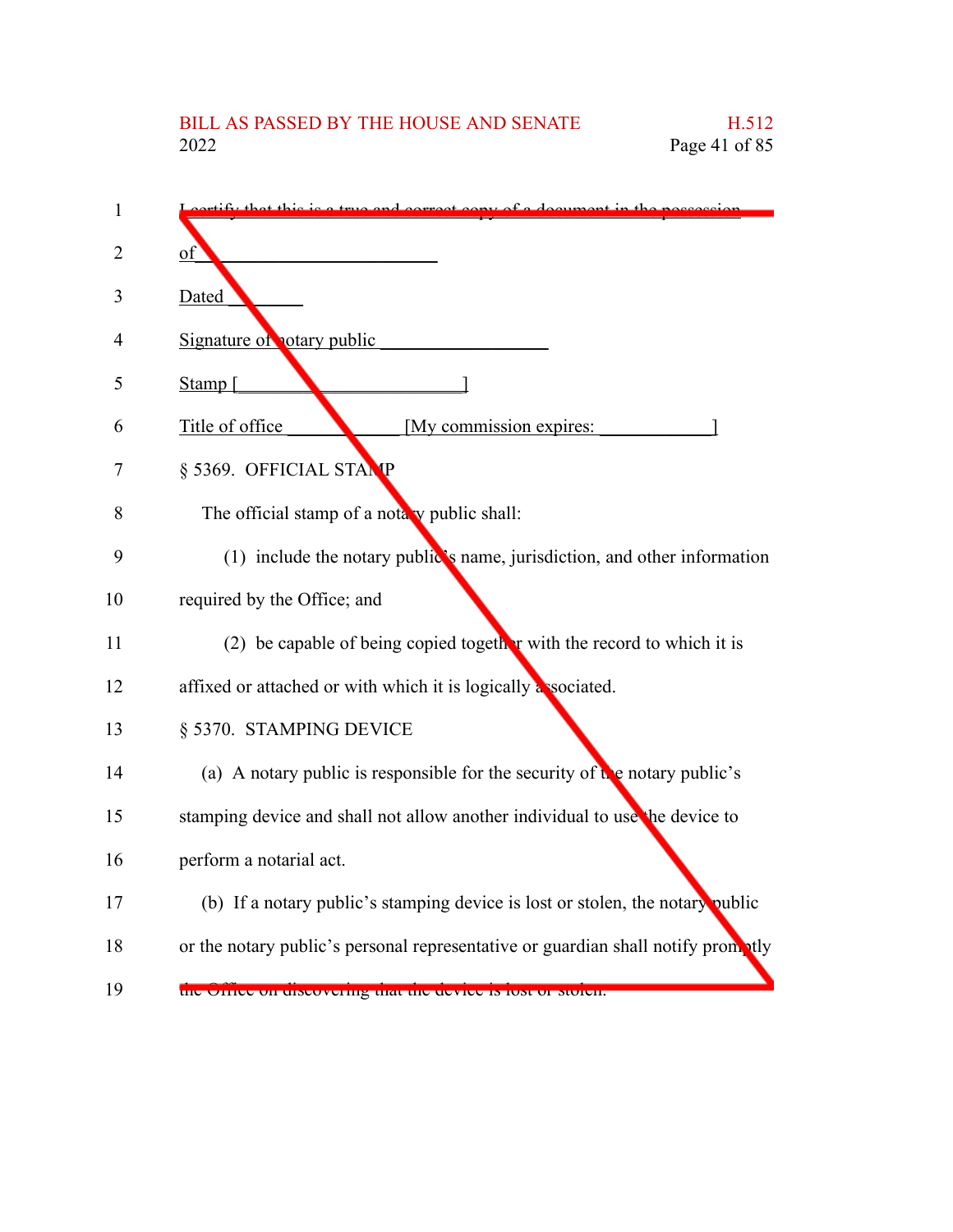| 1              | 5271 NOTIFICATION PECAPDING PEPEOPMANCE OF NOTAPIAL                                            |
|----------------|------------------------------------------------------------------------------------------------|
| $\overline{2}$ | ACT ON ELECTRONIC RECORD; SELECTION OF                                                         |
| 3              | <b>TECHNOLOGY</b>                                                                              |
| 4              | (a) A notary public may select one or more tamper-evident technologies to                      |
| 5              | perform notarial acts with respect to electronic records from the tamper-                      |
| 6              | evident technologics that meet the requirements of section 5379 of this title or               |
| 7              | that are approved by the Office by rule. A person shall not require a notary                   |
| 8              | public to perform a notarial act with respect to an electronic record with a                   |
| 9              | technology that the notary public has not selected.                                            |
| 10             | (b) Before a notary public performs the notary public's initial notarial act                   |
| 11             | with respect to an electronic record, the notary public shall notify the Office                |
| 12             | that the notary public will be performing notarial acts with respect to                        |
| 13             | electronic records and identify the technology $\mathbf{t}$ e notary public intends to use     |
| 14             | from the list of technologies approved by the Office by rule. If the Office has                |
| 15             | established standards by rule for approval of technology pursuant to section                   |
| 16             | 5323 of this chapter, the technology shall conform to the standards. If the                    |
| 17             | technology conforms to the standards, the Office shall approve the use of the                  |
| 18             | technology.                                                                                    |
| 19             | (c) A town clerk's office may accept for recording a tangible copy $\mathbf{c}^{\epsilon}$ and |
| 20             | electronic record containing a notarial certificate as satisfying any requirem ant             |
| 21             | that a record accepted for recording oc an original ir the notarial officer                    |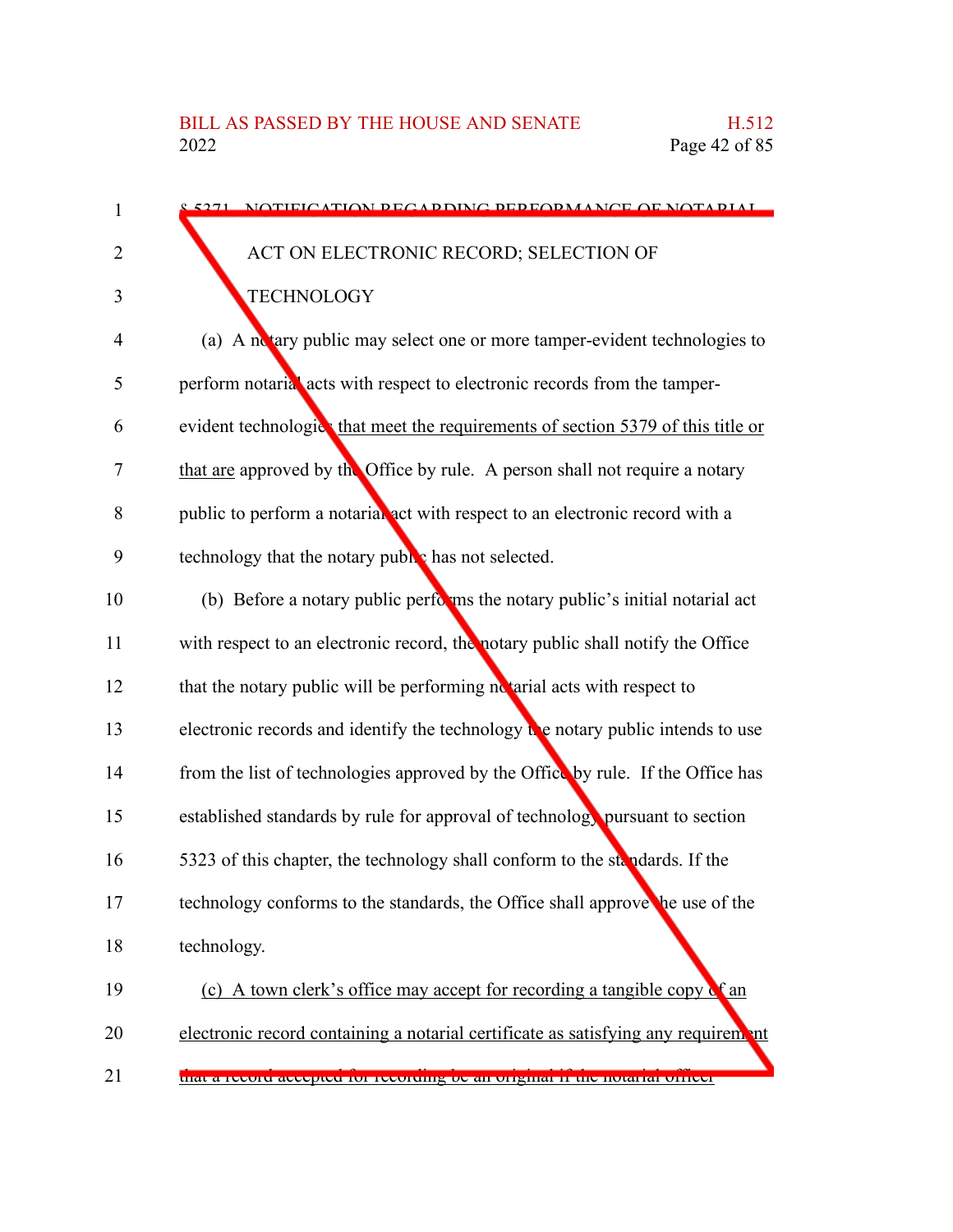| 1  | ting the natorial certificate certifies that the tangible convict                  |
|----|------------------------------------------------------------------------------------|
| 2  | copy of the electronic record.                                                     |
| 3  | § 5372. AUTHORITY TO REFUSE TO PERFORM NOTARIAL ACT                                |
| 4  | (a) A notary public may refuse to perform a notarial act if the notary public      |
| 5  | is not satisfied that:                                                             |
| 6  | $(1)$ the individual executing the record is competent or has the capacity         |
| 7  | to execute the record; $\mathbf{o}$                                                |
| 8  | (2) the individual's signature is knowingly and voluntarily made.                  |
| 9  | (b) A notary public may relose to perform a notarial act unless refusal is         |
| 10 | prohibited by law other than this chapter.                                         |
| 11 | § 5373. VALIDITY OF NOTARIAL ACTS                                                  |
| 12 | (a) Except as otherwise provided in subsection $5372(b)$ of this chapter, the      |
| 13 | failure of a notary public to perform a duty or neet a requirement specified in    |
| 14 | this chapter shall not impair the marketability of title or invalidate a notarial  |
| 15 | act or a certification evidencing the notarial act.                                |
| 16 | (b) An acknowledgment that contains a notary commission expiration date            |
| 17 | that is either inaccurate or expired shall not invalidate the acknowledgment if it |
| 18 | can be established that on the date the acknowledgment was taken, the notary       |
| 19 | public's commission was active.                                                    |
| 20 | (c) The validity of a notarial act under this chapter shall not prevent an         |
| 21 | aggrieved person from seeking to invantiate the record of transaction that is      |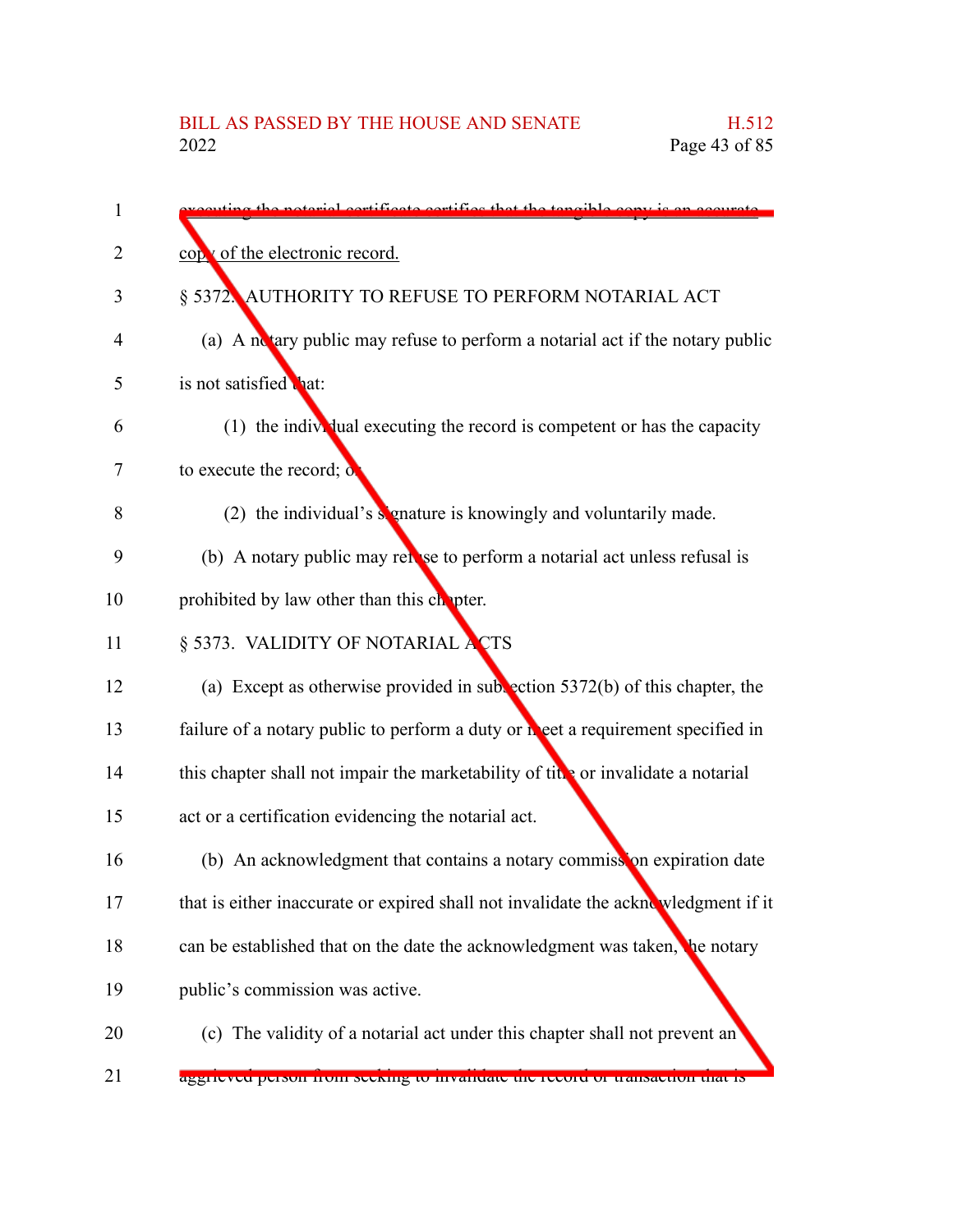| thight of the notorial got or from sooki<br>a other remedies hesed on law of            |
|-----------------------------------------------------------------------------------------|
| this State other than this chapter or law of the United States.                         |
| (d) Lefects in the written evidence of acknowledgment in a document in                  |
| the public records may be cured by the notary public who performed the                  |
| original notarial act. The notary public shall, under oath and before a different       |
| notary public, execute a writing correcting any defect. Upon recording, the             |
| corrective document corrects any deficiency and ratifies the original written           |
| evidence of acknowledgment as of the date the acknowledgment was                        |
| originally taken.                                                                       |
| (e) Notwithstanding any provision of law to the contrary, a document that               |
| conveys an interest in real property shall be recordable in the land records and,       |
| if recorded, shall be sufficient for record notice to third parties,                    |
| notwithstanding the failure of a notary public to pertain any duty or meet any          |
| requirement specified in this chapter. Such failure includes the failure to             |
| comply in full or in part with the requirements of sections $53\sqrt{7} - 5369$ of this |
| title.                                                                                  |
| (f) This section does not validate a purported notarial act performed by an             |
| individual who does not have the authority to perform notarial acts.                    |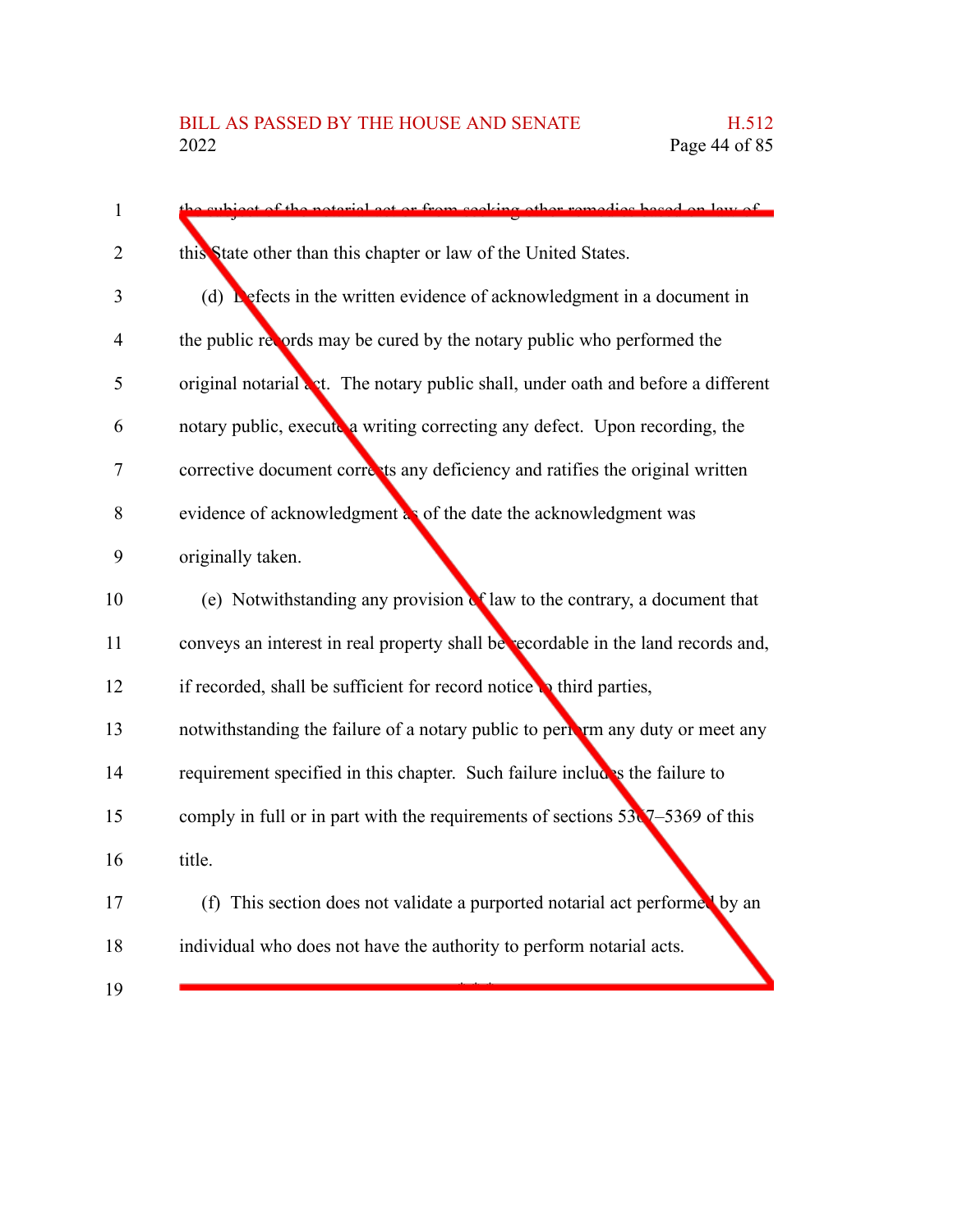| $\mathbf{1}$ | 5270 NOTADIAI ACT DEDEODMED EOD A DEMOTEIV LOCATED                             |
|--------------|--------------------------------------------------------------------------------|
| 2            | <b>INDIVIDUAL</b>                                                              |
| 3            | (a) A remotely located individual may comply with section 5364 of this         |
| 4            | title by using communication technology to appear before a notary public.      |
| 5            | (b) A notary which physically located in this State may perform a notarial     |
| 6            | act using communication technology for a remotely located individual if:       |
| 7            | $(1)$ the notary public                                                        |
| 8            | (A) has personal knowledge under subsection $5365(a)$ of this title of         |
| 9            | the identity of the remotely located individual;                               |
| 10           | (B) has satisfactory evidence f the identity of the remotely located           |
| 11           | individual by oath or affirmation from a crellible witness who is:             |
| 12           | (i) personally known to both the notary public and the remotely                |
| 13           | located individual; or                                                         |
| 14           | (ii) identified by the notary public using at least two different              |
| 15           | types of identity proofing; or                                                 |
| 16           | (C) has obtained satisfactory evidence of the identity of the remotely         |
| 17           | located individual by using at least two different types of identity proofing; |
| 18           | (2) the notary public is able to execute the notarial act in a single, real-   |
| 19           | unic Session,                                                                  |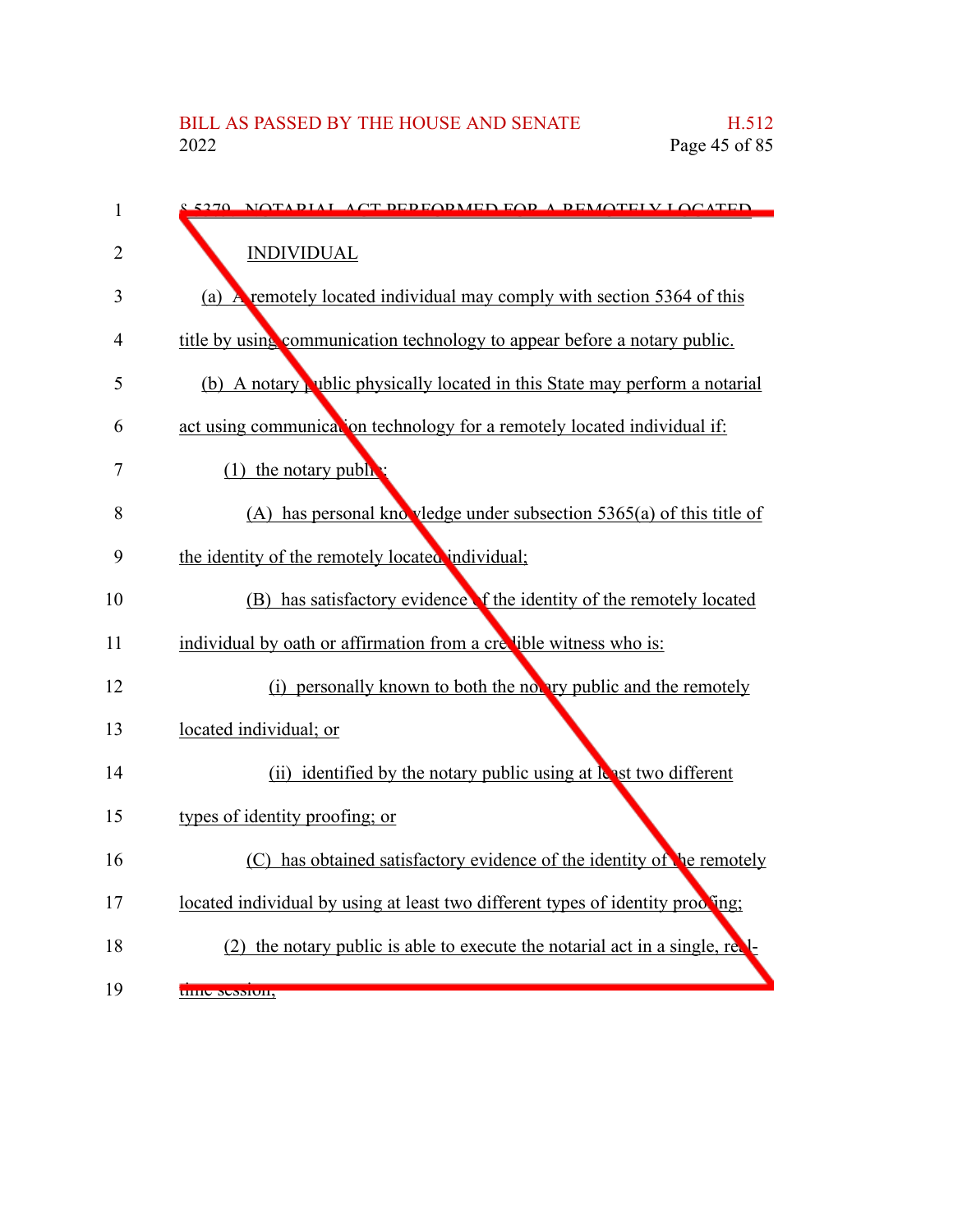| 1  | (2) the notary public is able reasonably to confirm that a regard before                |
|----|-----------------------------------------------------------------------------------------|
| 2  | the notary public is the same record in which the remotely located individual           |
| 3  | made a statement or on which the individual executed a signature;                       |
| 4  | $(4)$ the notary public, or a person acting on behalf of the notary public,             |
| 5  | creates an audic visual recording of the performance of the notarial act; and           |
| 6  | (5) for a remotely located individual located outside the United States:                |
| 7  | (A) the record                                                                          |
| 8  | (i) is to be filed with or relates to a matter before a public official                 |
| 9  | or court, governmental entity, $\alpha$ other entity subject to the jurisdiction of the |
| 10 | United States; or                                                                       |
| 11 | (ii) involves property local d in the territorial jurisdiction of the                   |
| 12 | United States or involves a transaction subs antially connected with the United         |
| 13 | States; and                                                                             |
| 14 | (B) the act of making the statement or signing the record is not                        |
| 15 | prohibited by the foreign state in which the remotely located individual is             |
| 16 | located.                                                                                |
| 17 | (c) A notary public shall not use communication technology to notarize:                 |
| 18 | (1) a record related to the electoral process; or                                       |
| 19 | (2) a will, codicil, or document purporting to be a will or codicil.                    |
| 20 | (d) If a notarial act is performed under this section, the certificate of               |
| 21 | notanai au requireu dy secuon 9907 or uns une anu ule short-romi certificate            |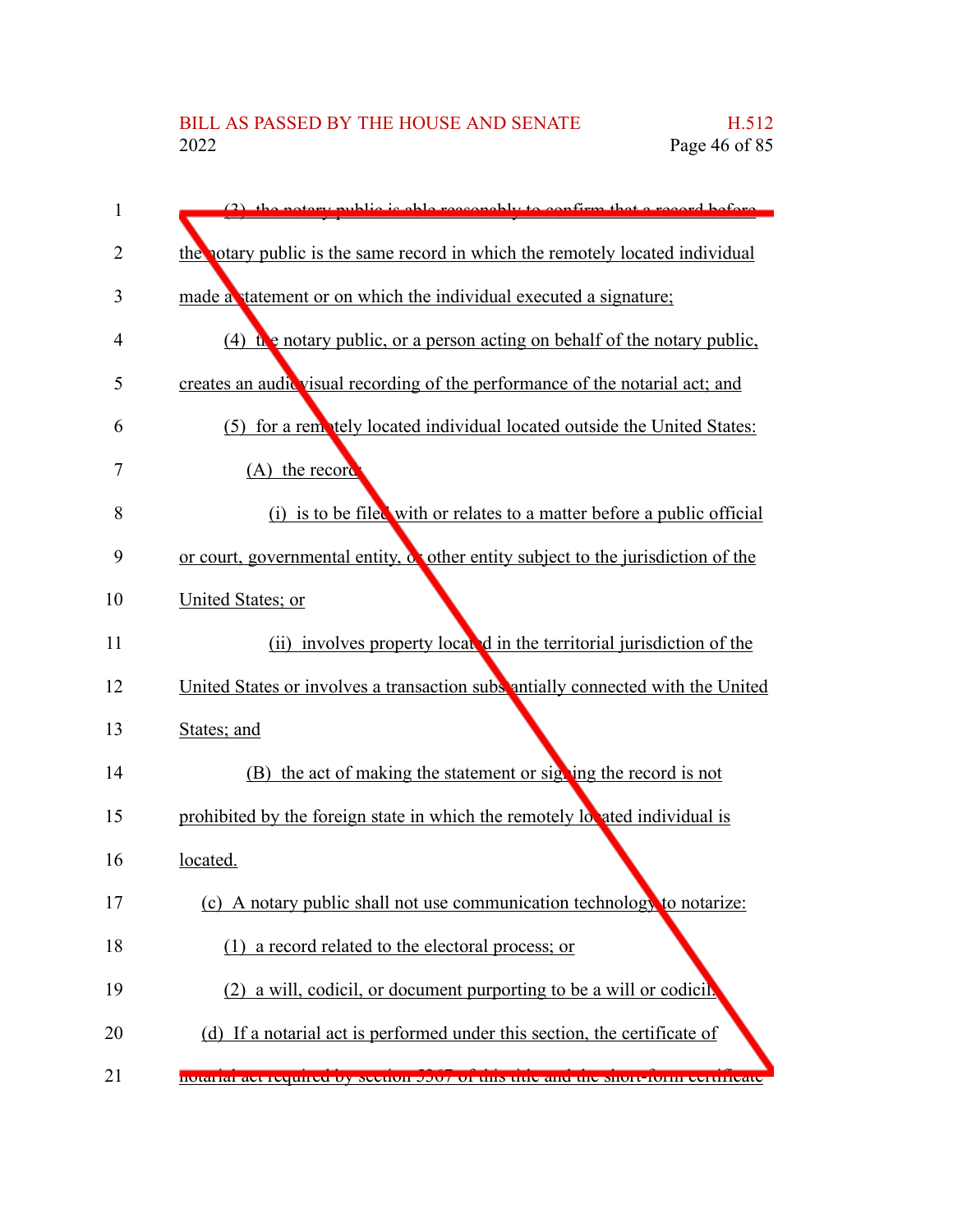| 1  | rovided in section 5268 of this title shall indicate that the naterial act west |
|----|---------------------------------------------------------------------------------|
| 2  | performed using communication technology and identify the venue of the          |
| 3  | notarial act as the county within this State where the notary public is         |
| 4  | physically beated while performing the notarial act.                            |
| 5  | (e) A short-form certificate provided in section 5368 of this title for a       |
| 6  | notarial act subject o this section is sufficient if it:                        |
| 7  | complies with rules adopted under section 5323 of this title; or<br>(1)         |
| 8  | (2) is in the form provided in section 5368 of this title and contains a        |
| 9  | statement substantially as follows: "This notarial act involved the use of      |
| 10 | communication technology."                                                      |
| 11 | (f) A notary public, a guardian, convervator, or agent of a notary public or    |
| 12 | a personal representative of a deceased note y public shall retain the          |
| 13 | audiovisual recording created under subdivision (b)(4) of this section or cause |
| 14 | the recording to be retained by a repository designated by or on behalf of the  |
| 15 | person required to retain the recording. The recording qust be retained for a   |
| 16 | period of at least 10 years after the recording is made.                        |
| 17 | (g) Before a notary public performs the notary public's initial notarial act    |
| 18 | under this section, the notary public must:                                     |
| 19 | (1) Notify the Office that the notary public will be performing no tarial       |
| 20 | acts with respect to remotely located individuals and identify the technologies |
| 21 | the hotally public memus to use. If the Office has established standards under  |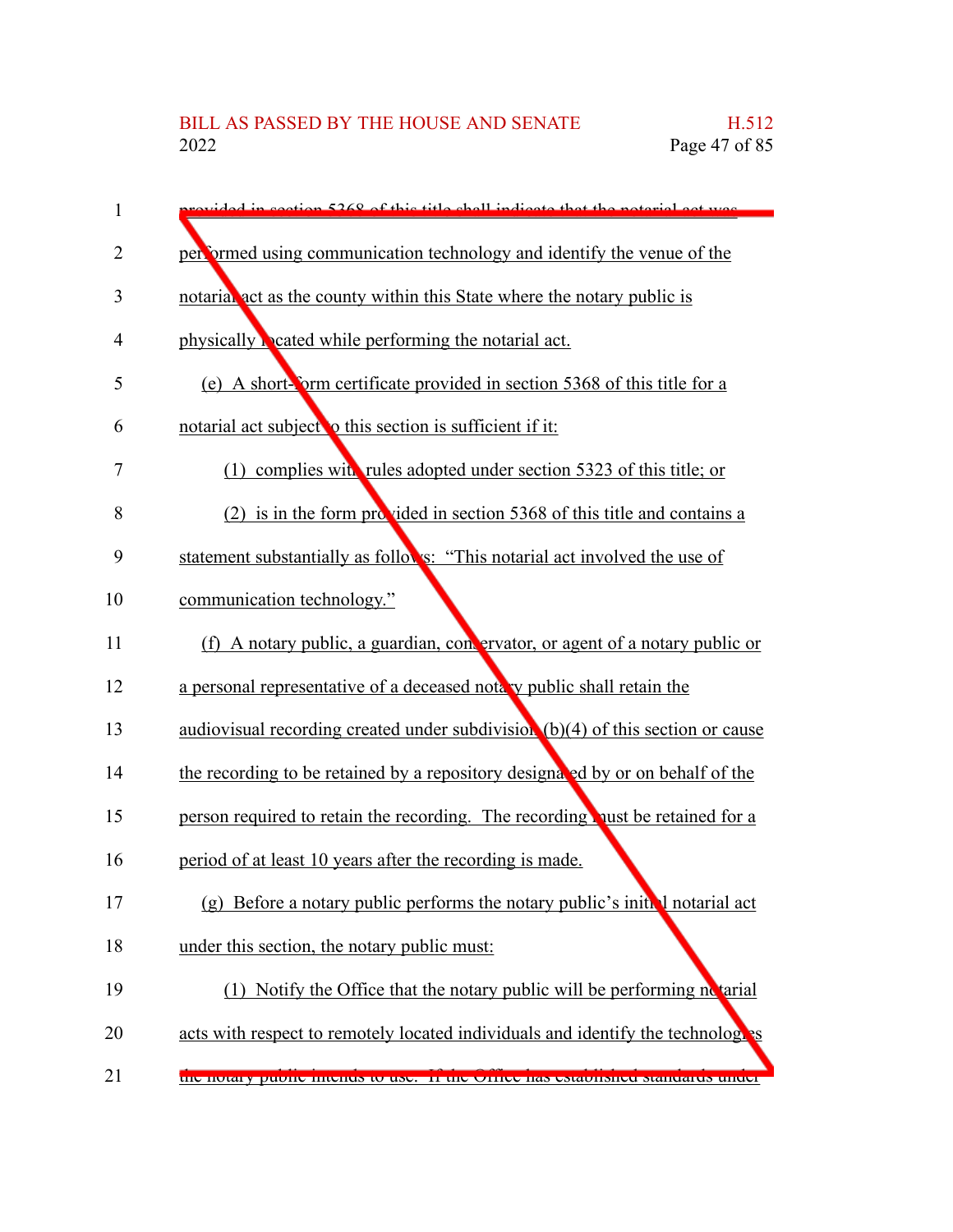| 1  | etion 5222 of this title for enneavel of communication technology or identity    |
|----|----------------------------------------------------------------------------------|
| 2  | probling, the communication technology and identity proofing must conform        |
| 3  | to the sendards.                                                                 |
| 4  | (2) Complete any training required by this section or that may be                |
| 5  | required by the Office.                                                          |
| 6  | (h) In addition to adopting rules under section 5323 of this title, the Office   |
| 7  | may adopt rules under this section regarding performance of a notarial act.      |
| 8  | The rules may:                                                                   |
| 9  | (1) prescribe the means of performing a notarial act involving a                 |
| 10 | remotely located individual using communication technology;                      |
| 11 | (2) establish standards for communication technology and identity                |
| 12 | proofing;                                                                        |
| 13 | (3) establish requirements or procedures to approve providers of                 |
| 14 | communication technology and the process of identity proofing; and               |
| 15 | (4) establish standards and a period for the retend on of an audiovisual         |
| 16 | recording created under subdivision (b)(4) of this section.                      |
| 17 | (i) Before adopting, amending, or repealing a rule governing performance         |
| 18 | of a notarial act with respect to a remotely located individual, the Office must |
| 19 | consider:                                                                        |
| 20 | the most recent standards regarding the performance of a notarial act<br>(1)     |
| 21 | with respect to a remotely focated muryluttar promurgated by national            |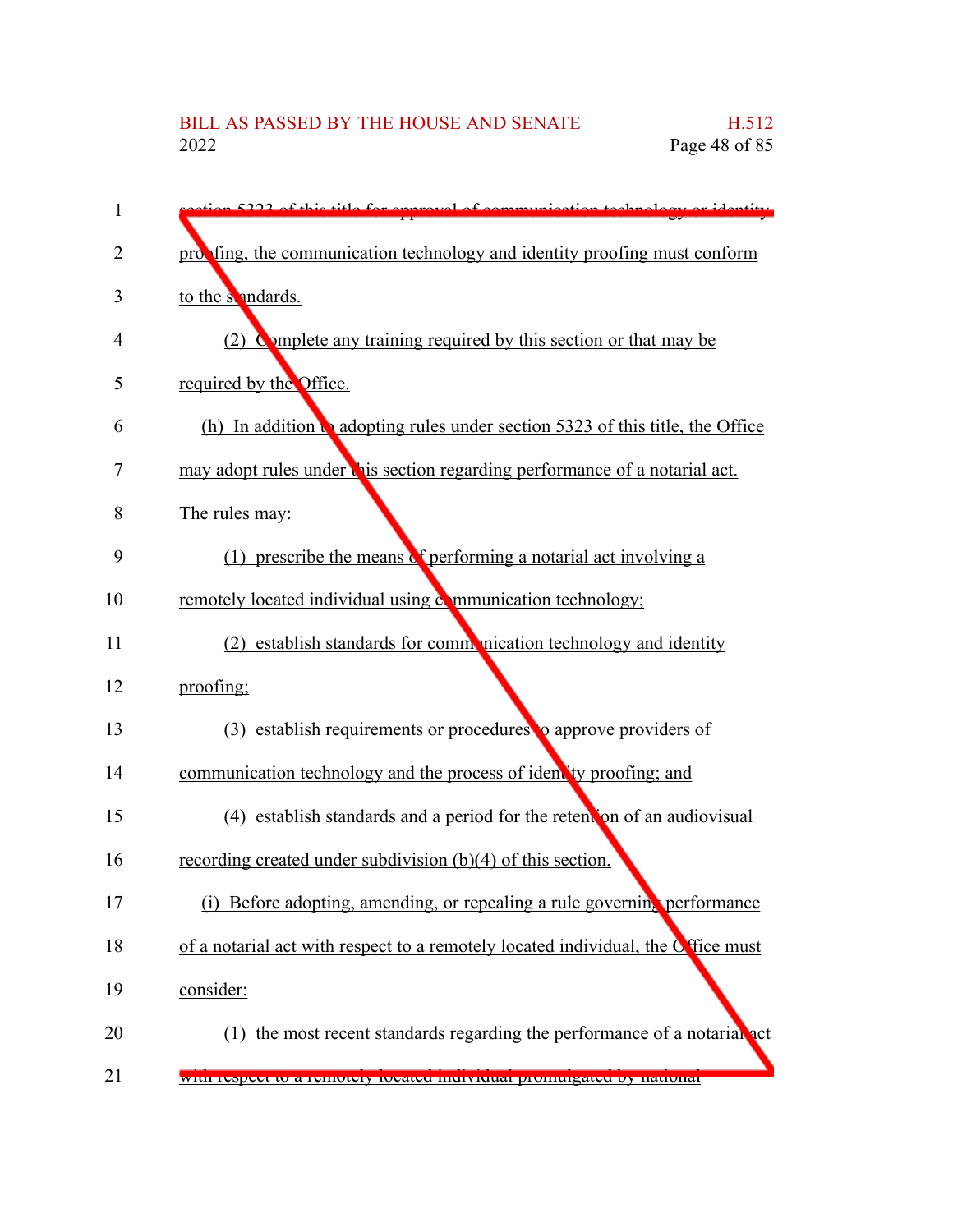| 1              | tondard cotting organizations, such as the Mortgogo Industry Standards and                      |
|----------------|-------------------------------------------------------------------------------------------------|
| $\overline{2}$ | Mantenance Organization, and the recommendations of the National                                |
| 3              | Association of Secretaries of State;                                                            |
| 4              | (2) stendards, practices, and customs of other jurisdictions that have                          |
| 5              | laws substantially similar to this section; and                                                 |
| 6              | (3) the views f governmental officials and entities and other interested                        |
| 7              | persons.                                                                                        |
| 8              | (i) By allowing its communication technology or identity proofing to                            |
| 9              | facilitate a notarial act for a remotely located individual or by providing                     |
| 10             | storage of the audiovisual recording $\ddot{\mathbf{c}}$ eated under subdivision (b)(4) of this |
| 11             | section, the provider of the communication technology, identity proofing, or                    |
| 12             | storage appoints the Office as the provider's a vent for service of process in any              |
| 13             | civil action in this State related to the notarial act.                                         |
| 14             | (k) Unless and until the Secretary adopts rules setting standards that are                      |
| 15             | equally or more protective, the following minimum standards shall apply to                      |
| 16             | notarizations utilizing communication technology performed by a notary                          |
| 17             | public in this State:                                                                           |
| 18             | (1) Use of identity proofing by means of dynamic knowledge-balled                               |
| 19             | authentication which must have, at a minimum, the following security                            |
| 20             | <b>URITACIU INHUS.</b>                                                                          |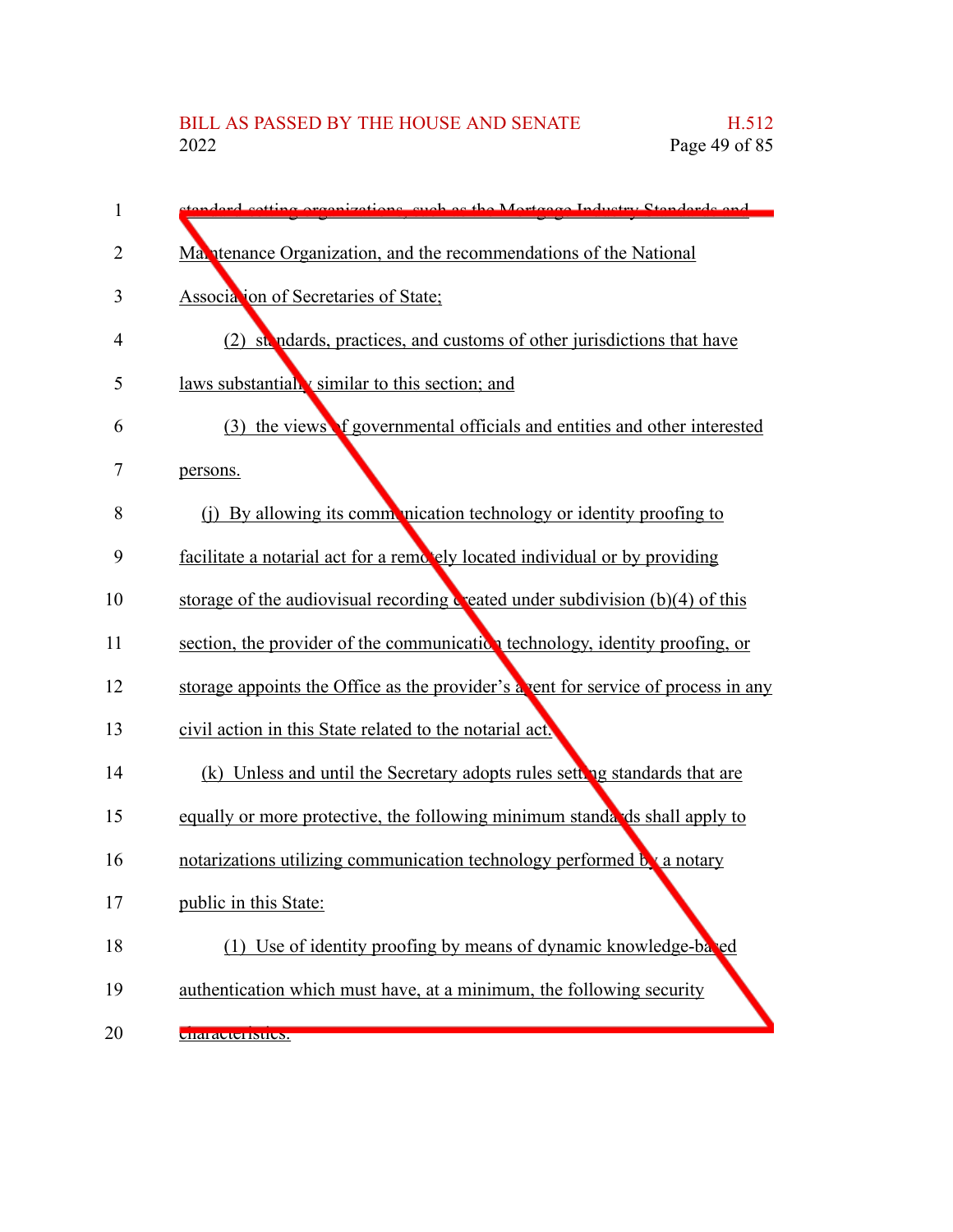| 1  | $(\Lambda)$ The remotely located individual must be presented with five or            |
|----|---------------------------------------------------------------------------------------|
| 2  | more questions with a minimum of five possible answer choices per question.           |
| 3  | (B) Each question must be drawn from a third-party provider of                        |
| 4  | public and <b>proprietary</b> data sources and be identifiable to the Social Security |
| 5  | number or other identification information of the remotely located individual,        |
| 6  | or such individual's identity and historical events records.                          |
| 7  | (C) Responses to all questions must be made within a two-minute                       |
| 8  | time constraint.                                                                      |
| 9  | The remotely located individual must answer a minimum of                              |
| 10 | 80 percent of the questions correctly                                                 |
| 11 | (E) The remotely located individual may be offered one additional                     |
| 12 | attempt in the event of a failed attempt.                                             |
| 13 | (F) During the second attempt, the remotely located individual may                    |
| 14 | not be presented with more than three questions from the prior attempt.               |
| 15 | (2) Use of credential analysis using one or more commercially available               |
| 16 | automated software or hardware processes that are consistent with sound               |
| 17 | commercial practices; that aid the notary public in verifying the authenticity of     |
| 18 | the credential by analyzing the integrity of visual, physical, or crypt ographic      |
| 19 | security features to indicate that the credential is not fraudulent or                |
| 20 | inappropriately modified; and that use information held or published by the           |
| 21 | issume source or admortiance source, as available, to commit the validity of          |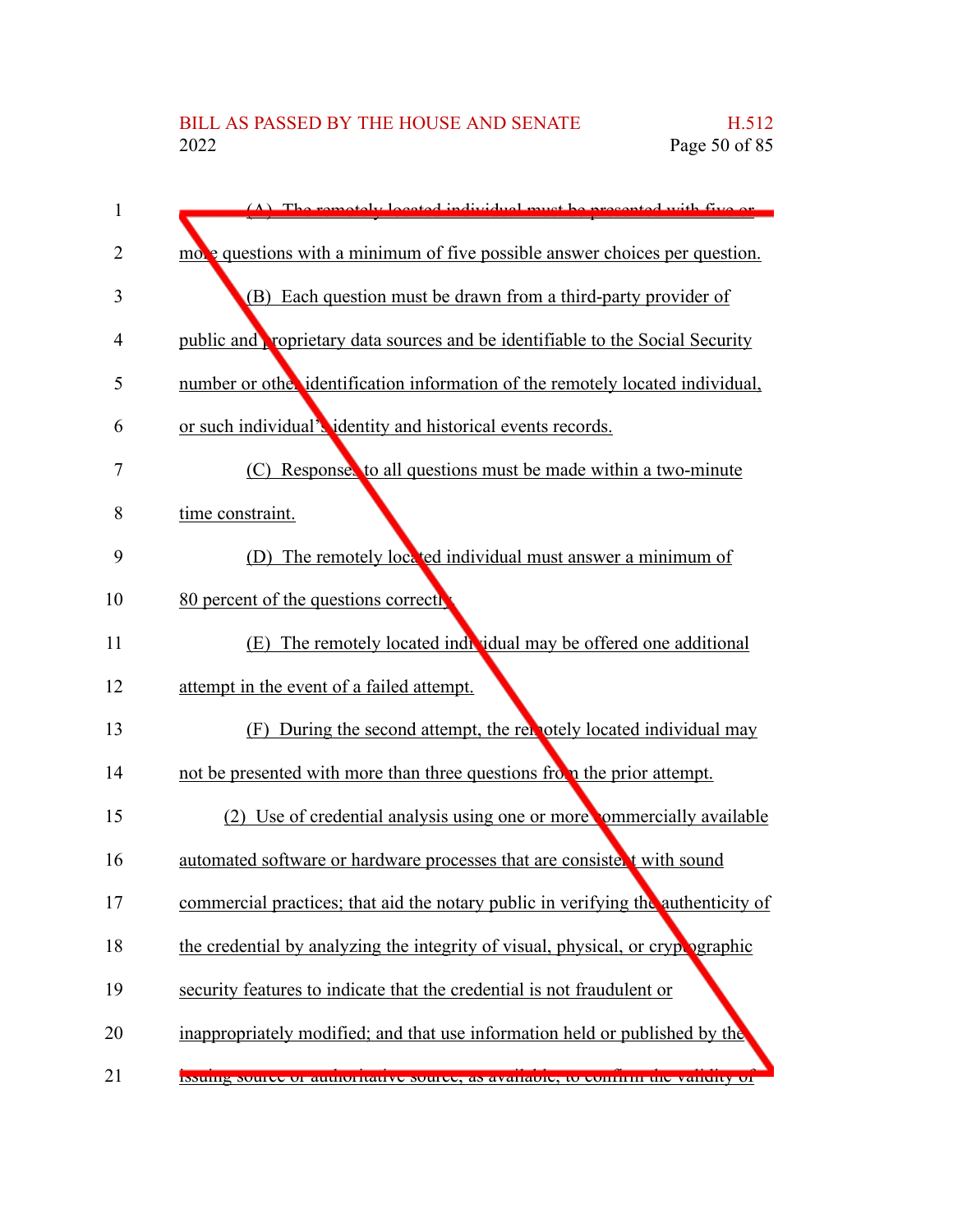| 1  | redential details. The output of the credential analysis process must be       |
|----|--------------------------------------------------------------------------------|
| 2  | pro ided to the notary public performing the notarial act.                     |
| 3  | Use of audio-video communication technology in completing                      |
| 4  | notarization, that must meet the following requirements:                       |
| 5  | $(A)$ The signal transmission must be reasonably secure from                   |
| 6  | interception, access, or viewing by anyone other than the participants         |
| 7  | communicating.                                                                 |
| 8  | (B) The technology must provide sufficient audio clarity and video             |
| 9  | resolution to enable the notary to communicate with the remotely located       |
| 10 | individual and any witness and to confirm the identity of the remotely located |
| 11 | individual and any witness, as required, wing identity proofing.               |
| 12 | (4) The communication technology is deemed to have satisfied tamper-           |
| 13 | evident technology requirements by use of technology that renders any          |
| 14 | subsequent change or modification to the electronic record evident.            |
| 15 | $(5)$ In addition to any coverage it elects to provide in individual           |
| 16 | notaries public, maintenance of errors and omissions insurance coverage by a   |
| 17 | communication technology service provider in a total amount of at least        |
| 18 | \$250,000.00 in the annual aggregate with respect to potential errors or       |
| 19 | omissions in or relating to the technology or processes provided by the        |
| 20 | communication technology service provider. A notary public is not              |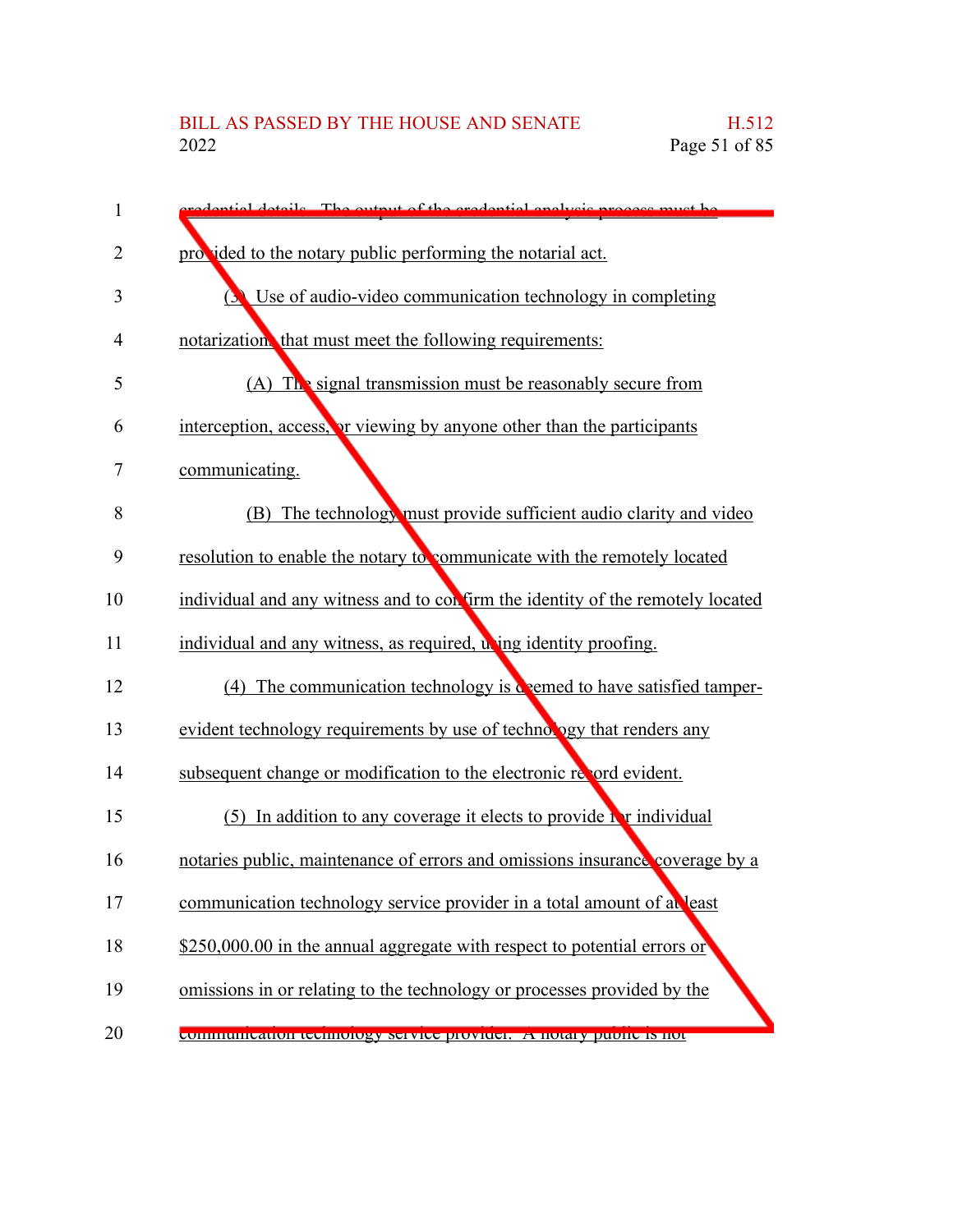| 1              | enongible for the sequrity of the eveterns used by the remotely located          |
|----------------|----------------------------------------------------------------------------------|
| $\overline{2}$ | individual or others to access the notarization session.                         |
| 3              | (1) Notwithstanding any provision of this chapter to the contrary, with          |
| 4              | respect to any document executed in the course of closing a transaction          |
| 5              | involving a morpage or other conveyance of title to residential property, only   |
| 6              | a notary public appointed pursuant to this chapter who is an attorney licensed   |
| 7              | to practice law in this State or a nonattorney under the direct supervision of   |
| 8              | such an attorney shall perform an acknowledgment, affirmation, or other          |
| 9              | notarial act utilizing communication technology. The notarial certificate        |
| 10             | affixed to any such document shall resite the Vermont Bar license number of      |
| 11             | the Vermont attorney notary or of the supervising Vermont attorney in the        |
| 12             | event that the document is notarized by a paralegal.                             |
| 13             | § 5380. JOURNAL                                                                  |
| 14             | (a) For all acknowledgements taken pursuant to section 5379 of this title, a     |
| 15             | notary public shall maintain a journal in which the notary public chronicles all |
| 16             | notarial acts that the notary public performs pursuant to that section. The      |
| 17             | notary public shall retain such journal for a period of at least 10 years.       |
| 18             | (b) A journal may be created on a tangible medium or in an electronic            |
| 19             | format. If the journal is maintained on a tangible medium, it must be a          |
| 20             | реннанене, болно гедыет whir плиностей радем. - и тис роннат в планианией        |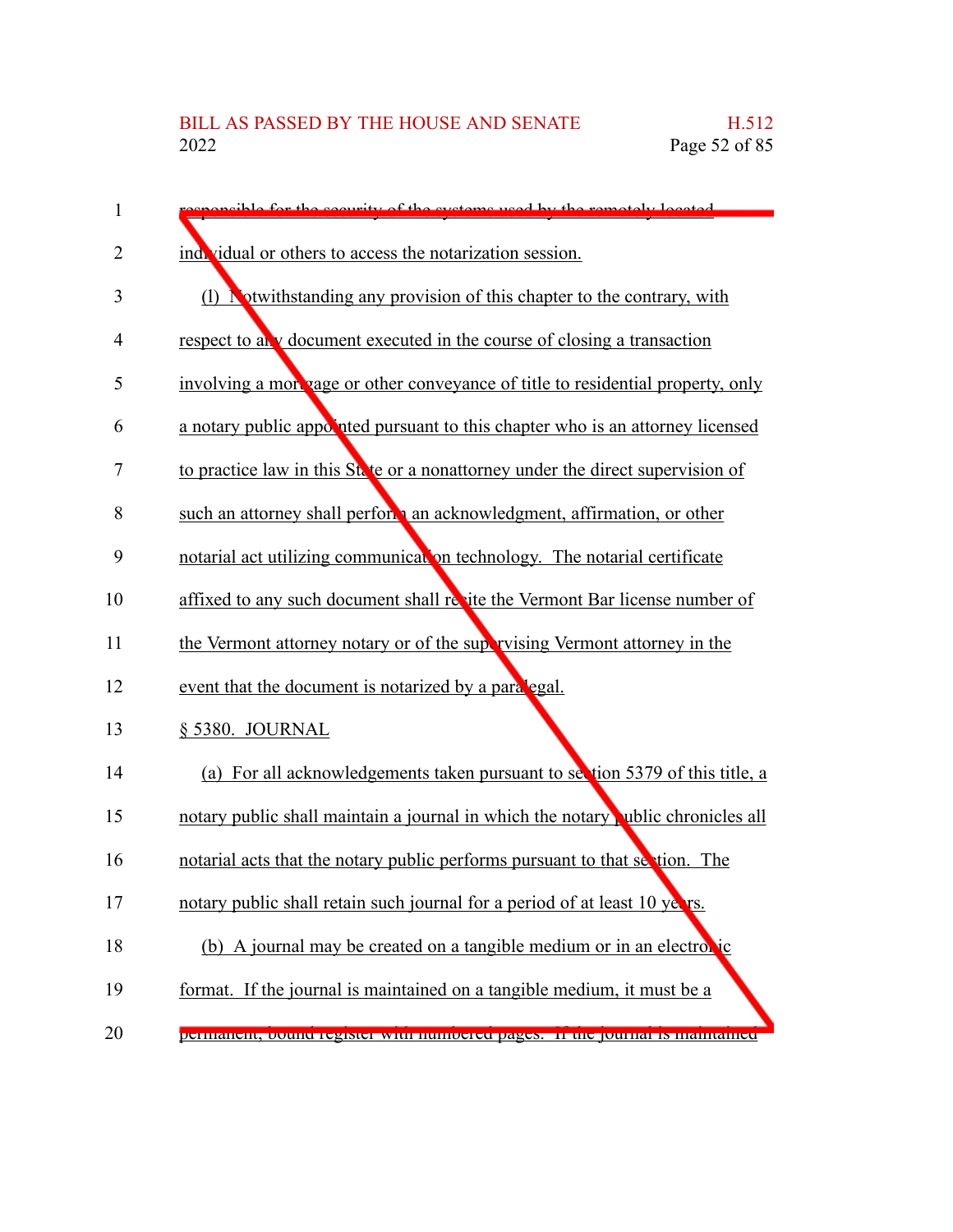| 1  | algetranic formet it must be in a normanent tamper evident electronic          |
|----|--------------------------------------------------------------------------------|
| 2  | form at complying with the rules of the Secretary of State.                    |
| 3  | (c) $\lambda$ n entry in a journal must be made contemporaneously with         |
| 4  | performance of the notarial act and contain the following information:         |
| 5  | (1) the date and time of the notarial act;                                     |
| 6  | (2) a description of the record, if any, and type of notarial act;             |
| 7  | (3) the full name and address of each individual for whom the notarial         |
| 8  | act is performed;                                                              |
| 9  | $(4)$ a notation indicating whether the notarial act was conducted in          |
| 10 | person or remotely;                                                            |
| 11 | $(5)$ if identity of the individual is bosed on personal knowledge, a          |
| 12 | statement to that effect;                                                      |
| 13 | $(6)$ if identity of the individual is based on atisfactory evidence, a brief  |
| 14 | description of the method of identification and the identification credential  |
| 15 | presented, if any, including the date of issuance and expiration of any        |
| 16 | identification credential; and                                                 |
| 17 | the fee, if any, charged by the notary public.                                 |
| 18 | (d) If a notary public's journal is lost or stolen, the notary public promptly |
| 19 | shall notify the Secretary of State on discovering that the journal is lost or |
| 20 | SIQICII.                                                                       |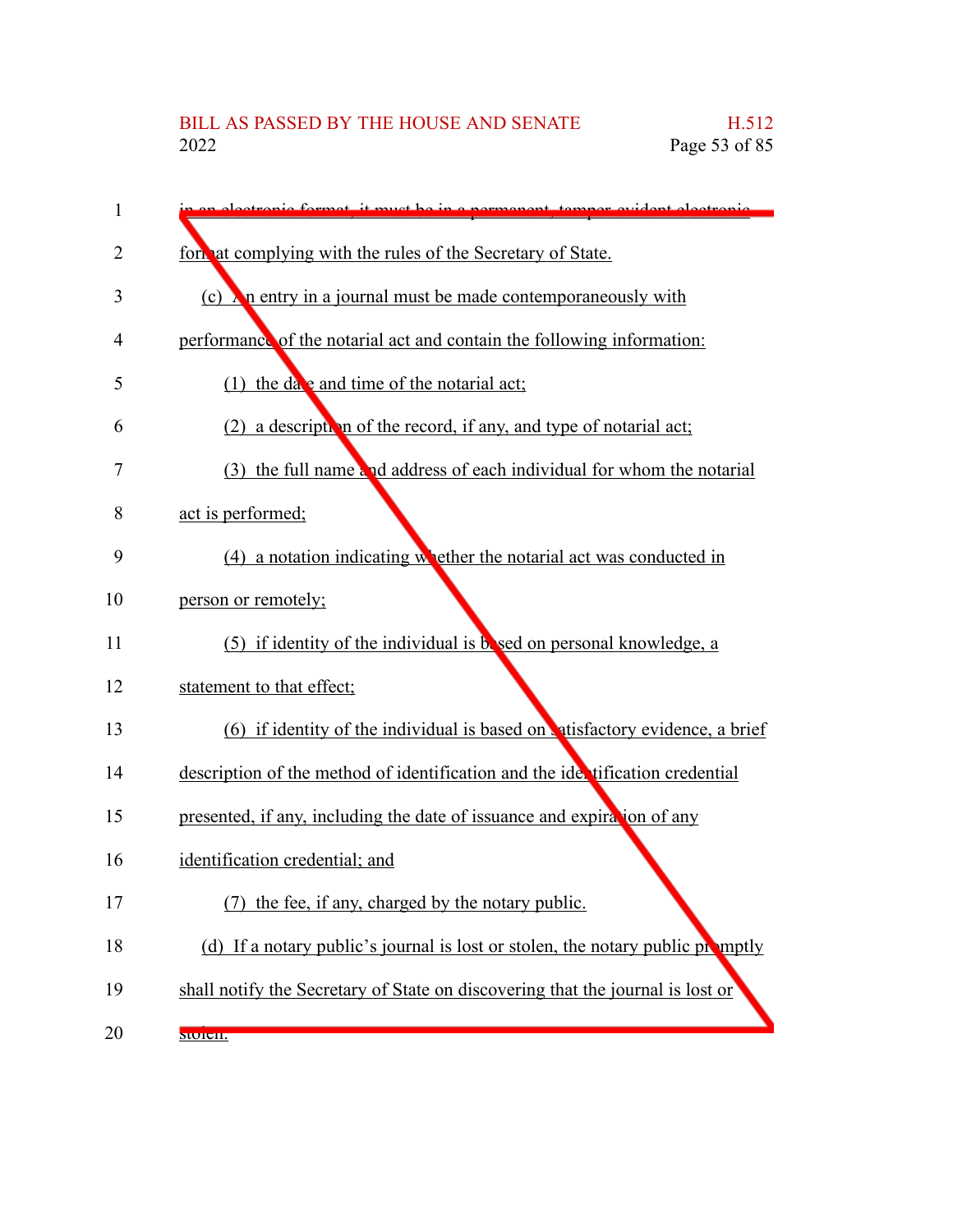| 1  | (a) On regionation from or the revocation or guarancian of                      |
|----|---------------------------------------------------------------------------------|
| 2  | public's commission, the notary public shall retain the notary public's journal |
| 3  | in accordance with subsection (a) of this section and inform the Secretary of   |
| 4  | State where the journal is located.                                             |
| 5  | (f) Instead C retaining a journal as provided in subsections (a) and (e) of     |
| 6  | this section, a current or former notary public may transmit the journal to the |
| 7  | Secretary of State, or a repository approved by the Secretary of State.         |
| 8  | (g) On the death or adjustication of incompetency of a current or former        |
| 9  | notary public, the notary public's personal representative or guardian or any   |
| 10 | other person knowingly in possession of the journal shall transmit it to the    |
| 11 | Secretary of State or a repository approved by the Secretary of State.          |
| 12 | Sec 4. 27 V.S.A. chapter 5, subchapter 3A's added to read:                      |
| 13 | Subchapter 3A. Uniform Real Property Nectronic Recording Act                    |
| 14 | § 420. SHORT TITLE                                                              |
| 15 | This subchapter may be cited as the Uniform Real Property Electronic            |
| 16 | Recording Act.                                                                  |
| 17 | § 421. DEFINITIONS                                                              |
| 18 | As used in this subchapter:                                                     |
| 19 | (1) "Document" means information that is:                                       |
| 20 | (A) inscribed on a tangible medium or that is stored in an electron c           |
| 21 | or other medium and is retrievable in perceivable romi, and                     |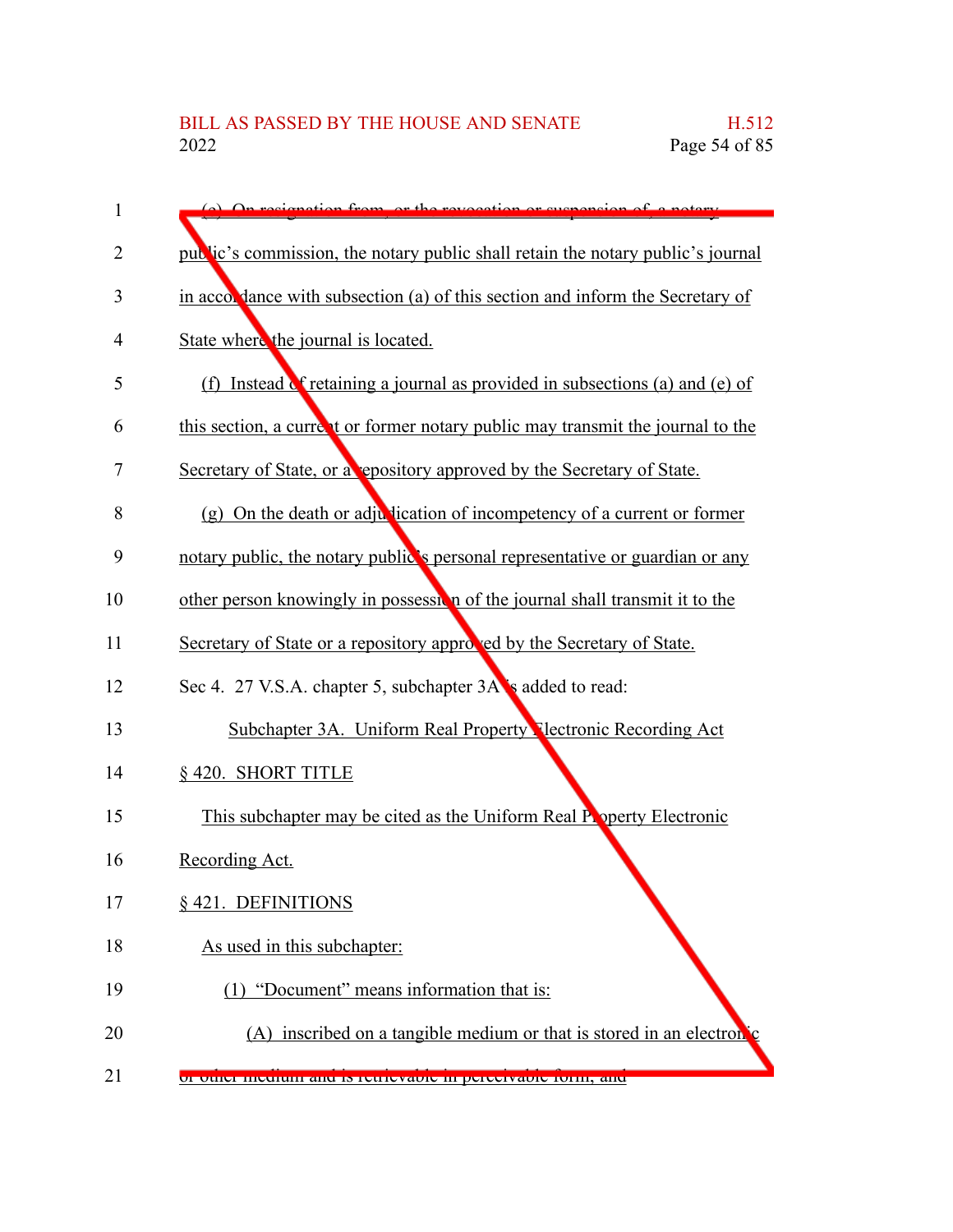| 1  | (B) sligible to be recorded in the land records maintained by the                 |
|----|-----------------------------------------------------------------------------------|
| 2  | town clerks' offices.                                                             |
| 3  | "Electronic" means relating to technology having electrical, digital,             |
| 4  | magnetic, wireless, optical, electromagnetic, or similar capabilities.            |
| 5  | (3) "Electronic record" means a record created, generated, sent,                  |
| 6  | communicated, received, or stored by electronic means.                            |
| 7  | (4) "Electronic signature" means an electronic sound, symbol, or                  |
| 8  | process attached to or logically associated with a document and executed or       |
| 9  | adopted by a person with the in ent to sign the document.                         |
| 10 | (5) "Person" means an individual, corporation, business trust, estate,            |
| 11 | trust, partnership, limited liability company, association, joint venture, public |
| 12 | corporation, government, or governmental ubdivision, agency, or                   |
| 13 | instrumentality, or any other legal or commercial entity.                         |
| 14 | (6) "State" means a state of the United States, the District of Columbia,         |
| 15 | Puerto Rico, the U.S. Virgin Islands, or any territory or insular possession      |
| 16 | subject to the jurisdiction of the United States.                                 |
| 17 | § 422. VALIDITY OF ELECTRONIC DOCUMENTS; RECORDATION OF                           |
| 18 | ELECTRONIC DOCUMENTS IN TANGIBLE FORM.                                            |
| 19 | (a) If a law requires, as a condition for recording, that a document $b \cdot a$  |
| 20 | original, be on paper or another tangible medium, or be in writing, the           |
| 21 | requirement is sausired by an electronic document sausrying this section.         |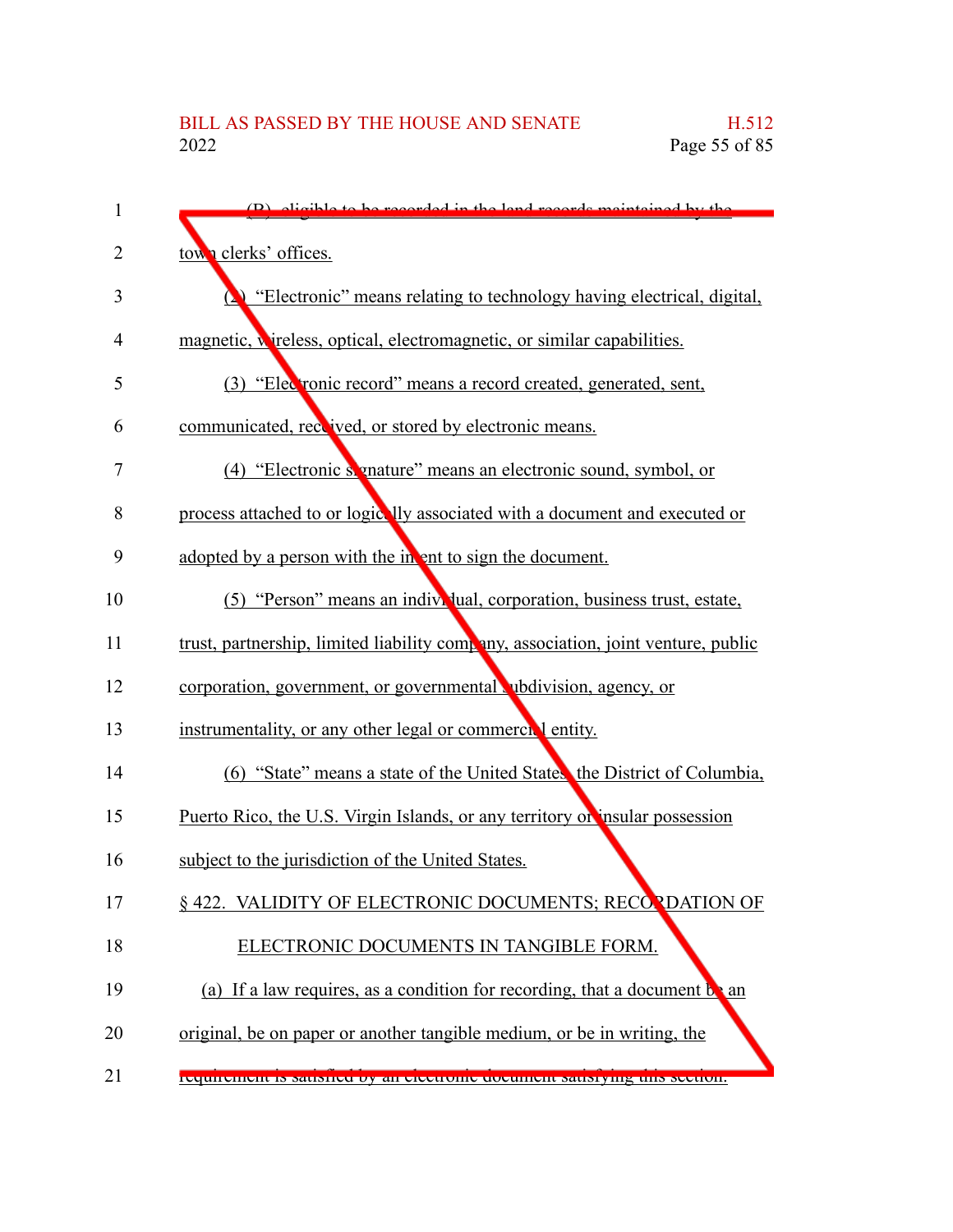| 1              | (b) If a law required as a condition for recording that a document be                |
|----------------|--------------------------------------------------------------------------------------|
| $\overline{2}$ | signed, the requirement is satisfied by an electronic signature.                     |
| 3              | (c) $\lambda$ requirement that a document or a signature associated with a           |
| 4              | document be notarized, acknowledged, verified, witnessed, or made under oath         |
| 5              | is satisfied if the electronic signature of the person authorized to perform that    |
| 6              | act, and all other into mation required to be included, is attached to or            |
| 7              | logically associated with the document or signature. A physical or electronic        |
| 8              | image of a stamp, impression or seal need not accompany an electronic                |
| 9              | signature.                                                                           |
| 10             | (d) A town clerk's office shall accept for recording a tangible copy of an           |
| 11             | electronic document containing a notarial certificate as satisfying any              |
| 12             | requirement that a document accepted for recording be an original if the             |
| 13             | notarial officer executing the notarial certificate cortifies that the tangible copy |
| 14             | is an accurate copy of the electronic document. A not rial certificate in the        |
| 15             | form provided in 26 V.S.A. § 5368 satisfies the requirements of this                 |
| 16             | subsection.                                                                          |
| 17             | § 423. RECORDING OF DOCUMENTS                                                        |
| 18             | (a) As used in this section, "paper document" means a document thet is               |
| 19             | received by a town clerk's office in a form that is not electronic.                  |
| 20             | (U) A WWII CICIK S UHICC.                                                            |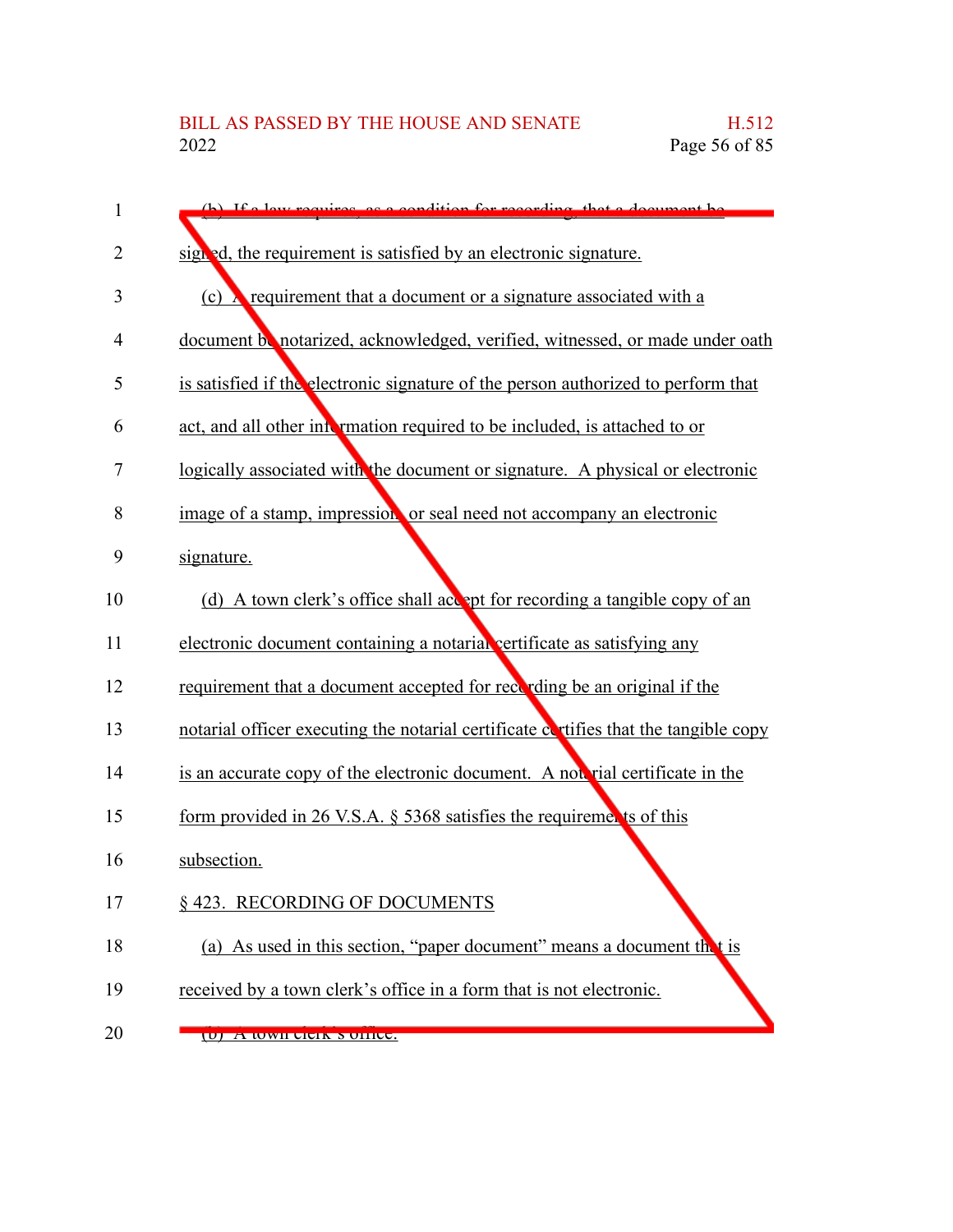| 1  | (1) may receive index store excluye and transmit electronic                              |
|----|------------------------------------------------------------------------------------------|
| 2  | documents;                                                                               |
| 3  | may provide for access to, and for search and retrieval of,                              |
| 4  | documents and information by electronic means;                                           |
| 5  | (3) that accepts electronic documents for recording shall continue to                    |
| 6  | accept paper documents as authorized by State law and shall place entries for            |
| 7  | both types of documents in the same index;                                               |
| 8  | (4) may convert paper documents accepted for recording into electronic                   |
| 9  | form;                                                                                    |
| 10 | (5) may convert into electronic form information recorded before the                     |
| 11 | town clerk's office began to record electronic documents;                                |
| 12 | (6) may accept electronically any fee of tax that the town clerk's office                |
| 13 | is authorized to collect; and                                                            |
| 14 | may agree with other officials of a state or a political subdivision                     |
| 15 | thereof, or of the United States, on procedures or processes to facilitate the           |
| 16 | electronic satisfaction of prior approvals and conditions precedent to recording         |
| 17 | and the electronic payment of fees and taxes.                                            |
| 18 | § 424. ADMINISTRATION AND STANDARDS                                                      |
| 19 | To keep the standards and practices of the town clerks' offices in this State            |
| 20 | <u>In harmony with other phistichens in this state, a town elern stoffied, so far as</u> |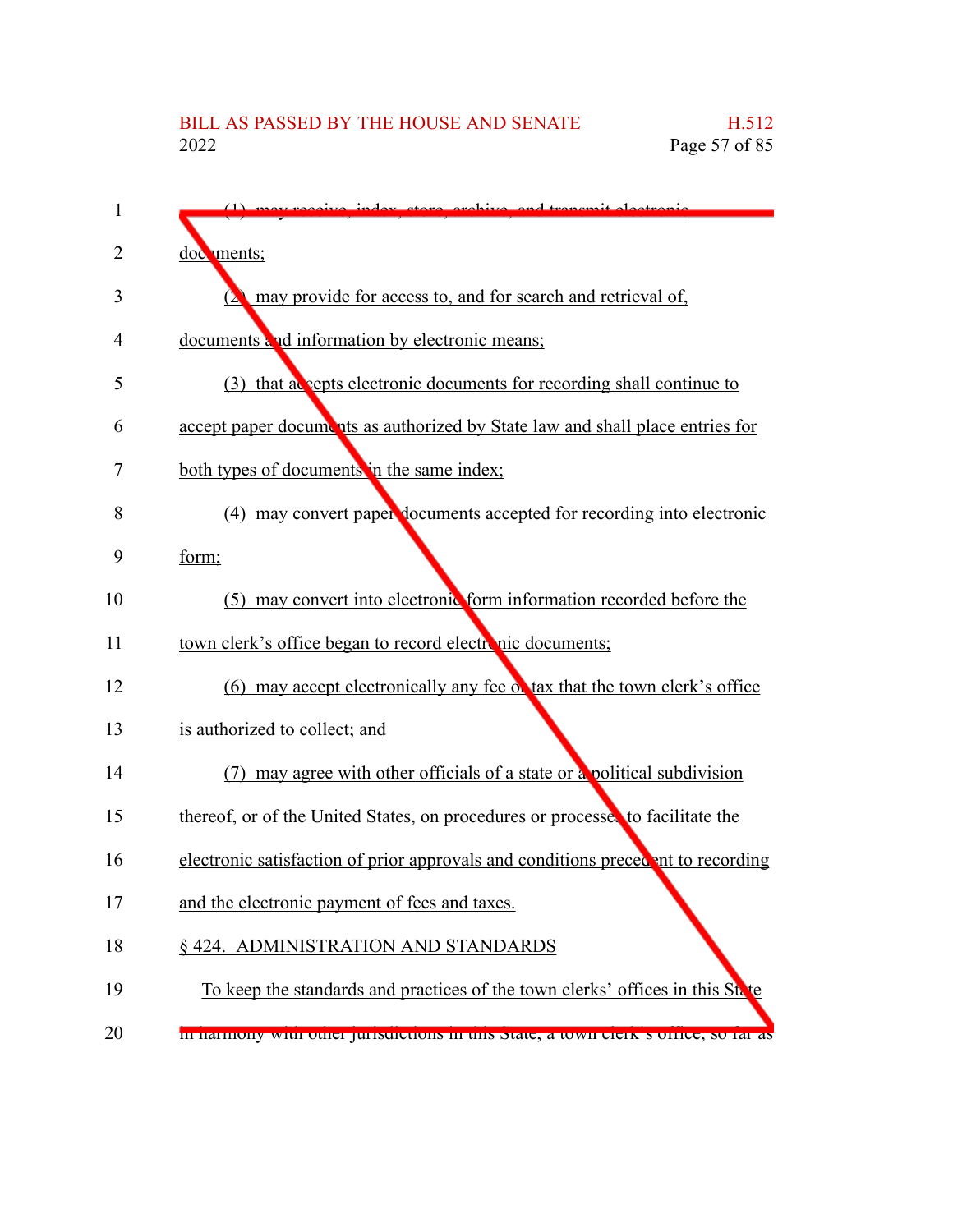| 1  | ictor with the purposes policies, and provisions of this chapter in              |
|----|----------------------------------------------------------------------------------|
| 2  | add ting, amending, and repealing standards, shall consider the following:       |
| 3  | standards and practices of other jurisdictions;                                  |
| 4  | (2) but practices that are accepted or prescribed as being correct or            |
| 5  | most effective;                                                                  |
| 6  | (3) the views of interested persons and governmental officials and               |
| 7  | entities;                                                                        |
| 8  | (4) the needs of mun cipalities of varying size, population, and                 |
| 9  | resources; and                                                                   |
| 10 | (5) standards requiring adequate information security protection to              |
| 11 | ensure that electronic documents are acquirate, authentic, adequately preserved, |
| 12 | and resistant to tampering.                                                      |
| 13 | § 425. UNIFORMITY OF APPLICATION AND CONSTRUCTION                                |
| 14 | In applying and construing this Uniform Act, consideration shall be given        |
| 15 | to the need to promote uniformity of the law with respect to its subject matter  |
| 16 | among states that enact it.                                                      |
| 17 | § 426. RELATION TO ELECTRONIC SIGNATURES IN GLOBAL AND                           |
| 18 | NATIONAL COMMERCE ACT                                                            |
| 19 | This chapter modifies, limits, and supersedes the Electronic Signatures in       |
| 20 | Global and National Commerce Act, 15 U.S.C. § 7001 et seq., but does not         |
| 21 | modify, mint, or supersede secuon for e) or mat act, 15 C.S.C. y 7001(c), or     |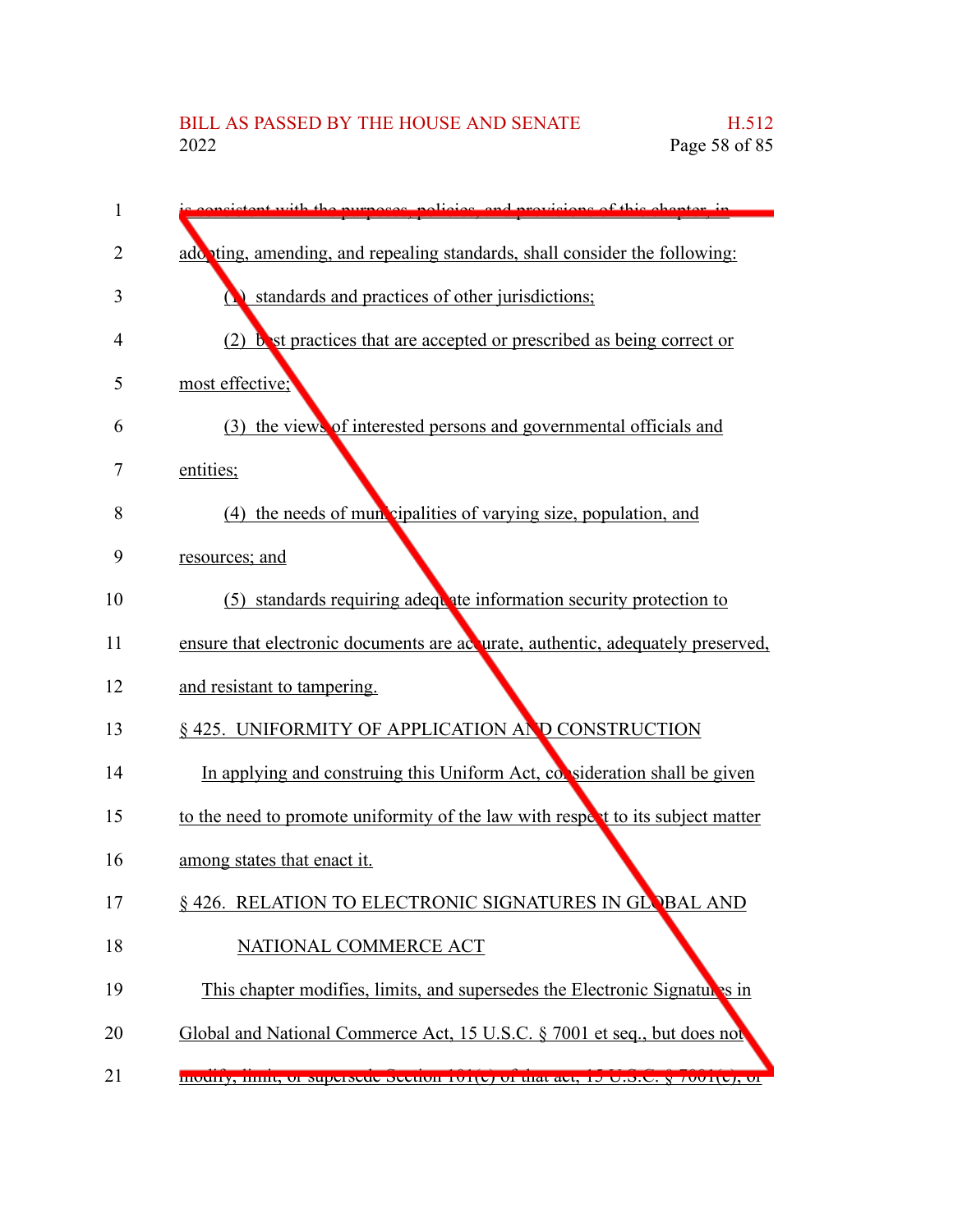| euthorize electronic delivery of eny of the notices described in Section 102(b) |
|---------------------------------------------------------------------------------|
| of that act, 15 U.S.C. $\frac{10003}{h}$ .                                      |
| Sec. 4. EFFECTIVE DATE                                                          |
| THIS act shall take chect on July 1, 2022.                                      |
| Sec. 1. FINDINGS AND INTENT                                                     |
|                                                                                 |

*(a) The General Assembly finds:*

*(1) Uniform laws, standards, and best practices provide desirable and*

*practicable uniformity that:*

*(A) benefits core aspects of government operations and commerce;*

*(B) facilitates intrastate and interstate business transactions,*

*commerce, and economic development; and*

*(C) provides consistency for individuals and businesses.*

*(2) Notarial acts and the recording of deeds and other property records*

*are:*

*(A) core aspects of government operations and commerce that benefit from uniformity; and*

*(B) common intrastate and interstate business transactions that should be consistent and facilitated through the enactment of uniform laws and adoption of uniform standards and best practices.*

*(3) The Uniform Law Commission, also known as the National Conference of Commissioners on Uniform State Laws, has adopted uniform*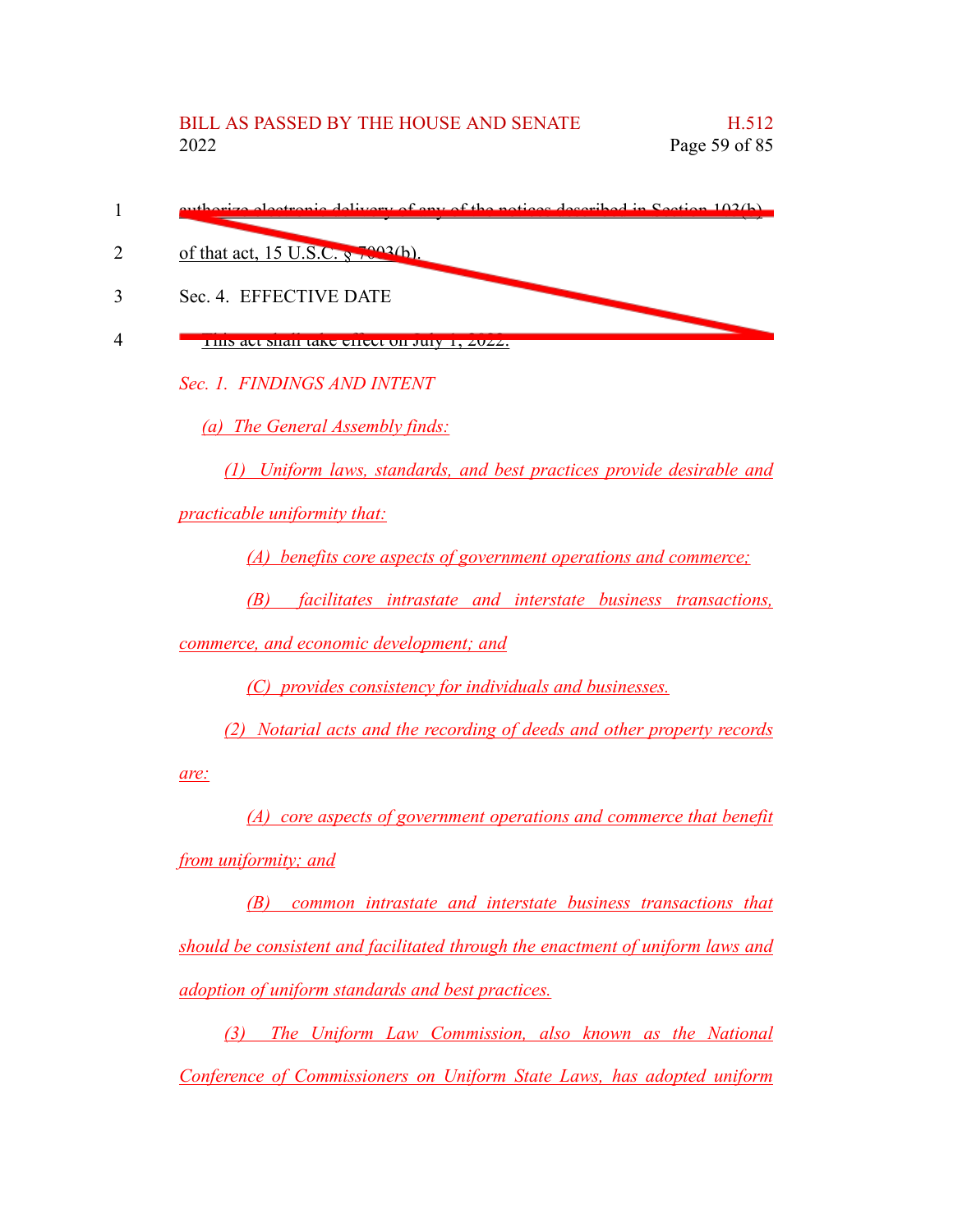*laws related to notarial acts and the recording of deeds and other property records that have been accepted and enacted into law by a substantial number of states, including:*

*(A) the Revised Uniform Law on Notarial Acts or "RULONA" of 2010, which was enacted by the General Assembly pursuant to 2018 Acts and Resolves No. 160 to govern actions by a notary public;*

*(B) the Uniform Electronic Transaction Act or "UETA" of 1999, which was enacted by the General Assembly pursuant to 2003 Acts and Resolves No. 46 to establish the legal equivalence of electronic records and signatures with paper records and manually signed signatures and remove barriers to electronic commerce; and*

*(C) the Uniform Real Property Electronic Recording Act or "URPERA" of 2004, which has not been enacted by the General Assembly to allow local recording offices to accept deeds and other property records in electronic form and to provide electronic access to recordings.*

*(4) The COVID-19 pandemic exacerbated the need to modernize:*

*(A) notarial acts to include those performed on electronic records and for remotely located individuals; and*

*(B) the acceptance, recording, and availability of deeds and other property records in electronic form.*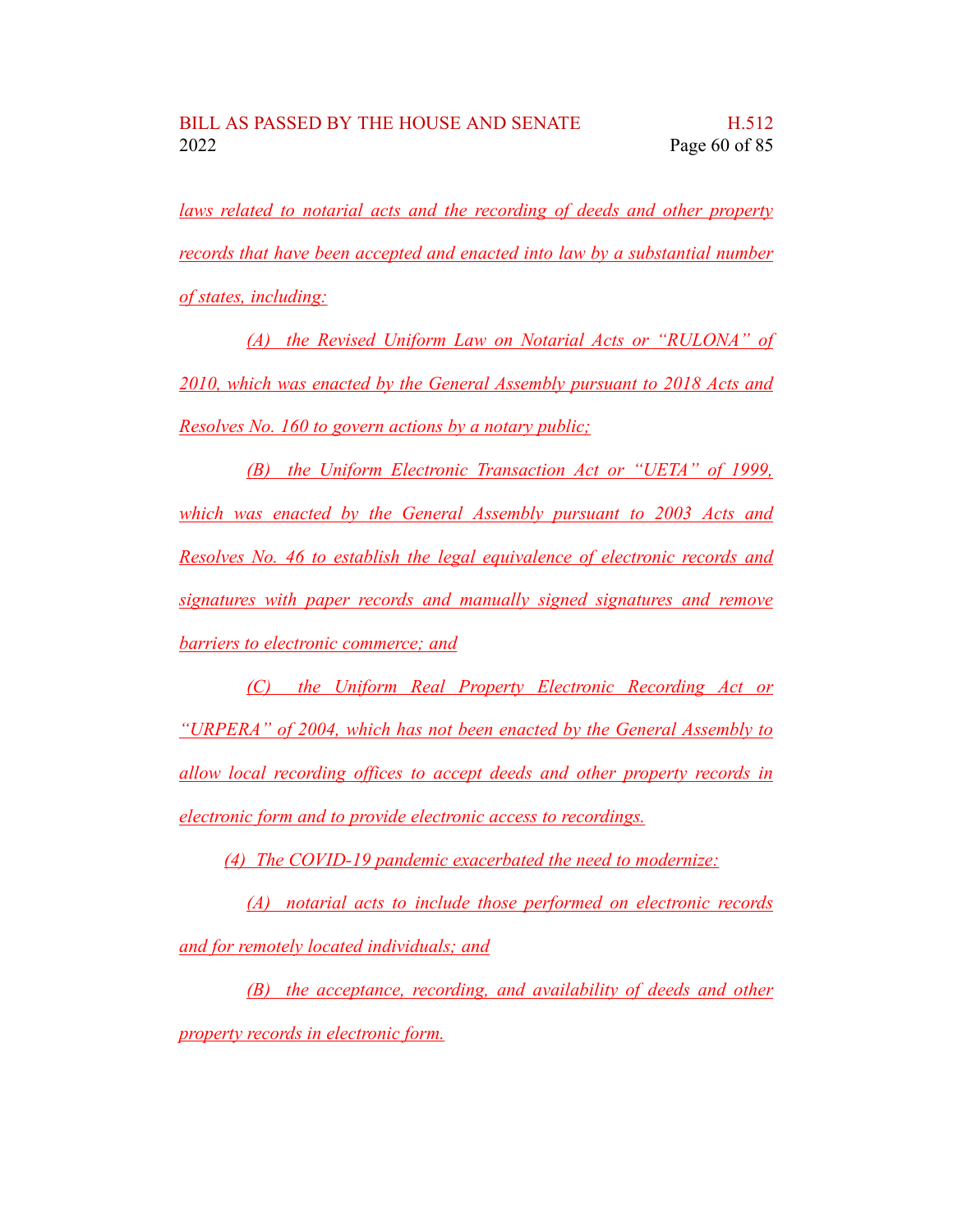*(5) The COVID-19 pandemic underscored the need for approaches to modernization that are carefully planned; coordinated and comprehensive; multi-jurisdictional; and include fiscal, governance, and operational sustainability.*

*(b) Therefore, it is the intent of the General Assembly to provide a practical step forward to modernizing notarial acts and the recording of deeds and other property records in the State of Vermont through legislation that promotes uniformity within Vermont and with other states, specifically:*

*(1) uniform laws that have been accepted and enacted into law by a substantial number of states;*

*(2) uniform standards and best practices that have been accepted and adopted by a substantial number of states; and*

*(3) uniform approaches to modernization that are carefully planned; coordinated; comprehensive; multi-jurisdictional; and have fiscal, governance, and operational sustainability.*

*Sec. 2. 27 V.S.A. chapter 5, subchapter 8 is added to read:*

*Subchapter 8. Uniform Real Property Electronic Recording Act*

*§ 621. SHORT TITLE*

*This subchapter may be cited as the Uniform Real Property Electronic Recording Act.*

*§ 622. DEFINITIONS*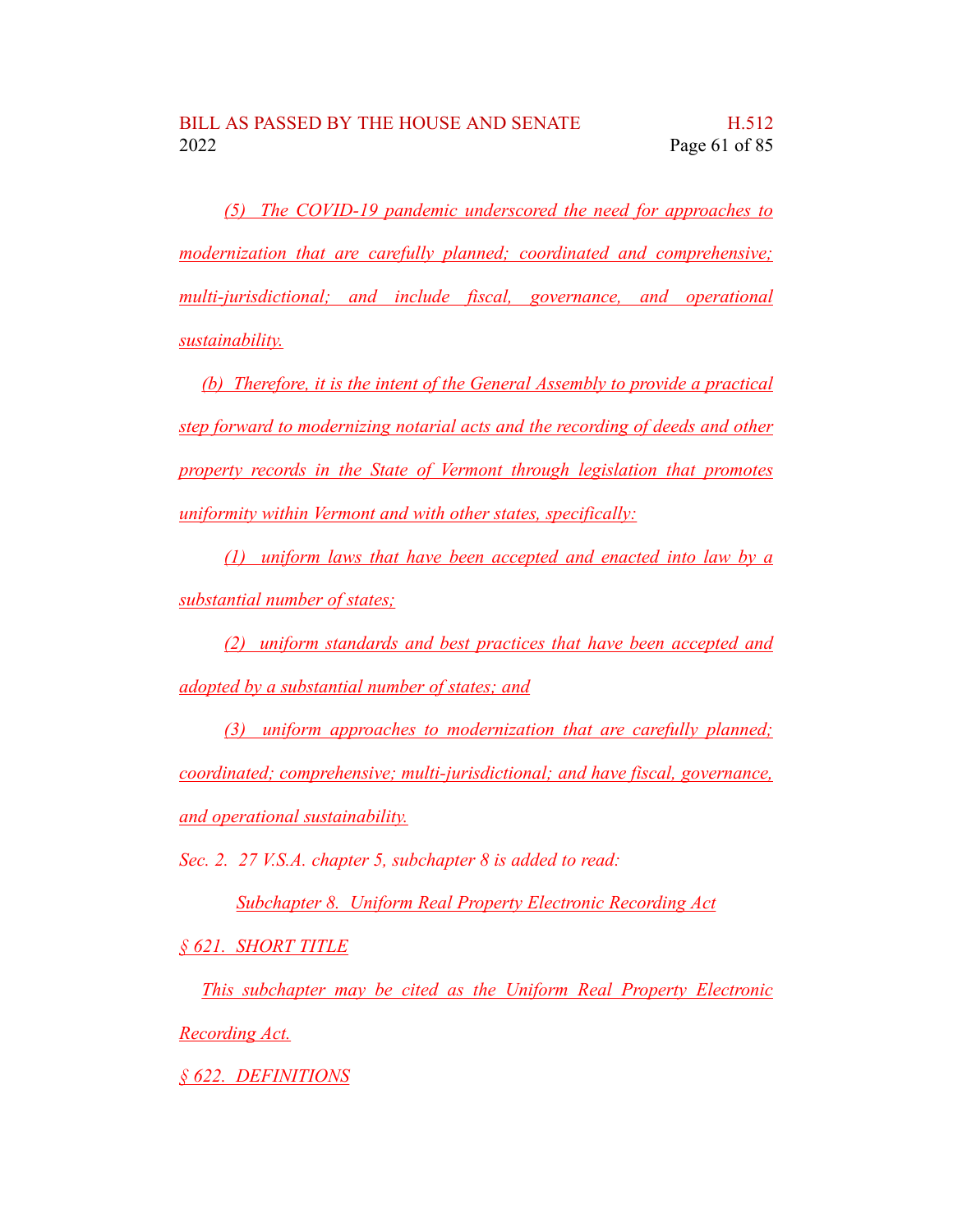*For the purposes of this subchapter:*

*(1) "Document" means information that is:*

*(A) inscribed on a tangible medium or that is stored in an electronic*

*or other medium and is retrievable in perceivable form; and*

*(B) eligible to be recorded in the land records maintained by the*

*recorder.*

*(2) "Electronic" means relating to technology having electrical, digital, magnetic, wireless, optical, electromagnetic, or similar capabilities.*

*(3) "Electronic document" means a document that is received by the recorder in an electronic form.*

*(4) "Electronic signature" means an electronic sound, symbol, or process attached to or logically associated with a document and executed or adopted by a person with the intent to sign the document.*

*(5) "Person" means an individual; corporation; business trust; estate; trust; partnership; limited liability company; association; joint venture; public corporation; government; governmental subdivision, agency, or instrumentality; or any other legal or commercial entity.*

*(6) "Recorder" means a town clerk, pursuant to 24 V.S.A. § 1154, or a county clerk, pursuant to subchapter 3 of this chapter, responsible for recording deeds and other instruments or evidences respecting real estate.*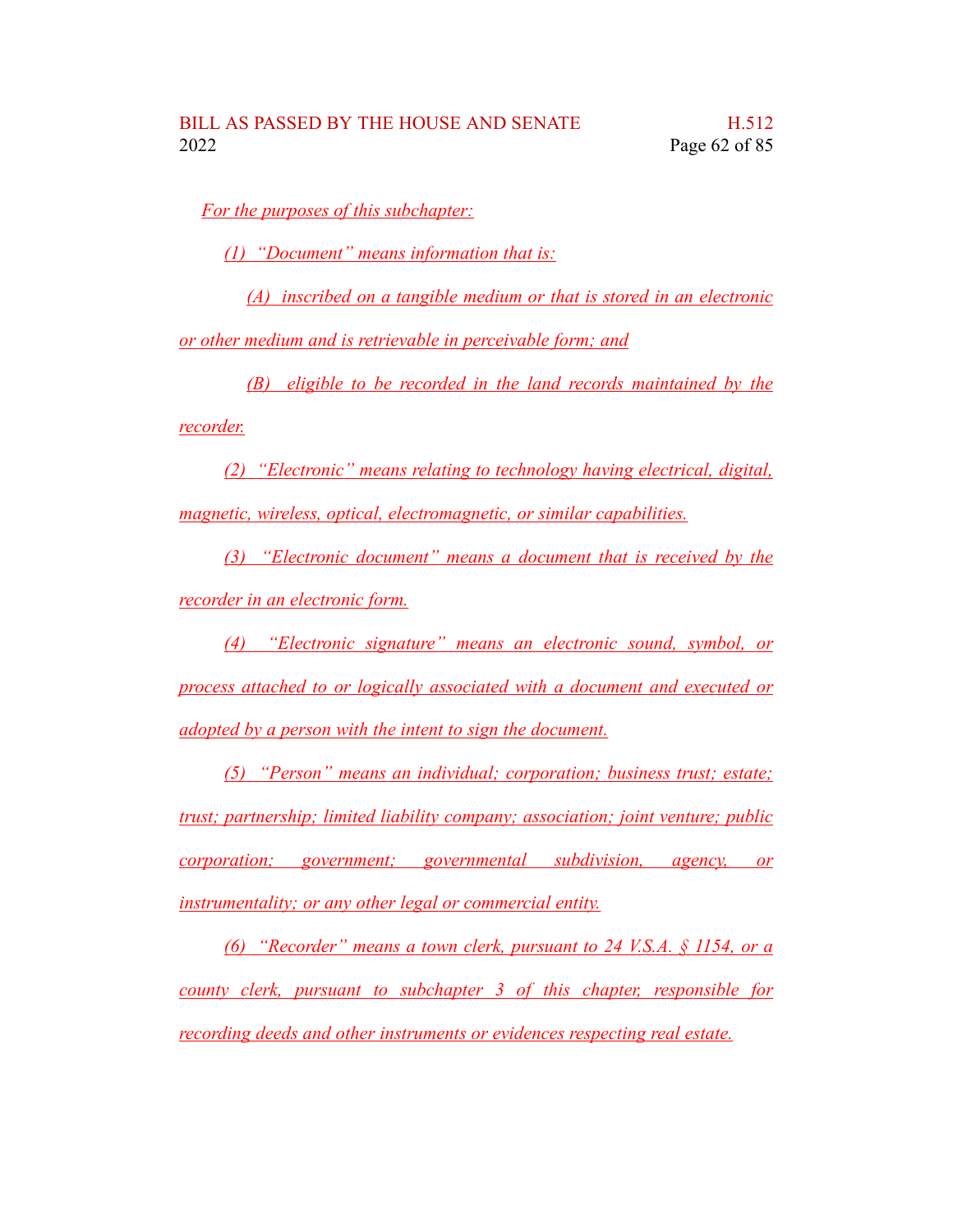*(7) "State" means a state of the United States, the District of Columbia, Puerto Rico, the U.S. Virgin Islands, or any territory or insular possession subject to the jurisdiction of the United States.*

*§ 623. VALIDITY OF ELECTRONIC DOCUMENTS*

*(a) If a law requires, as a condition for recording, that a document be an original, be on paper or another tangible medium, or be in writing, the requirement is satisfied by an electronic document satisfying this subchapter.*

*(b) If a law requires, as a condition for recording, that a document be signed, the requirement is satisfied by an electronic signature.*

*(c) A requirement that a document or a signature associated with a document be notarized, acknowledged, verified, witnessed, or made under oath is satisfied if the electronic signature of the person authorized to perform that act, and all other information required to be included, is attached to or logically associated with the document or signature. A physical or electronic image of a stamp, impression, or seal need not accompany an electronic signature.*

*§ 624. RECORDING OF DOCUMENTS*

*(a) In this section, "paper document" means a document that is received by the recorder in a form that is not electronic.*

*(b) A recorder:*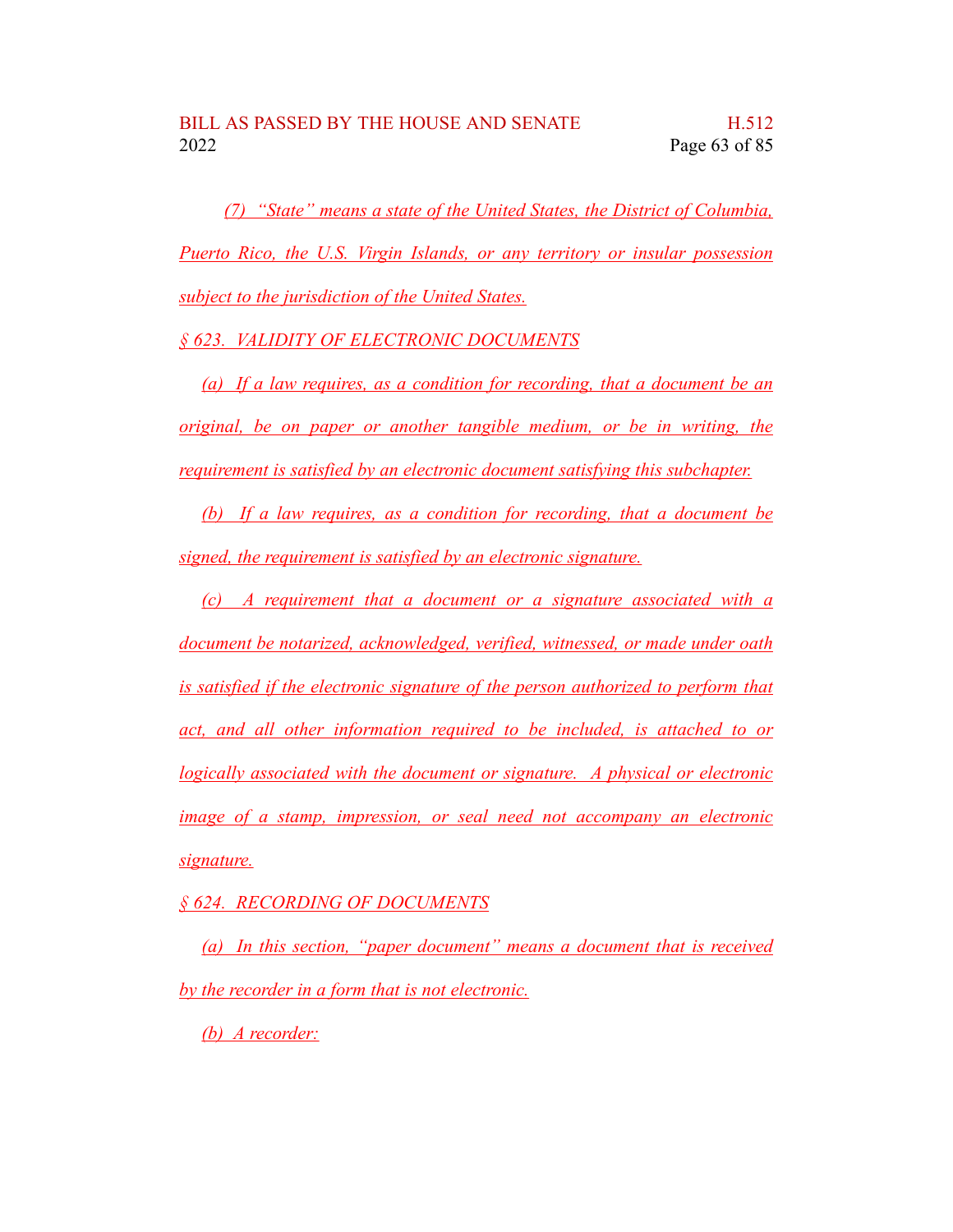*(1) who implements any of the functions listed in this section shall do so in compliance with the most recent standards and best practices;*

*(2) may receive, index, store, transmit, and preserve electronic documents;*

*(3) may provide for access to, and for search and retrieval of, documents and information by electronic means;*

*(4) who accepts electronic documents for recording shall continue to accept paper documents as authorized by State law and shall place entries for both types of documents in the same index;*

*(5) may convert paper documents accepted for recording into electronic form;*

*(6) may convert into electronic form information recorded before the recorder began to record electronic documents;*

*(7) may accept electronically any fee the recorder is authorized to collect; and*

*(8) may agree with other officials of this State or a political subdivision thereof, or of the United States, on procedures or processes to facilitate the electronic satisfaction of prior approvals and conditions precedent to recording and the electronic payment of fees.*

*§ 625. STANDARDS AND BEST PRACTICES*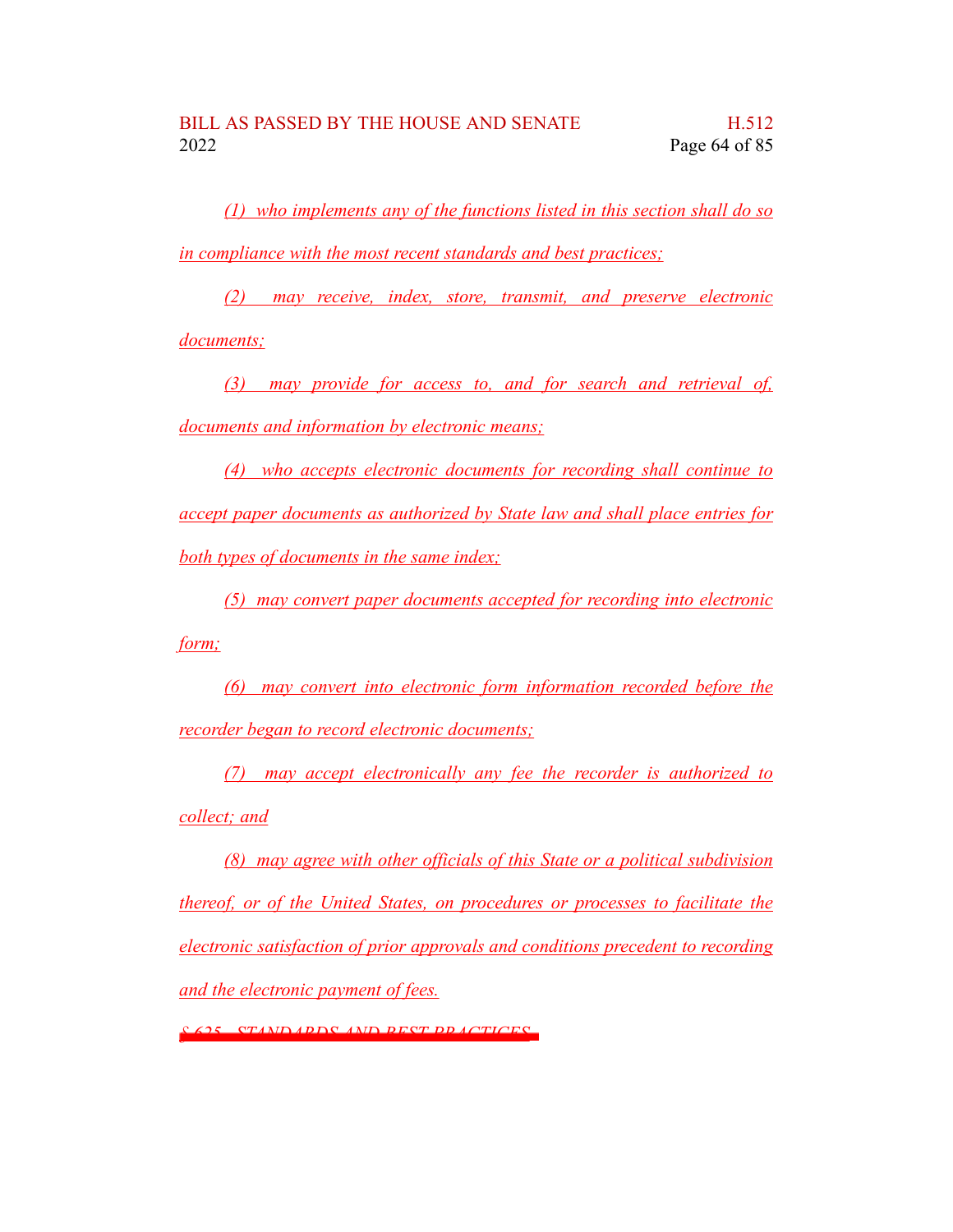*To ensure consistency in the standards and best practices of, and the technologies used by, recorders in this State, recorders shall, so far as is consistent with the purposes, policies, and provisions of this subchapter, seek services from the Vermont State Archives and Records Administration pursuant to 3 V.S.A. § 117.*

## *§ 625. STANDARDS AND BEST PRACTICES*

*To ensure consistency in the standards and best practices of, and the technologies used by, recorders in this State, all recordings of deeds and other instruments or evidences respecting real estate, regardless of format, shall comply with standards and best practices issued by the Vermont State Archives and Records Administration pursuant to 3 V.S.A. § 117. Recorders shall seek services from the Vermont State Archives and Records Administration to comply with the standards and best practices issued in accordance with this subchapter. No provisions of this subchapter shall be implemented unless a recorder has complied with the standards and best practices issued by the Vermont State Archives and Records Administration in accordance with this subchapter.*

*§ 626. RELATION TO ELECTRONIC SIGNATURES IN GLOBAL AND*

## *NATIONAL COMMERCE ACT*

*This subchapter modifies, limits, and supersedes the federal Electronic Signatures in Global and National Commerce Act (15 U.S.C. § 7001, et seq.)*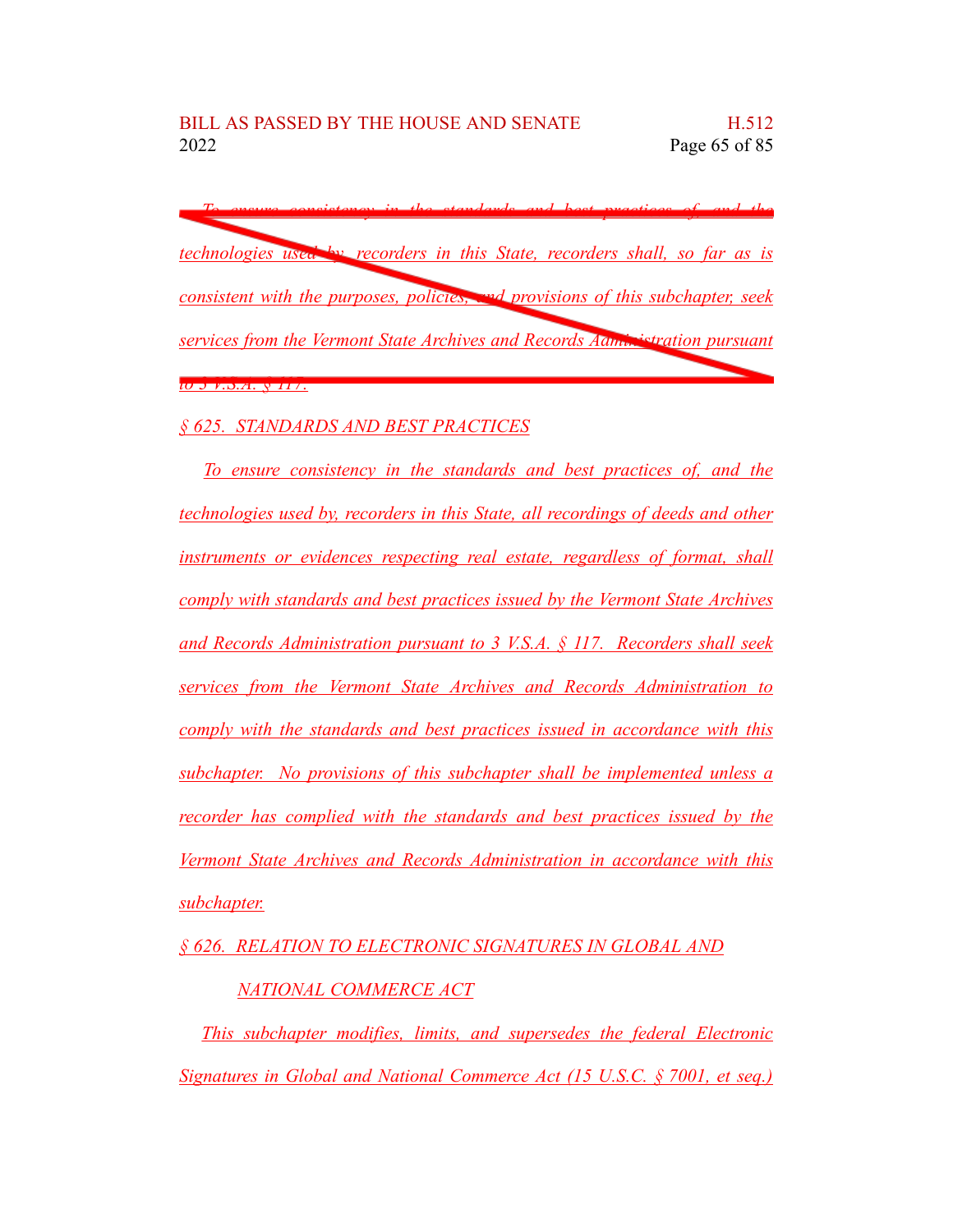*but does not modify, limit, or supersede Section 101(c) of that act (15 U.S.C. § 7001(c)) or authorize electronic delivery of any of the notices described in Section 103(b) of that act (15 U.S.C. § 7003(b)).*

*Sec. 3. VERMONT STATE ARCHIVES AND RECORDS*

## *ADMINISTRATION; REPORT*

*(a) On or before January 15, 2024, the Vermont State Archives and Records Administration, in consultation with the Joint Fiscal Office, the Vermont League of Cities and Towns, the Vermont Municipal Clerks' and Treasurers' Association, and other interested parties, shall submit a report to the House Committees on Commerce and Economic Development and Government Operations and the Senate Committees on Economic Development, Housing and General Affairs and Government Operations concerning the fiscal, governance, and operational sustainability of uniform approaches to the modernization of the acceptance, recording, and availability of deeds and other property records in electronic form.*

*(a)(1) On or before January 15, 2024, the Vermont State Archives and Records Administration shall submit a report to the House Committees on Commerce and Economic Development and on Government Operations and the Senate Committees on Economic Development, Housing and General Affairs and on Government Operations concerning the fiscal, governance, and operational sustainability of uniform approaches to the modernization of the*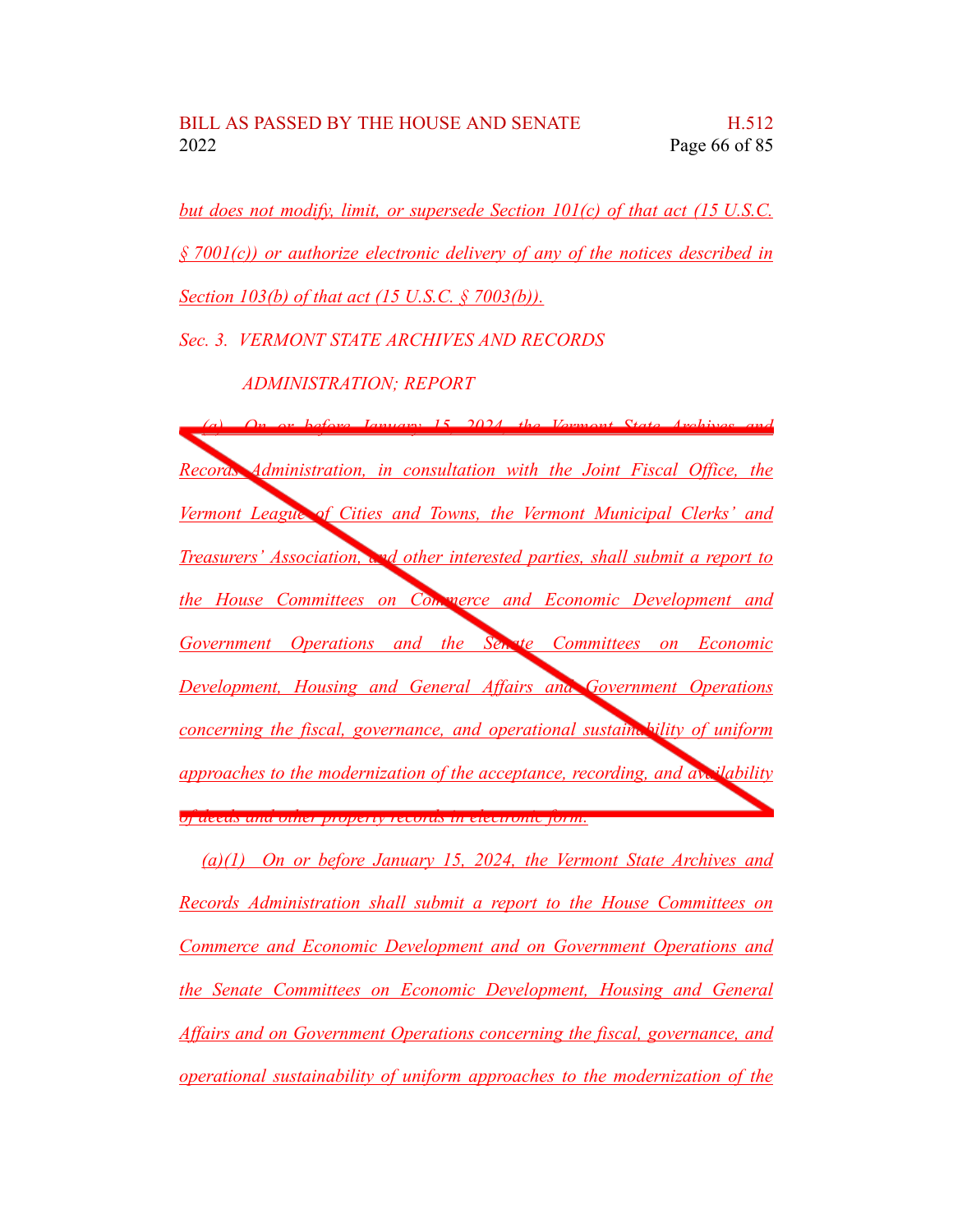*acceptance, recording, and availability of deeds and other property records, regardless of format.*

*(2) For the report required by this subsection, the Vermont State*

*Archives and Records Administration shall consult with:*

*(A) the Joint Fiscal Office;*

*(B) the Vermont League of Cities and Towns;*

*(C) the Vermont Municipal Clerks' and Treasurers' Association;*

*(D) representatives from the banking, bar, title insurance, and real*

*estate industry; and*

*(E) other interested parties.*

*(b) The report shall be based on analyses of the following:*

*(1) services requested by recorders pursuant to 27 V.S.A. § 625 to*

*achieve consistency and uniformity in standards and best practices;*

*(2) systems currently deployed by recorders and associated costs; and*

*(3) anticipated recorder costs to transition to electronic recording pursuant to 27 V.S.A. chapter 5, subchapter 8.*

*(c) On or before January 15, 2023, the Vermont State Archives and Records Administration shall prepare an interim report concerning the information and analyses required by this section and submit the interim report to the House Committees on Commerce and Economic Development and Government*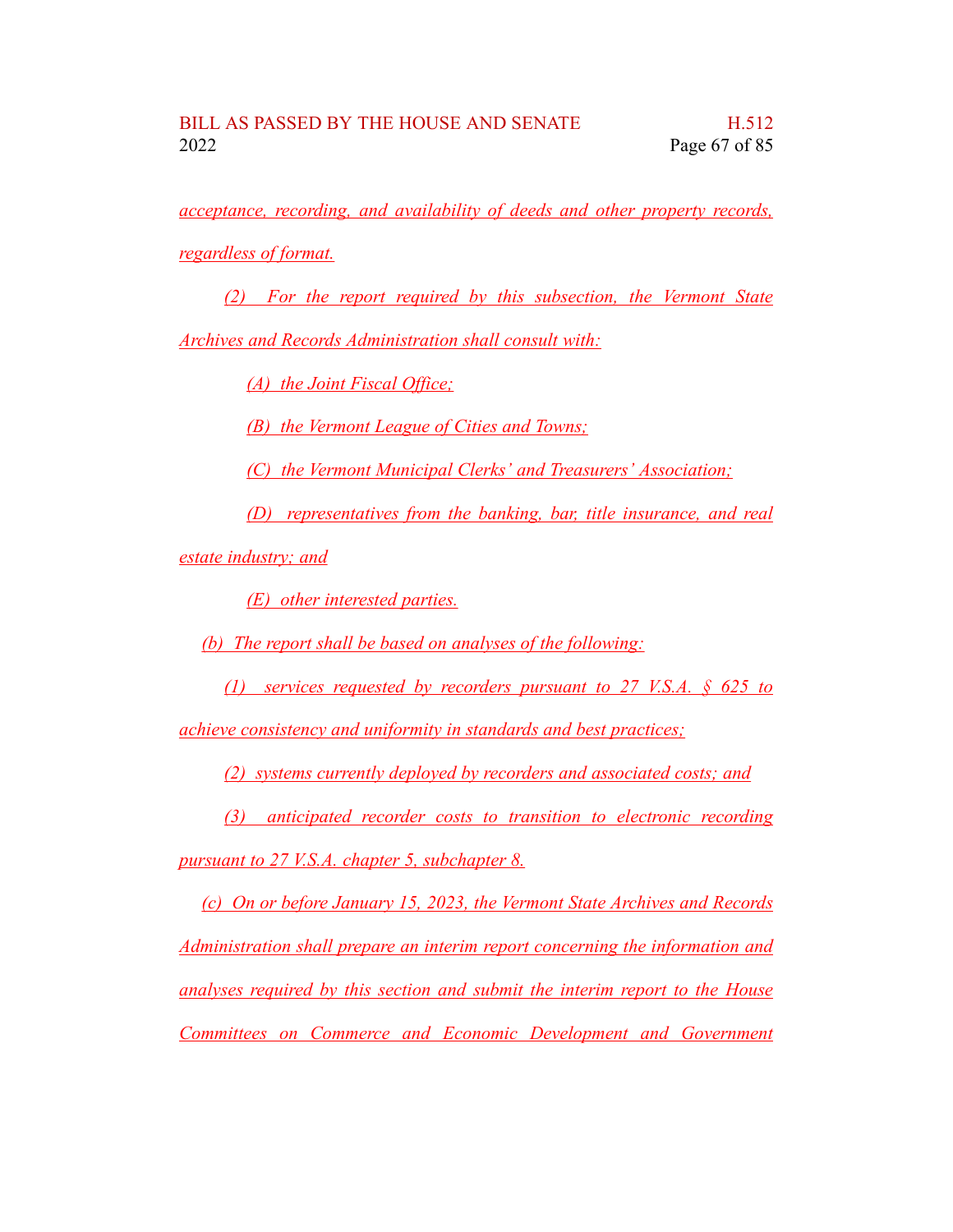*Operations and the Senate Committees on Economic Development, Housing and General Affairs and Government Operations*

*Sec. 4. VERMONT STATE ARCHIVES AND RECORDS*

*ADMINISTRATION; POSITION*

*There is created within Vermont State Archives and Records Administration one new permanent classified position to facilitate and provide the services described in 27 V.S.A. § 625. Any funding necessary to support the position created in this section shall be derived from the Secretary of State Services Fund, with no General Fund dollars.*

*Sec. 5. 26 V.S.A. chapter 103 is amended to read:*

*CHAPTER 103. NOTARIES PUBLIC*

*\* \* \**

*§ 5304. DEFINITIONS*

*As used in this chapter:*

*\* \* \**

*(4) "Communication technology" means an electronic device or process operating in accordance with section 5380 of this chapter and any standards adopted by the Office pursuant to section 5323 of this chapter that:*

*(A) allows a notary public and a remotely located individual to communicate with each other simultaneously by sight and sound; and*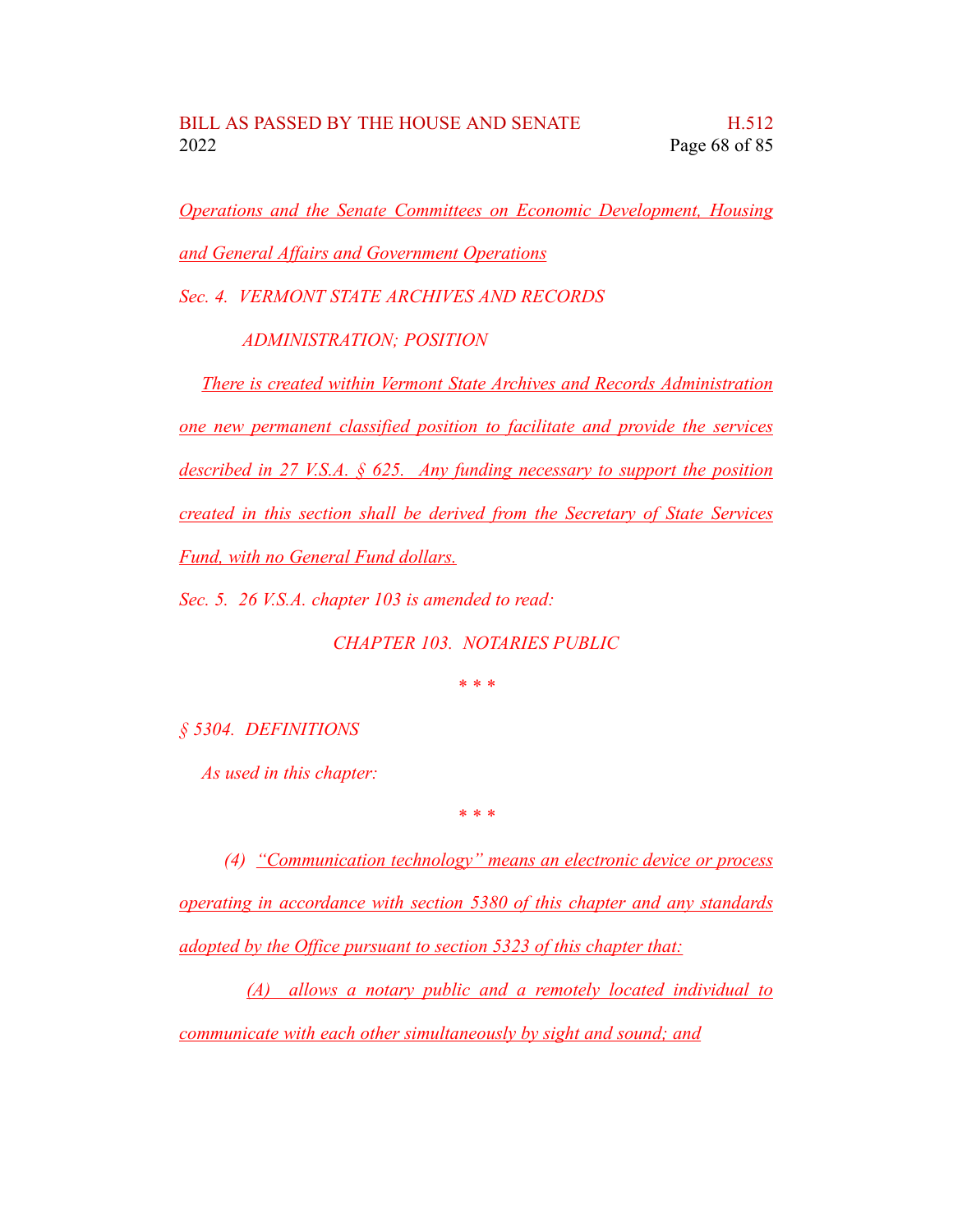*(B) when necessary and consistent with other applicable laws, facilitates communication with a remotely located individual who has a vision, hearing, or speech impairment.*

*(5) "Electronic" means relating to technology having electrical, digital, magnetic, wireless, optical, electromagnetic, or similar capabilities.*

*(5)(6) "Electronic signature" means an electronic symbol, sound, or process attached to or logically associated with a record and executed or adopted by an individual with the intent to sign the record.*

*(7) "Foreign state" means a government other than the United States, a state, or a federally recognized Indian tribe.*

*(8) "Identity proofing" means a process or service operating in accordance with section 5380 of this chapter and any standards adopted by the Office pursuant to section 5323 of this chapter by which a third person provides a notary public with a means to verify the identity of a remotely located individual by a review of personal information from public or private data sources.*

*(6)(9) "In a representative capacity" means acting as:*

*\* \* \**

*(7)(10)(A) "Notarial act" means an act, whether performed with respect to a tangible or an electronic record, that a notary public may perform under the law of this State. The term includes taking an acknowledgment,*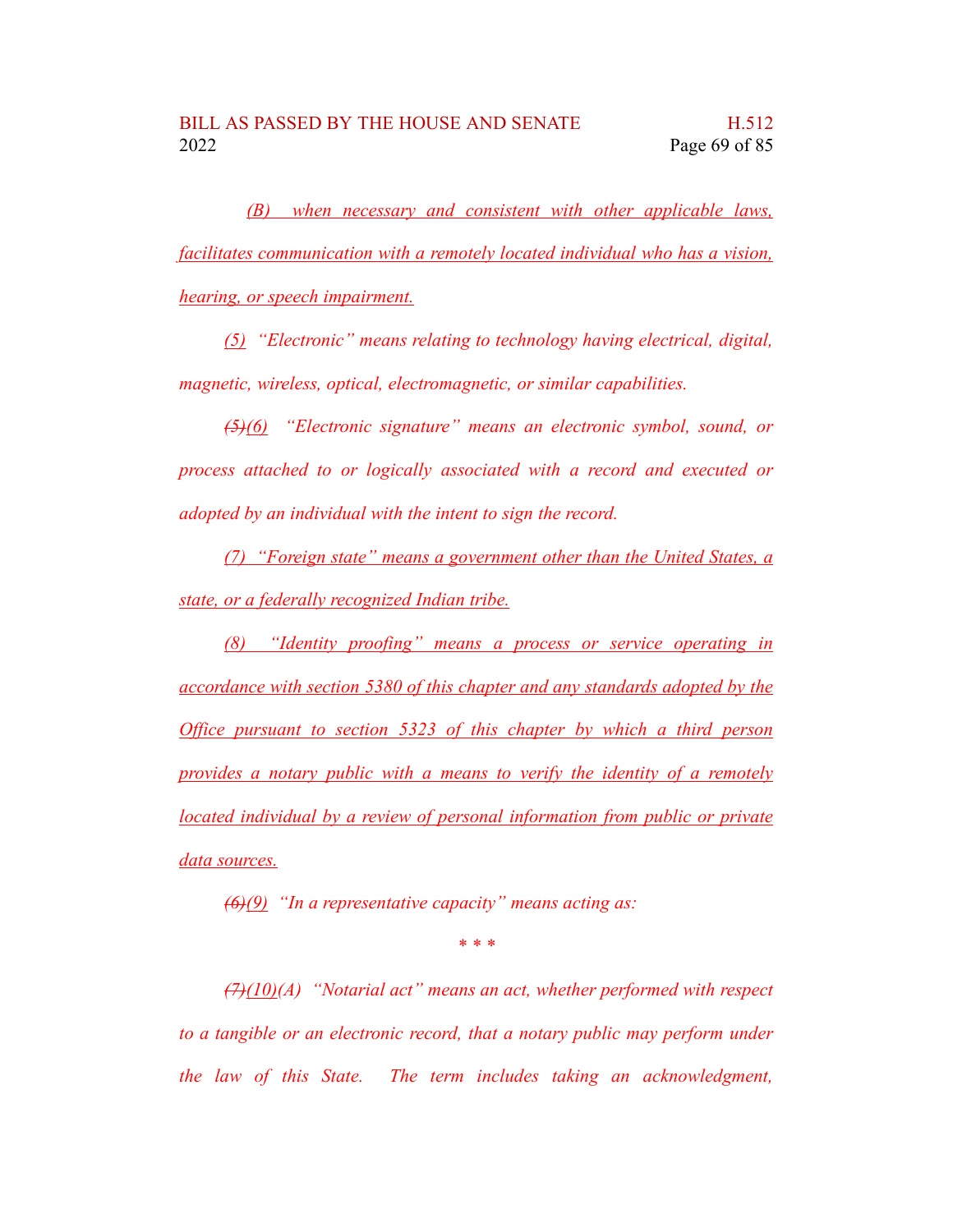*administering an oath or affirmation, taking a verification on oath or affirmation, attesting a signature, certifying or attesting a copy, and noting a protest of a negotiable instrument.*

*\* \* \**

*(8)(11) "Notarial officer" means an individual authorized to perform a notarial act under authority and within the jurisdiction of another state, under authority and within the jurisdiction of a federally recognized Indian tribe, under authority of federal law, under authority and within the jurisdiction of a foreign state or constituent unit of the foreign state, or under authority of a multinational or international governmental organization a notary public or other individual authorized to perform a notarial act.*

*(9)(12) "Notary public" means an individual commissioned to perform a notarial act by the Office.*

*(10)(13) "Office" means the Office of Professional Regulation within the Office of the Secretary of State.*

*(11)(14) "Official stamp" means a physical image affixed to or embossed on a tangible record or an electronic process, seal, or image or electronic information attached to or logically associated with an electronic record.*

*(15) "Outside the United States" means a location outside the geographic boundaries of the United States; Puerto Rico; the U.S. Virgin*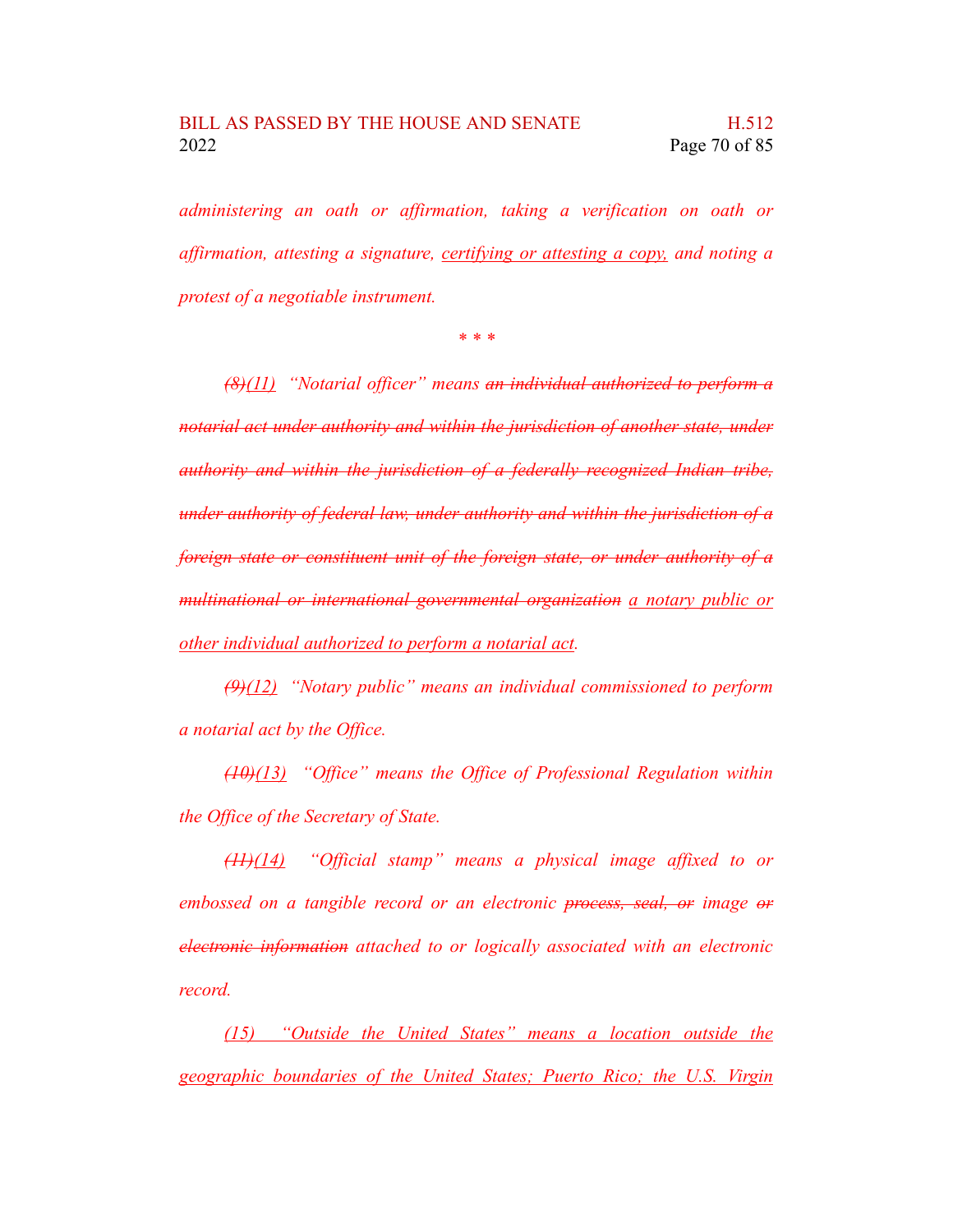*Islands; and any territory, insular possession, or other location subject to the jurisdiction of the United States.*

*(12)(16) "Person" means an individual, corporation, business trust, statutory trust, partnership, limited liability company, association, joint venture, public corporation, government or governmental subdivision, agency, or instrumentality, or any other legal or commercial entity.*

*(13)(17) "Record" means information that is inscribed on a tangible medium or that is stored in an electronic or other medium and is retrievable in perceivable form.*

*(18) "Remotely located individual" means an individual who is not in the physical presence of the notary public who performs a notarial act under section 5379 of this chapter.*

*(14)(19) "Sign" means, with present intent to authenticate or adopt a record:*

*\* \* \**

*(15)(20) "Signature" means a tangible symbol or an electronic signature that evidences the signing of a record.*

*(16)(21) "Stamping device" means:*

*\* \* \**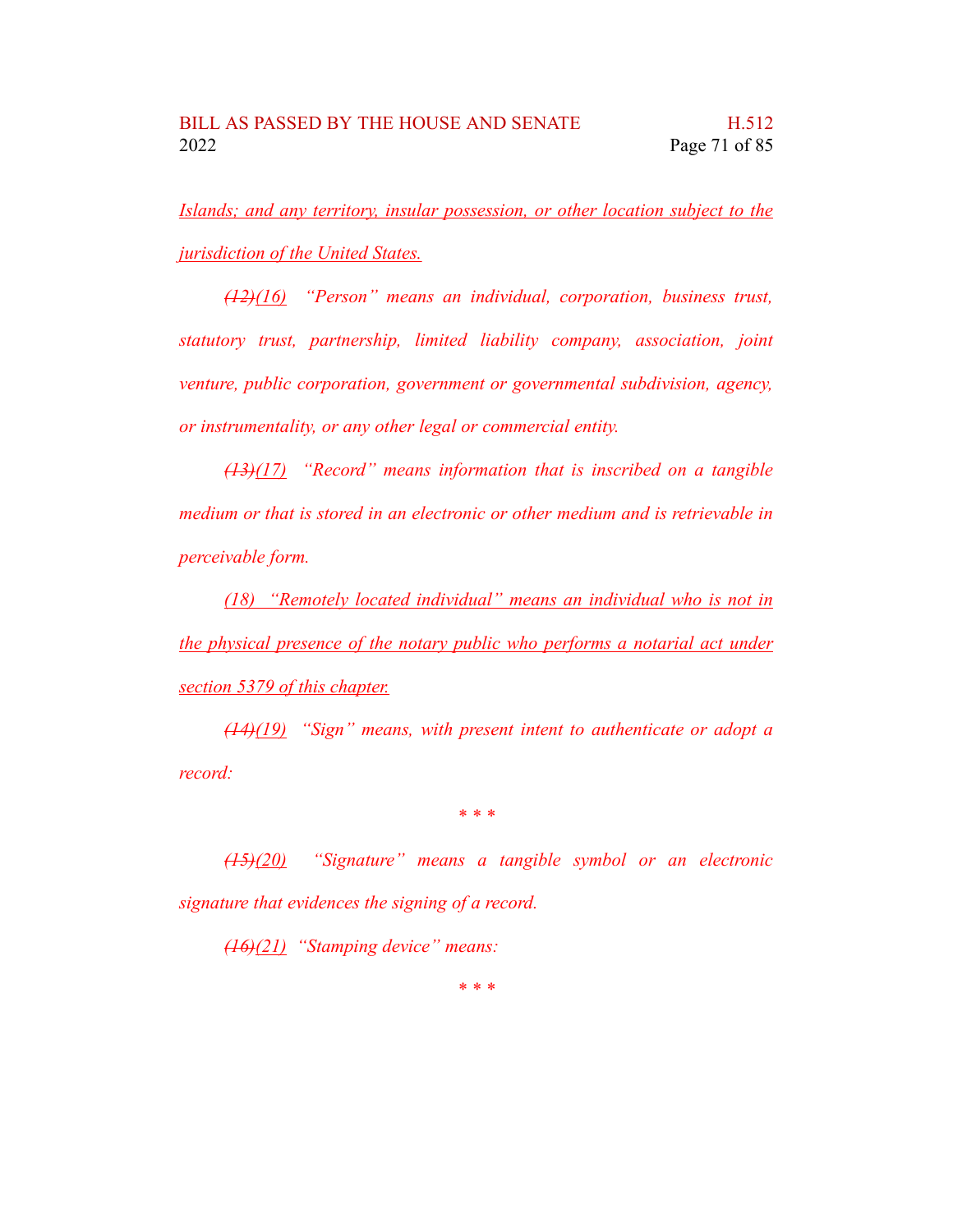*(17)(22) "State" means a state of the United States, the District of Columbia, Puerto Rico, the U.S. Virgin Islands, or any territory or insular possession subject to the jurisdiction of the United States.*

*(18)(23) "Verification on oath or affirmation" means a declaration, made by an individual on oath or affirmation before a notary public, that a statement in a record is true.*

*\* \* \**

*§ 5323. RULES*

*(a) The Office, with the advice of the advisor appointees, may adopt rules to implement this chapter. The rules may:*

*\* \* \**

*(4) prescribe the process of granting, renewing, conditioning, denying, suspending, or revoking the commission or special commission endorsement of or otherwise disciplining a notary public and assuring the trustworthiness of an individual holding a commission or special commission endorsement as notary public;*

*(5) include provisions to prevent fraud or mistake in the performance of notarial acts; and*

*(6) prescribe standards for remote online notarization, including standards for credential analysis, the process through which a third person affirms the identity of an individual, the methods for communicating through a*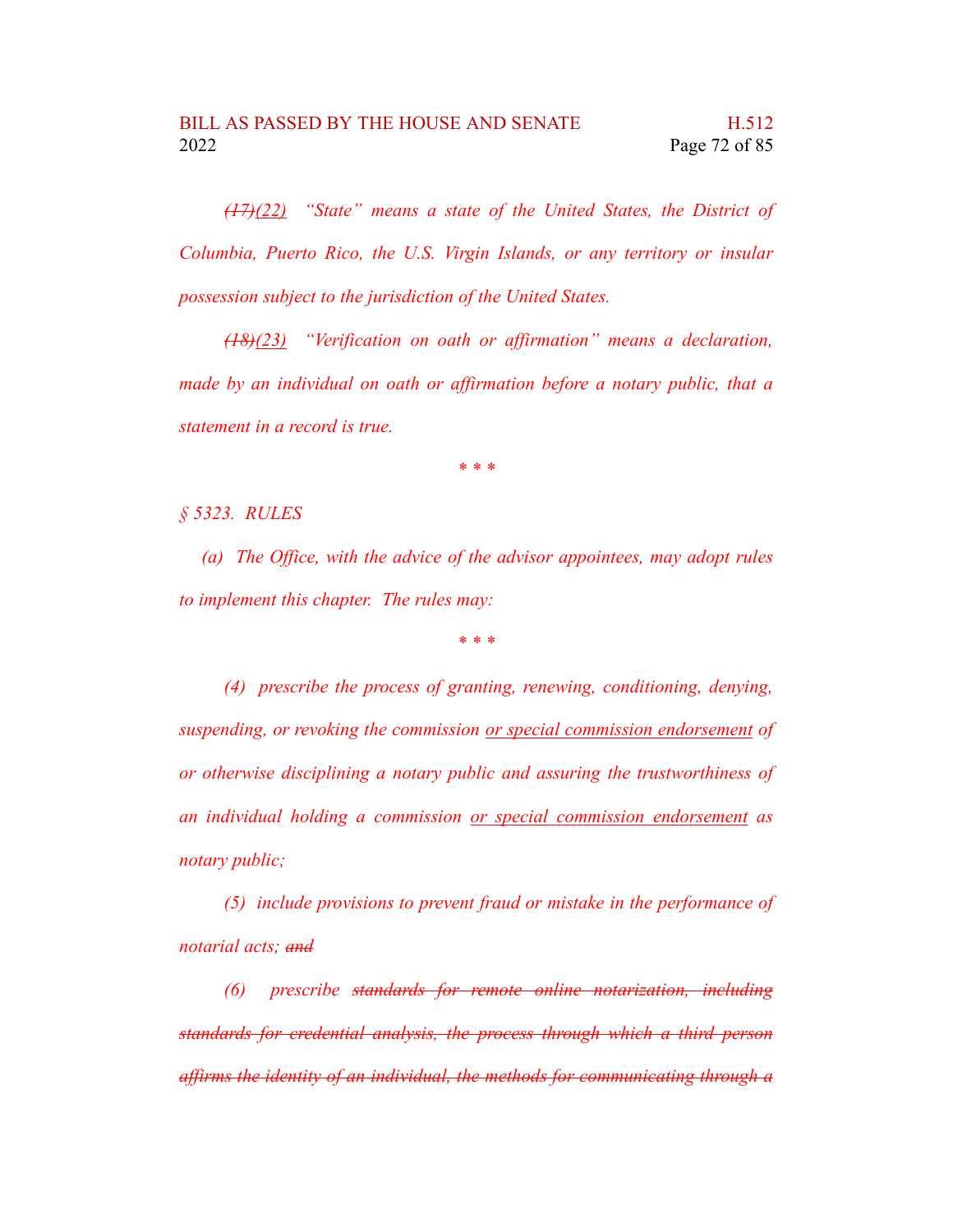*secure communication link, the means by which the remote notarization is certified, and the form of notice to be appended disclosing the fact that the notarization was completed remotely on any document acknowledged through remote online notarization the means of performing a notarial act involving a remotely located individual using communication technology;*

*(7) establish standards for communication technology and identity proofing;*

*(8) establish standards and a period for the retention of an audiovisual recording created under section 5379 of this chapter; and*

*(9) prescribe methods for a notary public to confirm, under subsections 5379(c) and (d) of this chapter, the identity of a tangible record.*

*(b) Rules adopted regarding the performance of notarial acts with respect to electronic records and remote online notarization may not require, or accord greater legal status or effect to, the implementation or application of a specific technology or technical specification. In adopting, amending, or repealing rules regarding notarial acts with respect to electronic records and remote online notarization, the Office shall consider, as far as is consistent with this chapter:*

*(1) the most recent standards regarding electronic records and remote online notarization promulgated by national bodies, such as the National Association of Secretaries of State;*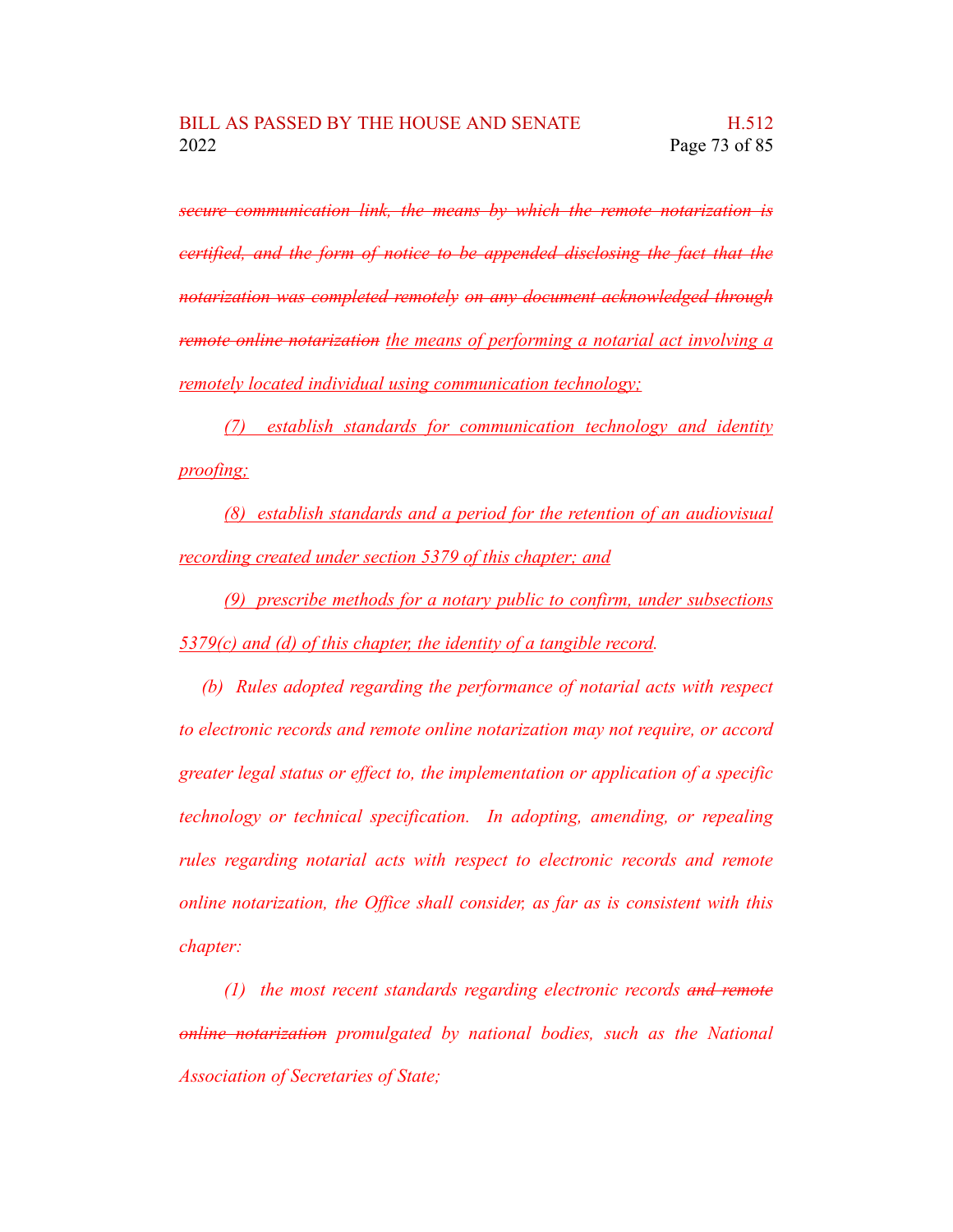*(2) standards, practices, and customs of other jurisdictions that have laws substantially enact similar to this chapter; and*

*\* \* \**

*(c) Neither electronic notarization nor remote online notarization shall be allowed until the Secretary of State has adopted rules and prescribed standards in these areas. [Repealed.]*

*§ 5324. FEES*

*(a) For the issuance of a commission as a notary public, the Office shall collect a fee of \$15.00 \$30.00.*

*(b) For issuance of a special endorsement authorizing the performance of electronic and remote notarial acts in accordance with subsection 5341(d) of this chapter, the Office shall collect a fee of \$30.00.*

*\* \* \**

*§ 5341. COMMISSION AS NOTARY PUBLIC; QUALIFICATIONS; NO IMMUNITY OR BENEFIT*

*\* \* \**

*(d) Upon compliance with this section, the Office shall issue a commission as a notary public to an applicant, which shall be valid through the then current commission term end date A notary public shall not perform a notarial act on an electronic record or for a remotely located individual without obtaining a special endorsement from the Office. A notary public shall hold a*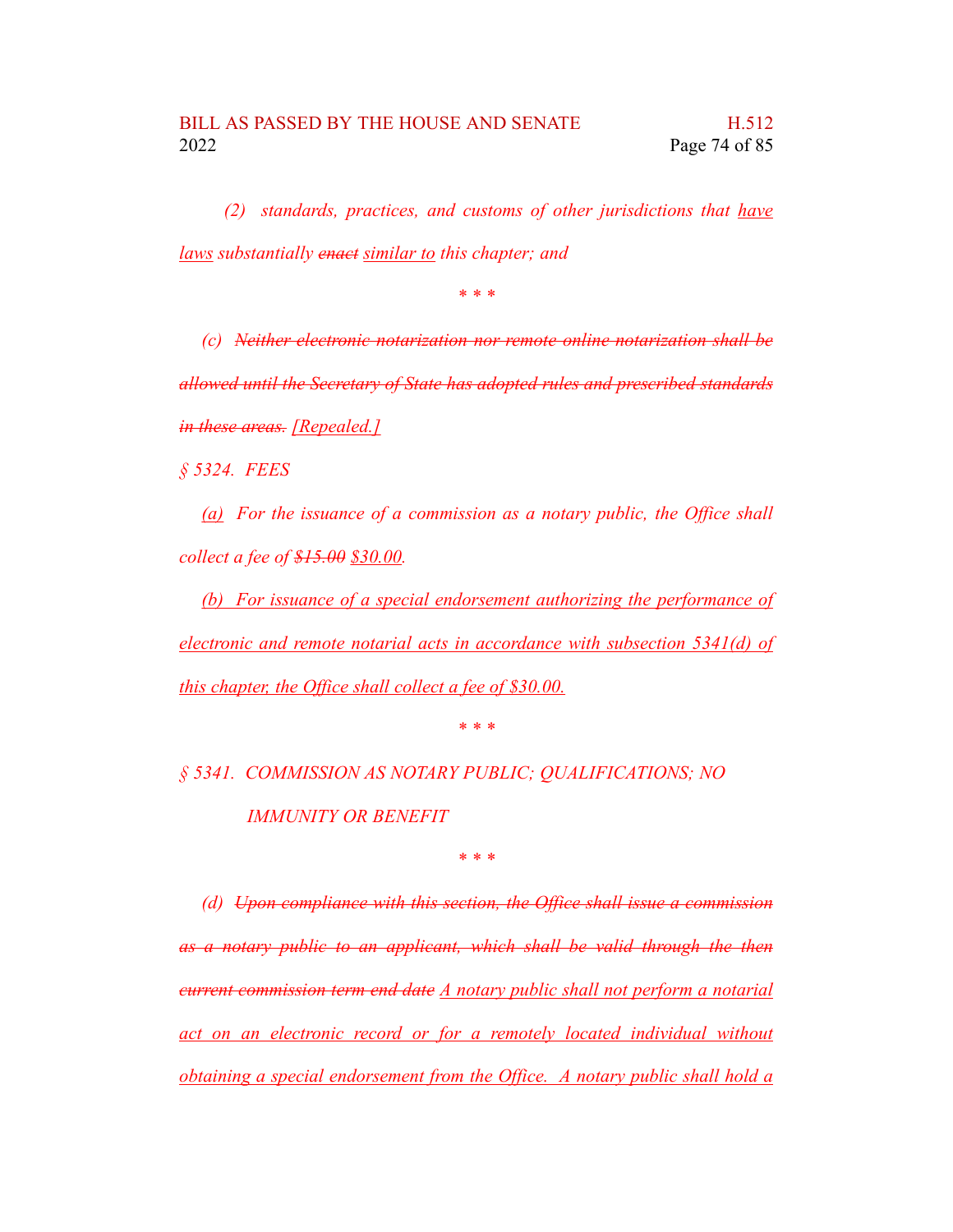*notary public commission to be eligible for a special endorsement to perform notarial acts on electronic records and for remotely located individuals. The Office shall adopt rules for obtaining and regulating a special commission endorsement authorizing a notary public to perform notarial acts on electronic records and for remotely located individuals. These rules shall require notaries public performing notarial acts on electronic records and for remotely located individuals to ensure the communication technology and identity proofing used for the performance of the notarial act on electronic records or for remotely located individuals comply with the requirements of section 5380 of this chapter and any rules adopted by the Office in accordance with section 5323 of this chapter. A notary public shall apply for the special commission endorsement for the performance of notarial acts on electronic records and for remotely located individuals by filing with the Office an application provided by the Office accompanied by the required fees and evidence of eligibility, as required in rules adopted by the Office in accordance with section 5323 of this chapter.*

*(e) A commission to act as a notary public authorizes the notary public to perform notarial acts except for notarial acts on electronic records or for remotely located individuals. A commission with a special endorsement issued under subsection (d) of this section authorizes a notary public to perform notarial acts on electronic records and for remotely located individuals. The*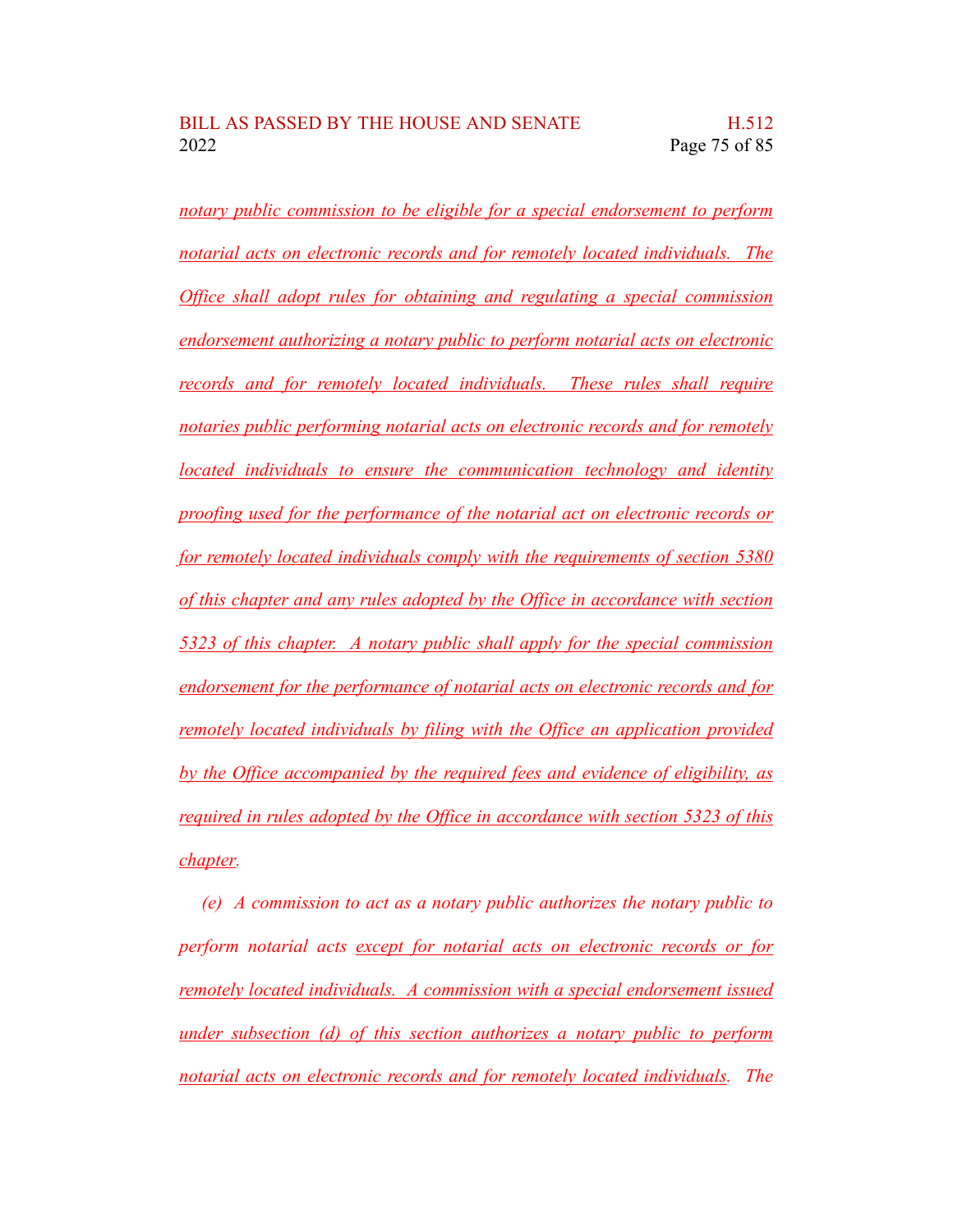*commission does not provide the notary public any immunity or benefit conferred by law of this State on public officials or employees.*

*\* \* \**

## *§ 5362. AUTHORIZED NOTARIAL ACTS*

*(a) A notary public may perform a notarial act as authorized by and in accordance with the requirements of this chapter or otherwise by law of this State.*

*\* \* \**

*(c) A notary public may certify that a tangible copy of an electronic record is an accurate copy of the electronic record.*

*§ 5363. REQUIREMENTS FOR CERTAIN NOTARIAL ACTS*

*\* \* \**

*(e) Copies. A notary public who certifies or attests a copy of a record or an item that was copied shall determine that the copy is a full, true, and accurate transcription or reproduction of the record or item.*

*§ 5364. PERSONAL APPEARANCE REQUIRED*

*(a) If a notarial act relates to a statement made in or a signature executed on a record, the individual making the statement or executing the signature shall appear personally before the notary public.*

*(b) The requirement for a personal appearance is satisfied if:*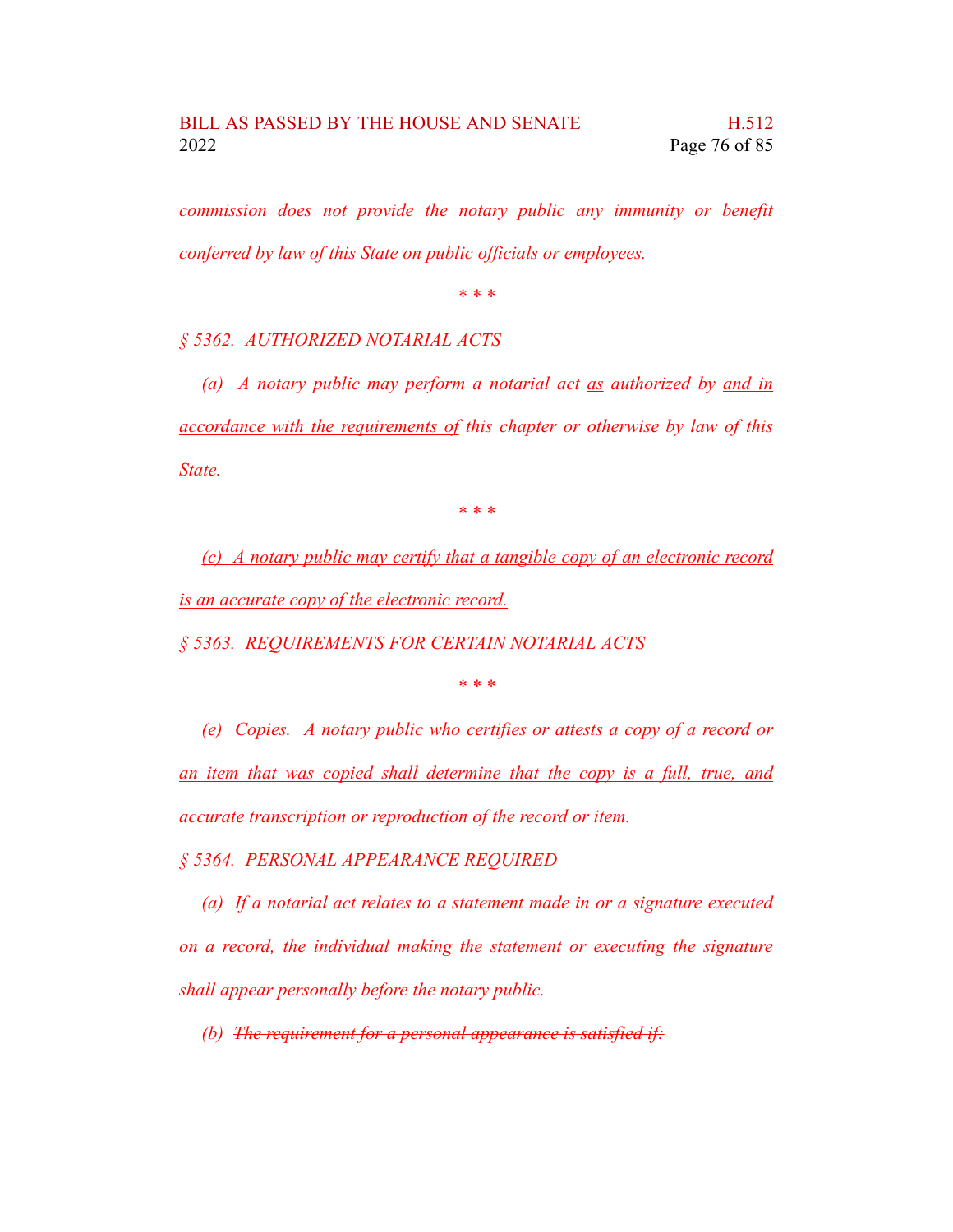*(1) the notary public and the person executing the signature are in the same physical place; or*

*(2) the notary public and the person are communicating through a secure communication link using protocols and standards prescribed in rules adopted by the Secretary of State pursuant to the rulemaking authority set forth in this chapter. [Repealed.]*

*\* \* \**

*§ 5368. SHORT-FORM CERTIFICATES*

*The following short-form certificates of notarial acts shall be sufficient for the purposes indicated, if completed with the information required by subsections 5367(a) and (b) of this chapter:*

*\* \* \**

*(5) For certifying a copy of a record:*

*State of \_\_\_\_\_\_\_\_\_\_\_\_\_\_\_\_\_\_*

*\_\_\_\_\_\_\_\_\_\_\_\_\_\_\_\_\_\_\_\_\_\_\_\_\_*

*County of \_\_\_\_\_\_\_\_\_\_\_\_\_\_\_\_\_*

*I certify that this is a true and correct copy of a record in the possession of*

*Dated \_\_\_\_\_\_\_\_\_\_\_\_\_\_\_\_\_\_\_\_\_\_\_*

*Signature of notarial officer \_\_\_\_\_\_\_\_\_\_\_\_\_\_\_\_\_\_*

*Stamp \_\_\_\_\_\_\_\_\_\_\_\_\_\_\_\_\_\_\_\_\_\_\_\_\_\_\_\_\_\_*

*Title* of office *My* commission expires: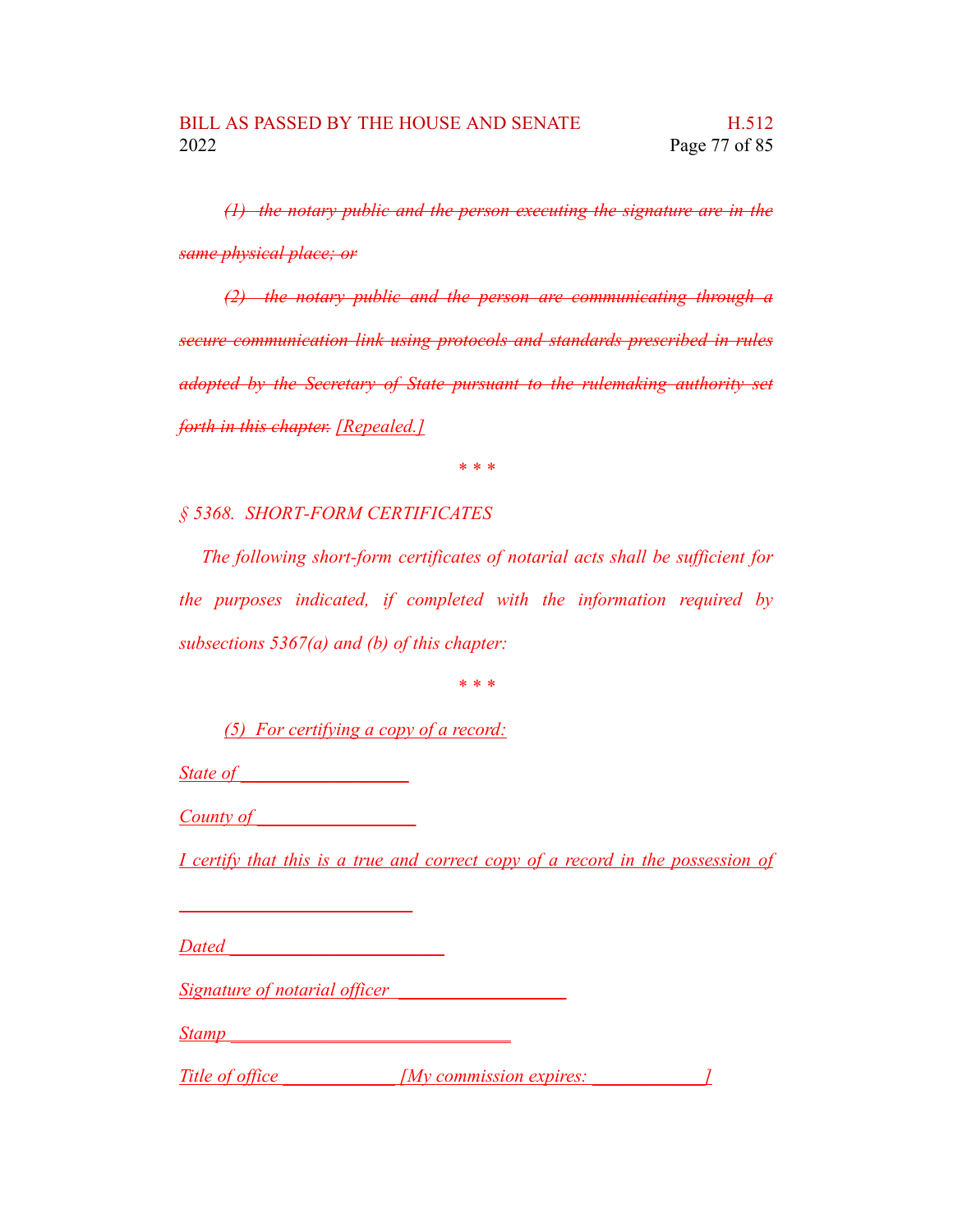*\* \* \**

## *§ 5371. NOTIFICATION REGARDING PERFORMANCE OF NOTARIAL ACT ON ELECTRONIC RECORD; SELECTION OF TECHNOLOGY*

*(a) A notary public holding a special commission endorsement pursuant to subsection 5341(d) of this title and who is thus authorized to perform notarial acts on electronic records may select one or more tamper-evident technologies to perform notarial acts with respect to electronic records from the tamperevident technologies approved by the Office by rule. A person shall not require a notary public to perform a notarial act with respect to an electronic record with a technology that the notary public has not selected.*

*(b) Before a notary public performs the notary public's initial notarial act with respect to an electronic record, the notary public shall notify the Office that the notary public will be performing notarial acts with respect to electronic records and identify the technology the notary public intends to use from the list of technologies approved by the Office by rule. If the Office has established standards by rule for approval of technology pursuant to section 5323 of this chapter, the technology shall conform to the standards. If the technology conforms to the standards, the Office shall approve the use of the technology A recorder, as defined in 27 V.S.A. § 622, may accept for recording a tangible copy of an electronic record containing a notarial certificate as*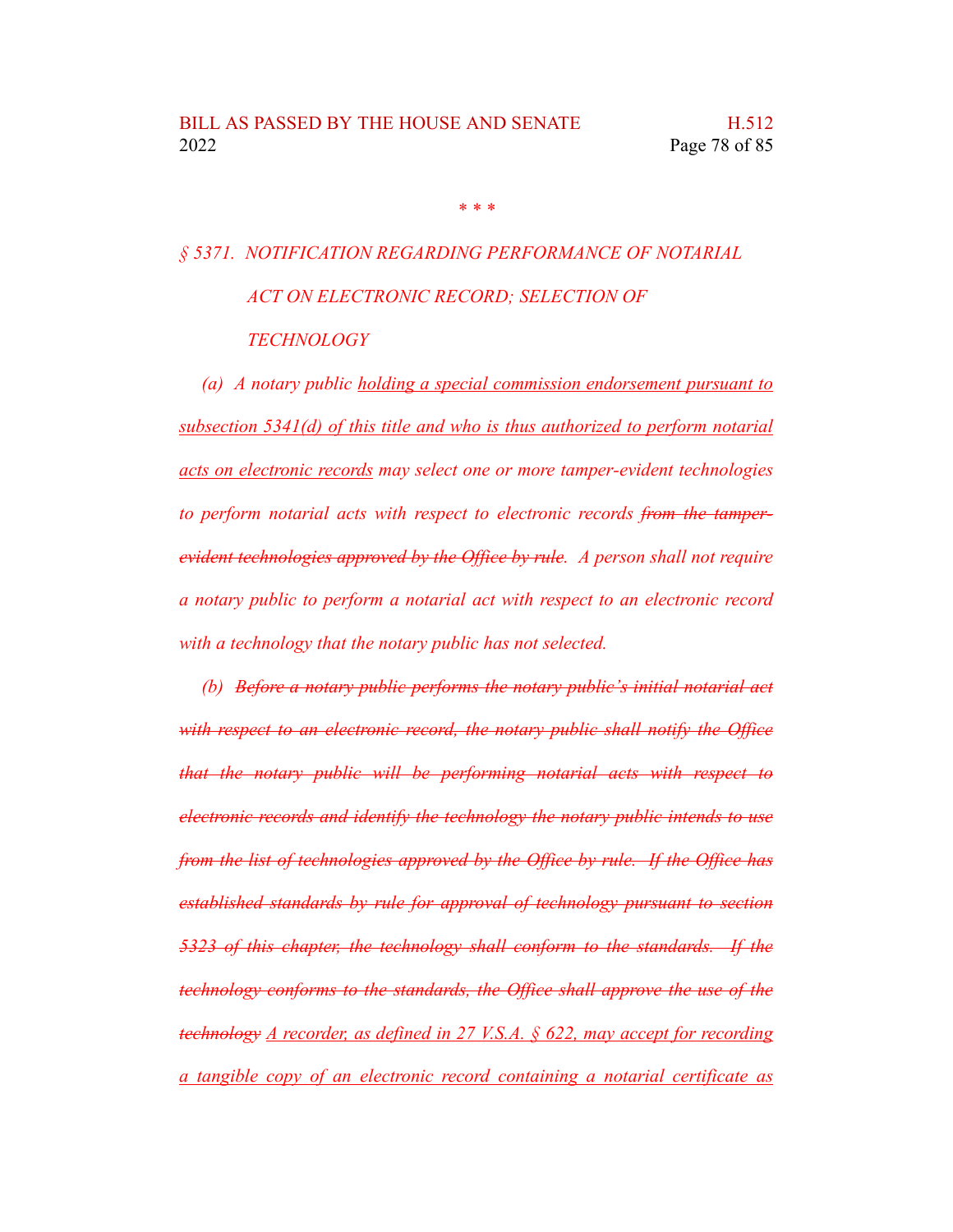*satisfying any requirement that a record accepted for recording be an original, if the notary public executing the notarial certificate certifies that the tangible copy is an accurate copy of the electronic record.*

*\* \* \**

*§ 5379. NOTARIAL ACT PERFORMED FOR REMOTELY LOCATED INDIVIDUAL*

*(a) A remotely located individual may comply with section 5364 of this chapter by using communication technology to appear before a notary public with a special commission endorsement.*

*(b) A notary public located in this State may perform a notarial act using communication technology for a remotely located individual if:*

*(1) the notary public holds a special commission endorsement pursuant to subsection 5341(d) of this title;*

*(2) the notary public:*

*(A) has personal knowledge under subsection 5365(a) of this chapter of the identity of the individual;*

*(B) has satisfactory evidence of the identity of the remotely located individual by oath or affirmation from a credible witness appearing before the notary public under subsection 5365(b) of this chapter; or*

*(C) has obtained satisfactory evidence of the identity of the remotely located individual by using at least two different types of identity proofing;*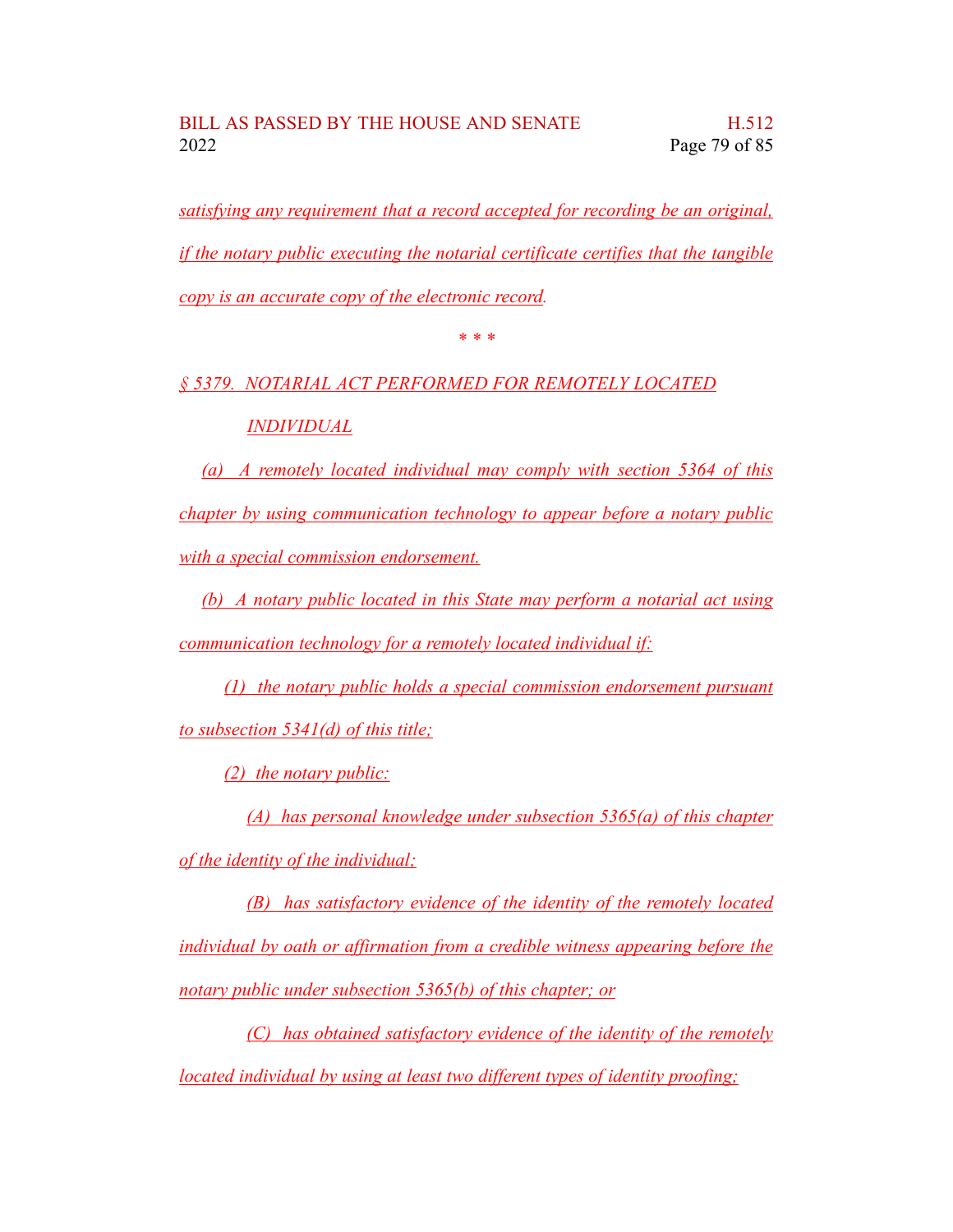*(3) the notary public is reasonably able to confirm that a record before the notary public is the same record in which the remotely located individual made a statement or on which the individual executed a signature;*

*(4) the notary public, or a person acting on behalf of the notary public, creates an audiovisual recording of the performance of the notarial act; and*

*(5) for a remotely located individual located outside the United States:*

*(A) the record:*

*(i) is to be filed with or relates to a matter before a public official or court, governmental entity, or other entity subject to the jurisdiction of the United States; or*

*(ii) involves property located in the territorial jurisdiction of the United States or involves a transaction substantially connected with the United States; and*

*(B) the act of making the statement or signing the record is not prohibited by the foreign state in which the remotely located individual is located.*

*(c) A notary public in this State may use communication technology under subsection (b) of this section to take an acknowledgement of a signature on a tangible record physically present before the notary public if the record is displayed to and identified by the remotely located individual during the audiovisual recording under subdivision (b)(4) of this section.*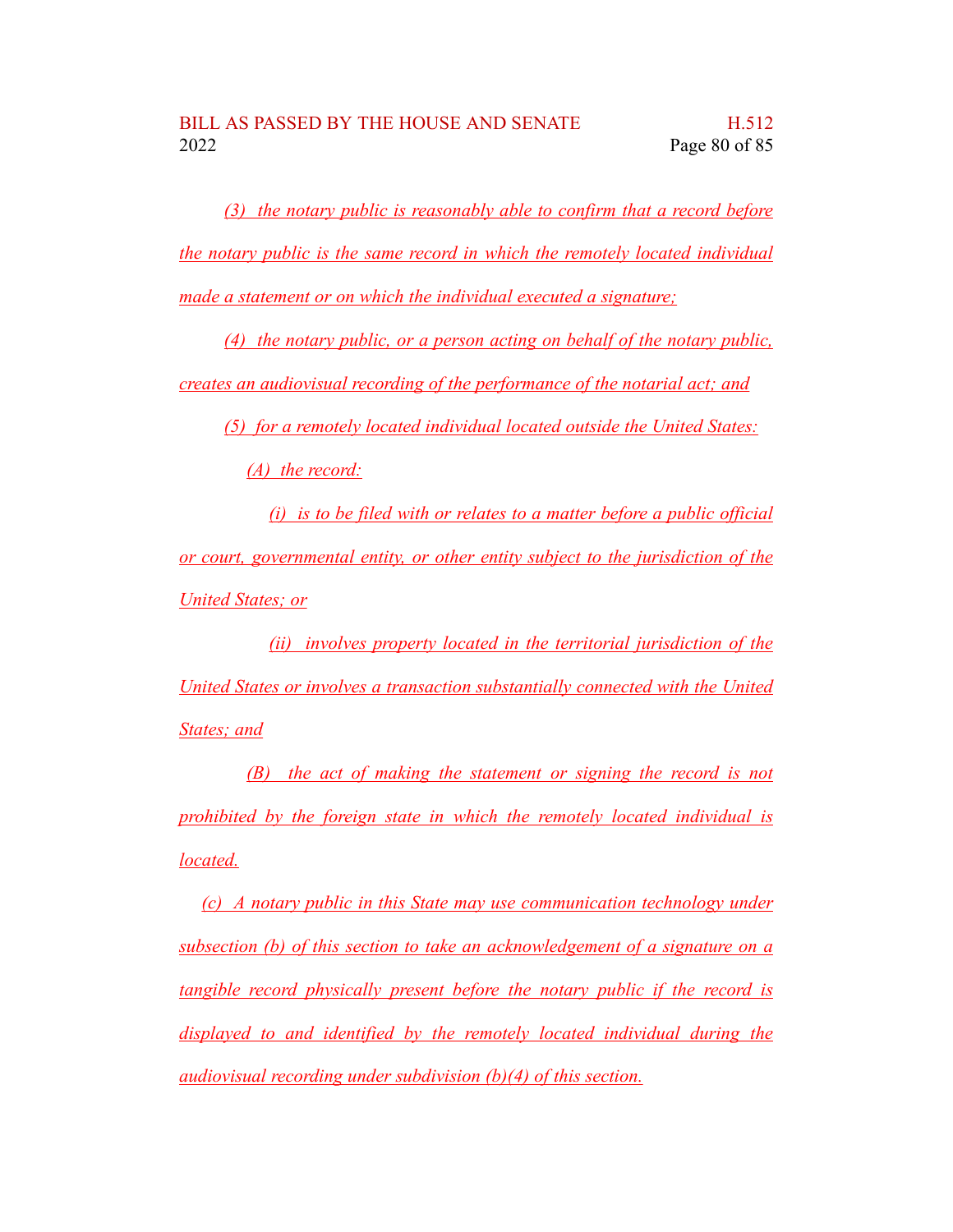*(d) The requirement under subdivision (b)(3) of this section for the performance of a notarial act with respect to a tangible record not physically present before the notary public is satisfied if:*

*(1) the remotely located individual:*

*(A) during the audiovisual recording under subdivision (b)(4) of this section, signs:*

*(i) the record; and*

*(ii) a declaration, in substantially the following form, that is part of or securely attached to the record:*

*I declare under penalty of perjury that the record of which this declaration is part or to which it is attached is the same record on which (name of notary public), a notary public, performed a notarial act and before whom I appeared by means of communication technology on \_\_\_\_\_\_\_\_\_\_\_\_\_\_\_ (date). Signature of remotely located individual \_\_\_\_\_\_\_\_\_\_\_\_\_\_\_\_\_\_\_\_\_\_ Printed name of remotely located*

*individual\_\_\_\_\_\_\_\_\_\_\_\_\_\_\_\_\_\_\_\_; and*

*(B) sends the record and declaration to the notary public not later*

*than three days after the notarial act was performed; and*

*(2) the notary public:*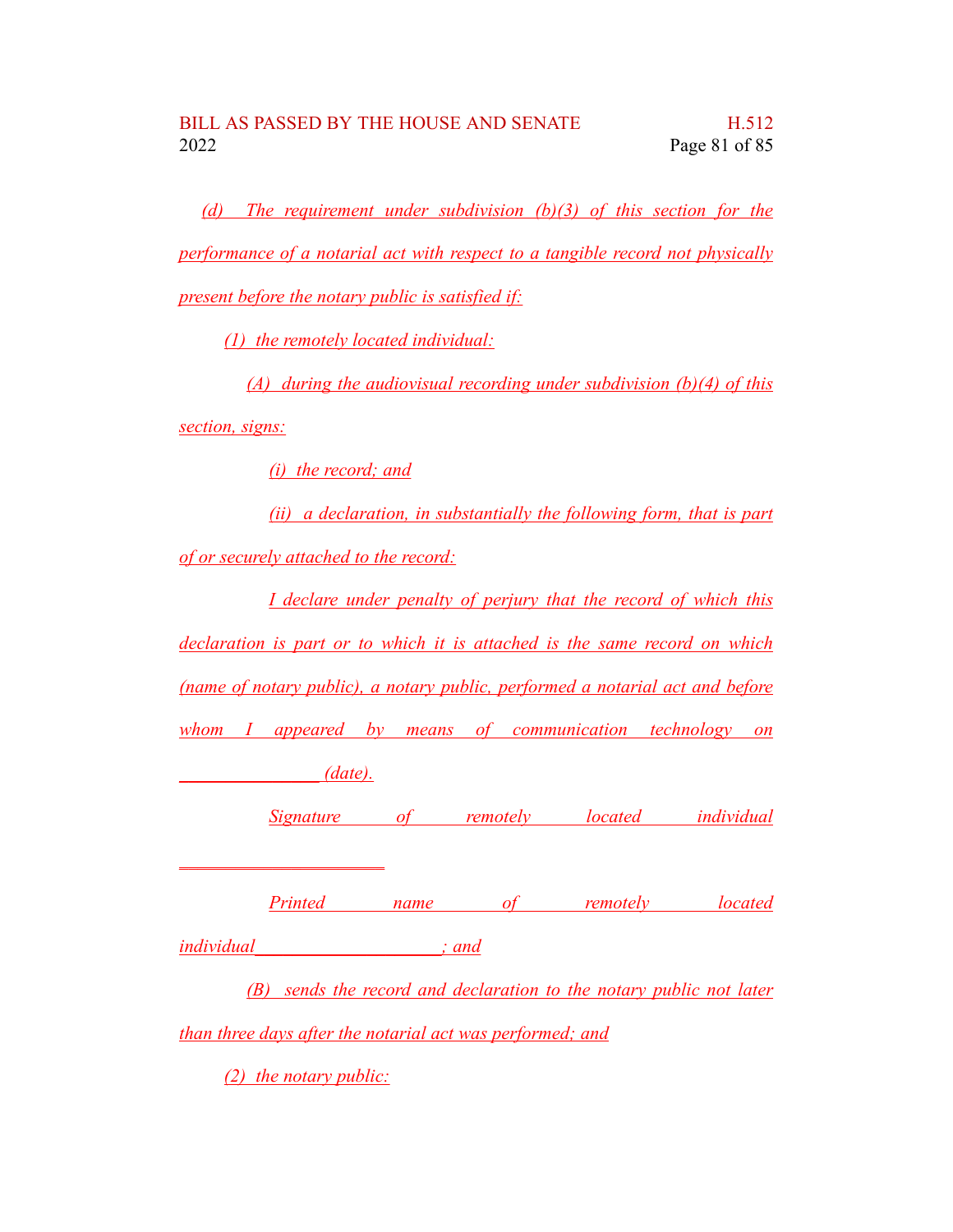*(A) in the audiovisual recording under subdivision (b)(4) of this section, records the individual signing the record and declaration; and*

*(B) after receipt of the record and declaration from the individual, executes a certificate of notarial act under section 5367 of this chapter, which must include a statement in substantially the following form:*

*I, (name of notary public), witnessed, by means of communication technology, (name of remotely located individual) sign the attached record and declaration on (date).*

*(e) A notarial act performed in compliance with subsection (d) of this section complies with subdivision 5367(a)(1) of this chapter and is effective on the date the remotely located individual signed the declaration under subdivision (d)(1)(A)(ii) of this section.*

*(f) Subsection (d) of this section does not preclude use of another procedure to satisfy subdivision (b)(3) of this section for a notarial act performed with respect to a tangible record.*

*(g) A notary public located in this State may use communication technology under subsection (b) of this section to administer an oath or affirmation to a remotely located individual if, except as otherwise provided by other law of this State, the notary public:*

*(1) identifies the individual under subdivision (b)(2) of this section;*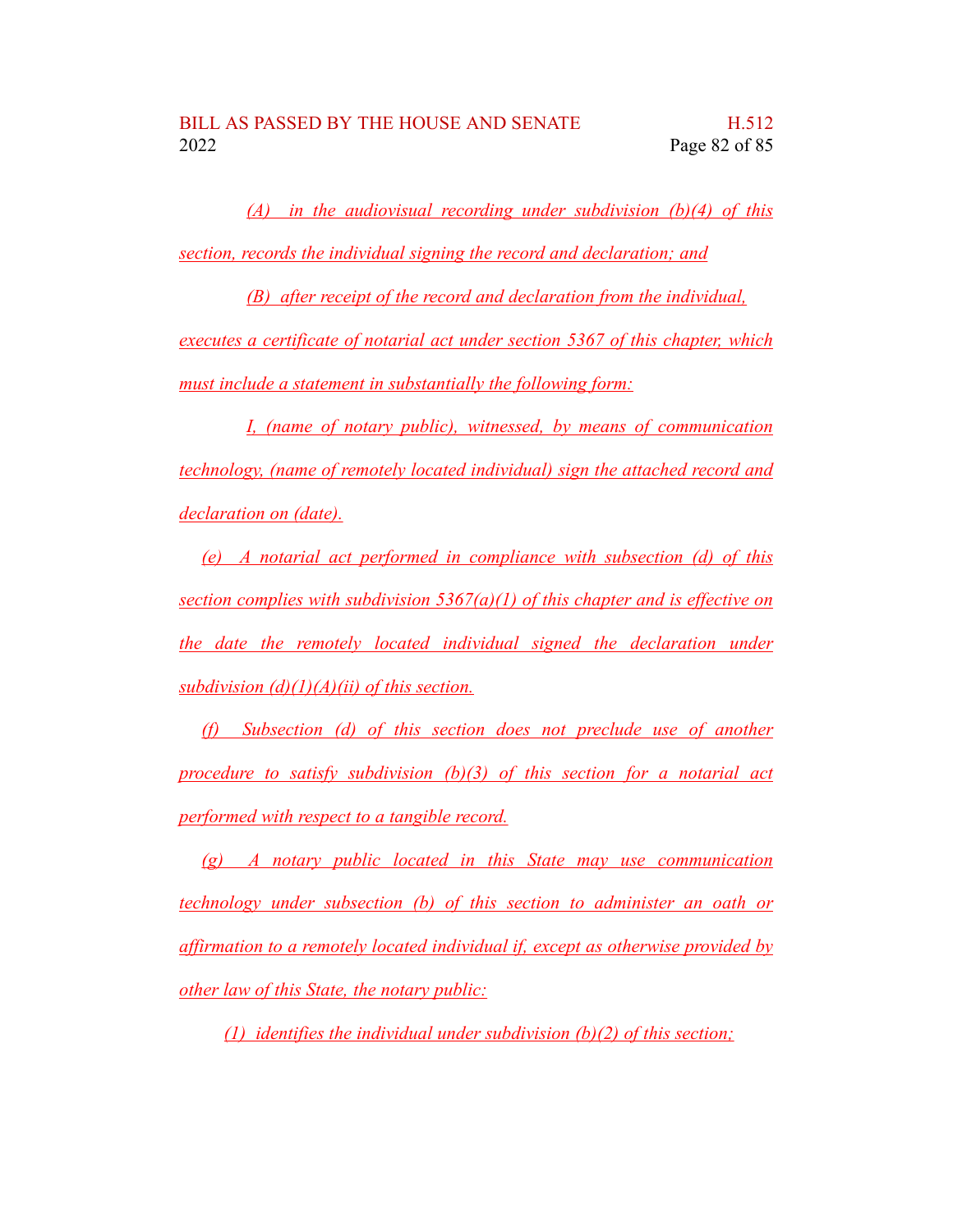*(2) creates or causes the creation under subdivision (b)(4) of this section of an audiovisual recording of the individual taking the oath or affirmation; and*

*(3) retains or causes the retention under subsection (k) of this section of the recording.*

*(h) The notary public shall ensure that the communication technology and identity proofing used to perform a notarial act for a remotely located individual complies with section 5380 of this chapter and any standards adopted by the Office in accordance with section 5323 of this chapter.*

*(i) If a notarial act is performed under this section, the certificate of notarial act required by section 5367 of this chapter and the short-form certificate provided in section 5368 of this chapter must indicate that the notarial act was performed using communication technology.*

*(j) A short-form certificate provided in section 5368 of this chapter for a notarial act subject to this section is sufficient if it:*

*(1) complies with rules adopted under section 5323 of this chapter; or*

*(2) is in the form provided in section 5367 of this chapter and contains a statement substantially as follows: "This notarial act involved the use of communication technology."*

*(k) A notary public, guardian, conservator, or agent of a notary public or a personal representative of a deceased notary public shall retain the*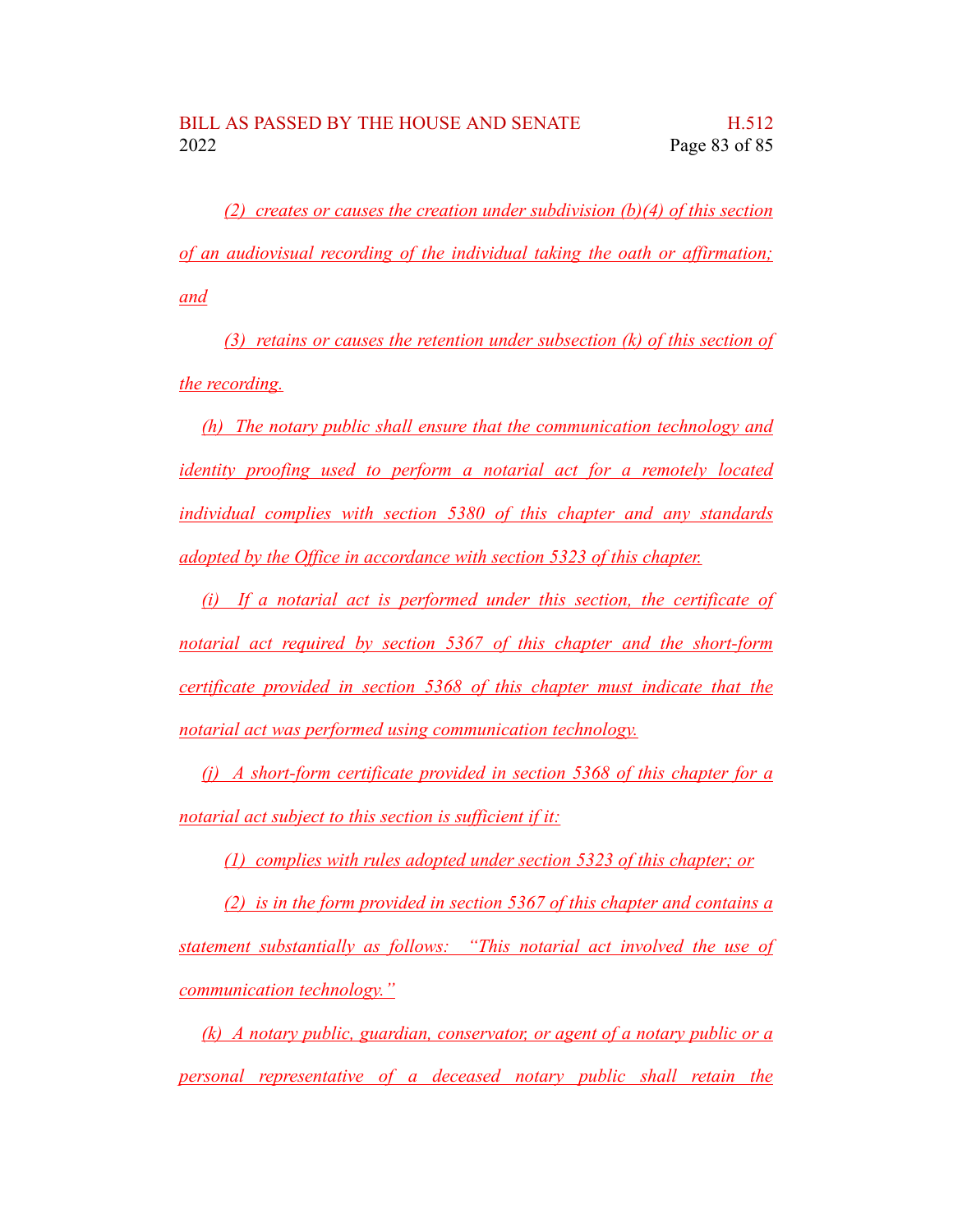*audiovisual recording created under subdivision (b)(4) of this section or cause the recording to be retained by a repository designated by or on behalf of the person required to retain the recording. Unless a different period is required by rules adopted under section 5323 of this chapter, the recording must be retained for a period of at least 10 years after the recording is made.*

*(l) Providers of the communication technologies, identity proofing, or storage must be registered with the Secretary of State to do business in Vermont and, by allowing communication technology or identity proofing to facilitate a notarial act of an electronic record or for a remotely located individual or by providing storage of the audiovisual recording under subdivision (b)(3) of this section, providers of the communication technology, identity proofing, or storage consent and agree that the service or process being provided is in compliance with the requirements set forth in this chapter and with any rules adopted by the Office.*

*§ 5380. COMPUTER TECHNOLOGY AND IDENTITY PROOFING*

## *PROVIDERS; MINIMUM STANDARDS*

*(a) Communication technology and identity proofing providers shall develop, maintain, and implement processes and services that are consistent with the requirements of this chapter and industry standards and best practices for the process or service provided. Providers must also comply with all applicable federal and State regulations, rules, and standards, including:*